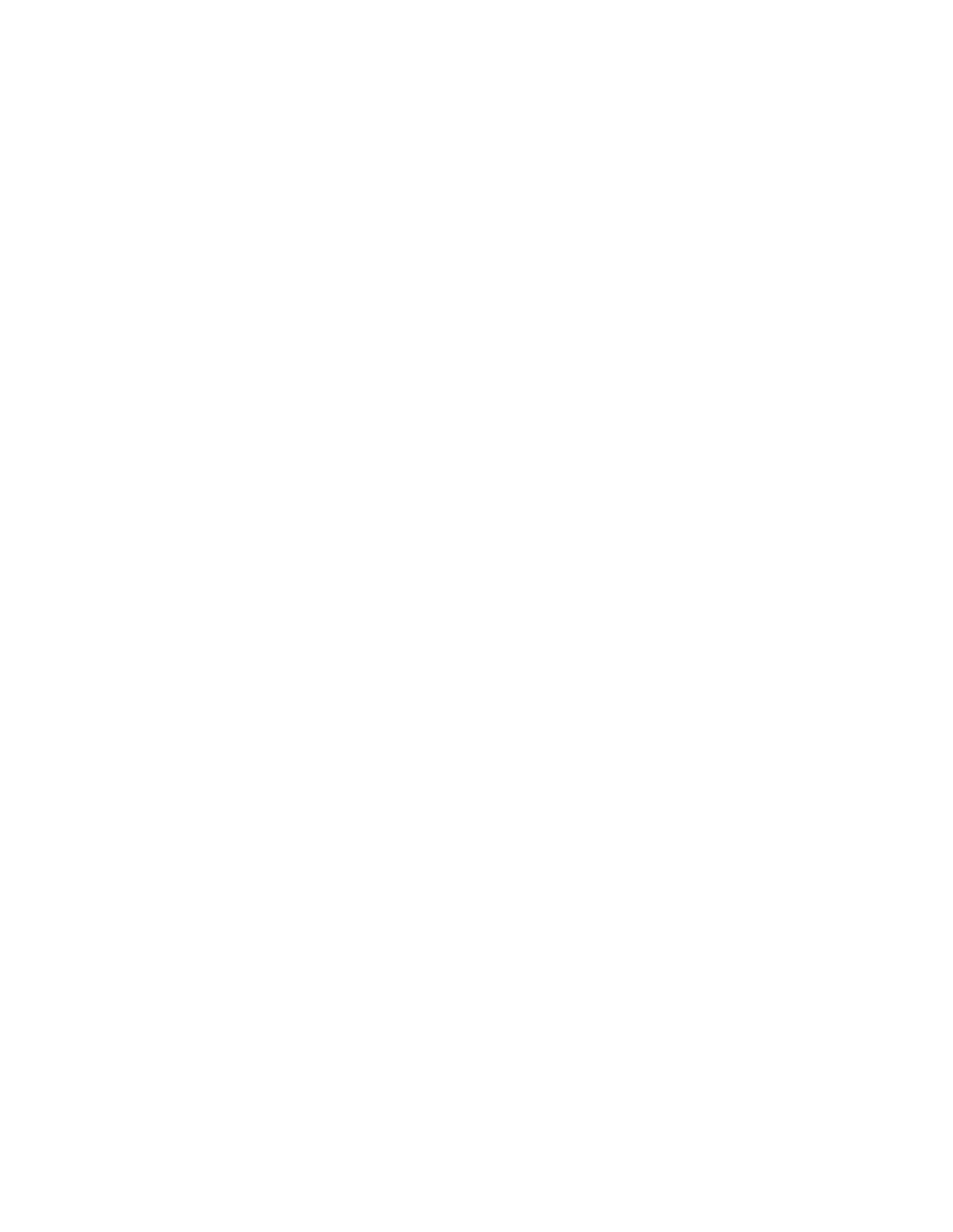# **CPB Discussion Paper**

**No 174** March 2011

# **Flexible Retirement**

**Daniel van Vuuren**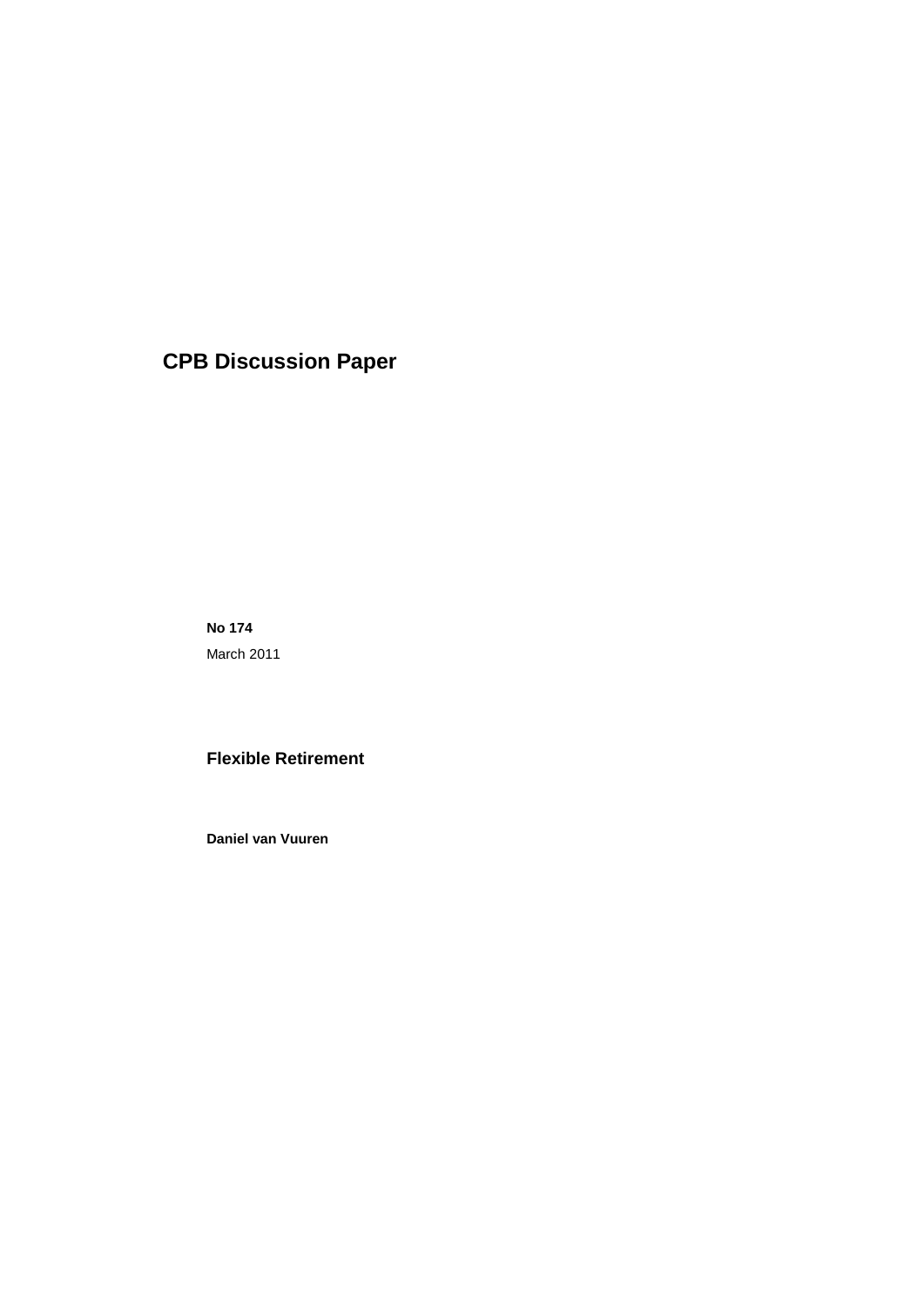CPB Netherlands Bureau for Economic Policy Analysis Van Stolkweg 14 P.O. Box 80510 2508 GM The Hague, the Netherlands

| Telephone | +31 70 338 33 80 |
|-----------|------------------|
| Telefax   | +31 70 338 33 50 |
| Internet  | www.cpb.nl       |

ISBN 978-90-5833-503-6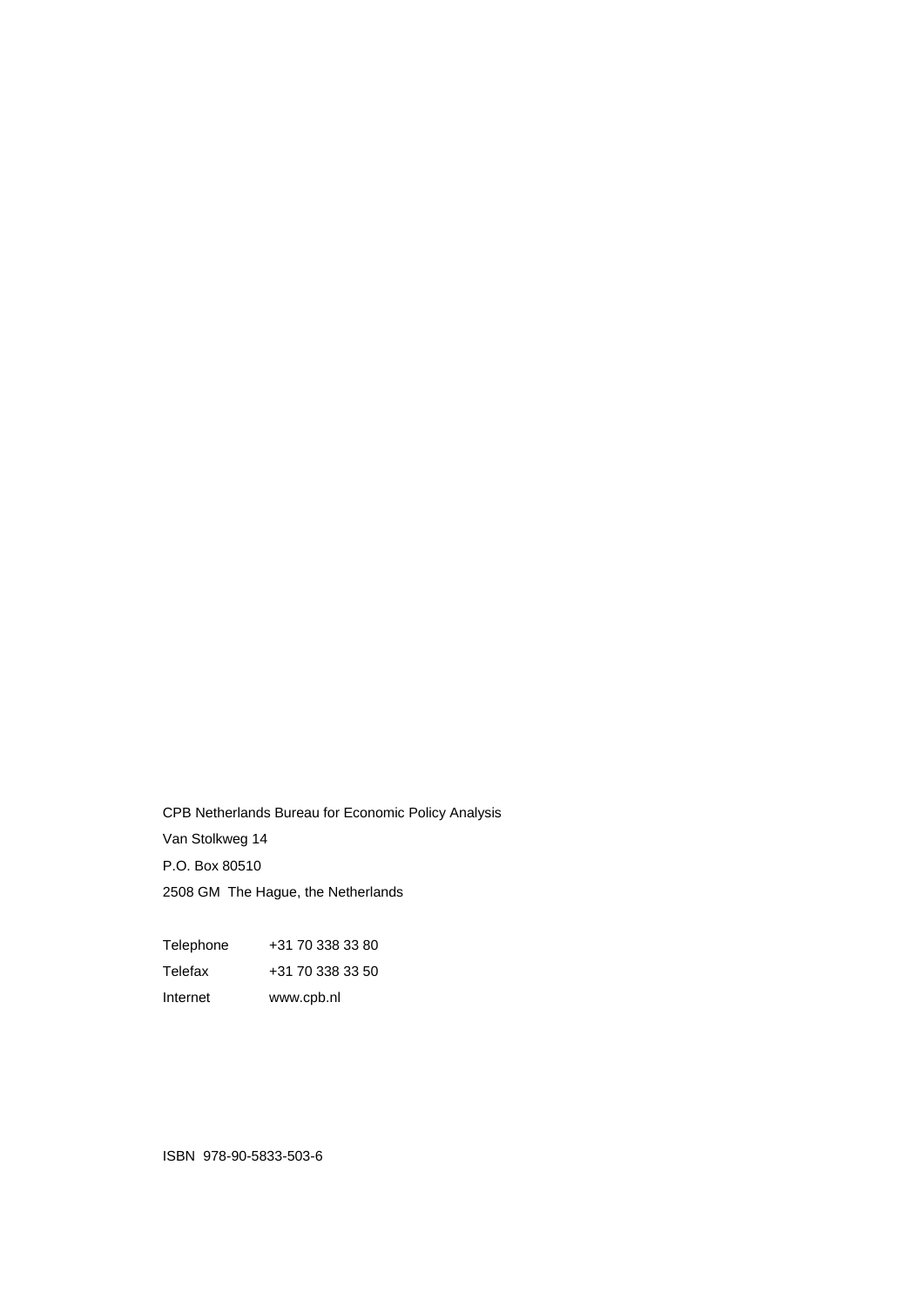### **Abstract in English**

Flexible retirement - that is, the opportunity to choose one's own personal retirement age serves as a hedge against pension risk and provides insurance to workers facing health or productivity shocks. Flexible retirement and flexible pension schemes are in practice closely linked because of imperfect capital markets and institutional restrictions. This paper discusses three conditions to provide insurance through flexible retirement. First, it should be possible to adjust the pension starting date at limited cost. This condition is gradually being fulfilled, as many countries are moving towards more actuarially neutral pension schemes. Second, individuals should be willing to adjust their labour supply in case of a wealth shock. This condition seems largely fulfilled, although the available empirical evidence suggests that the framing of pension wealth is at least as important as the income effect. Third, the labour market should be able to deal with flexible individual retirement decisions. This condition is gaining importance, but has not yet received much attention in the literature. Institutions often hamper employment past the 'standard retirement age'. Moreover, the hiring rates of older workers are low and their unemployment duration is high. Institutional reforms facilitating flexible retirement opportunities are desirable from an insurance perspective.

*Key words: retirement, insurance, labourmarket for older workers*

*JEL code: J26, H55*

# **Abstract in Dutch**

Flexibele uittreding - de mogelijkheid om individueel de datum te kiezen waarop men stopt met werken - helpt om het pensioenrisico en risico's met betrekking tot gezondheid en productiviteit op te vangen. Flexibele uittreding is in de praktijk nauw verbonden met een flexibel pensioenschema. Dit komt door kapitaalmarktimperfecties en instituties die de opname van pensioen verbinden met de arbeidsaanbodbeslissing. In dit paper worden drie voorwaarden geformuleerd waardoor flexibele uittreding als een verzekering kan functioneren om de genoemde risico's af te dekken. Ten eerste moet het voor de werknemer mogelijk zijn om de pensioenleeftijd aan te passen zonder dat dit veel kosten met zich meebrengt. De tendens richting actuarieel neutrale pensioenen heeft deze kosten weliswaar significant doen dalen, maar in Nederland en in andere landen is nog altijd sprake van 'aanpassingskosten'. Ten tweede moeten werknemers bereid zijn om hun arbeidsaanbod aan te passen als sprake is van een vermogensschok. Dit blijkt het geval te zijn, al suggereert de literatuur dat men nog meer reageert op de vormgeving van de pensioenschok - bijvoorbeeld in termen van 'standaardpensioenleeftijd' - dan op de financiële prikkel (het inkomenseffect). Ten derde moet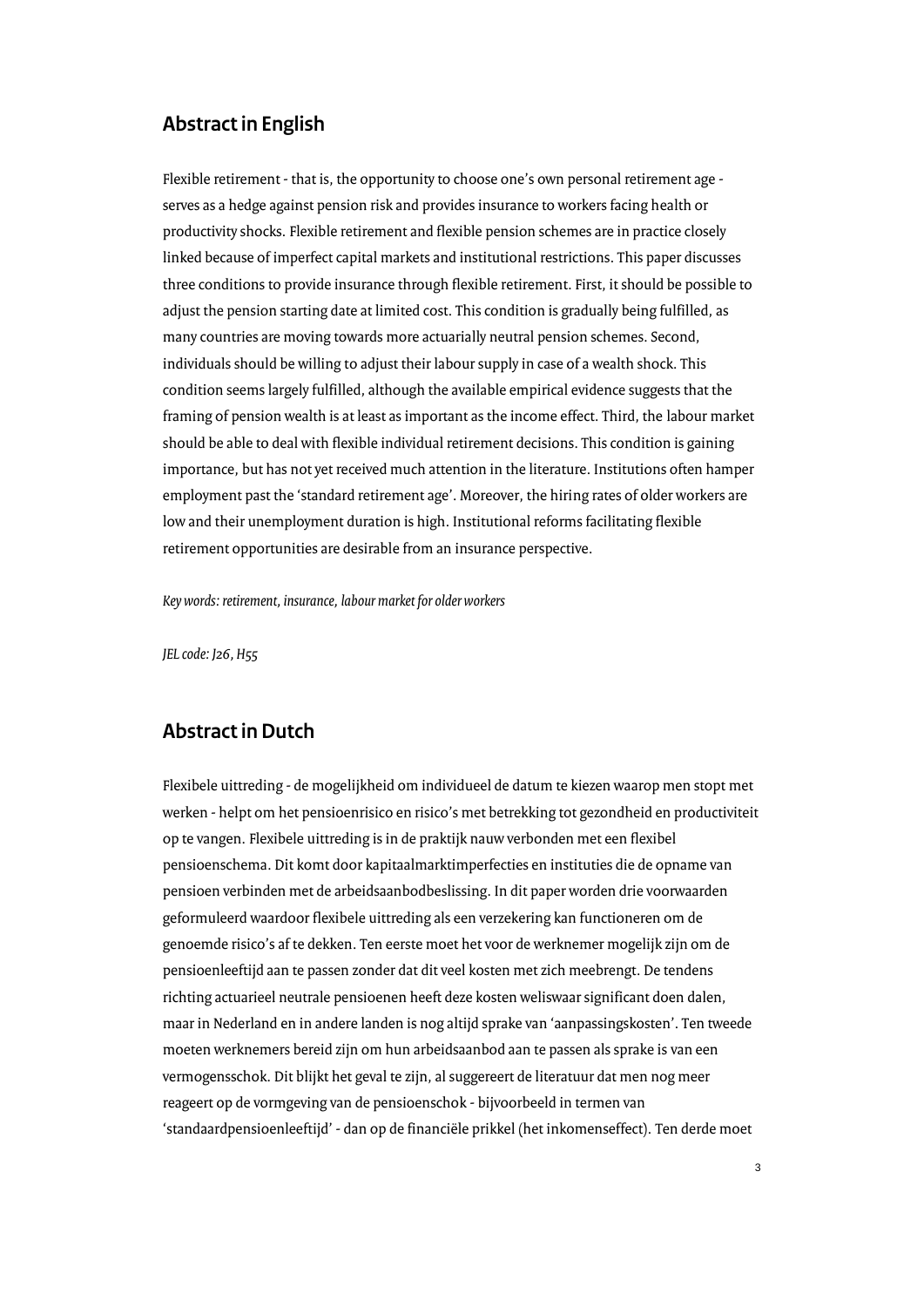de arbeidsmarkt voor ouderen het mogelijk maken dat men zijn uittredingsleeftijd aanpast. Deze voorwaarde wordt weliswaar steeds belangrijker, maar heeft nog niet veel aandacht gekregen in de literatuur. Fiscale en sociale zekerheidsinstituties kunnen het langer doorwerken ontmoedigen. De werkloosheidsduur van ouderen is lang en oudere werkzoekenden vinden moeilijk een baan. Institutionele hervormingen die flexibele uittreding beter mogelijk maken leiden tot verzekeringswinst.

*Steekwoorden: pensionering, verzekering, arbeidsmarkt voor ouderen*

4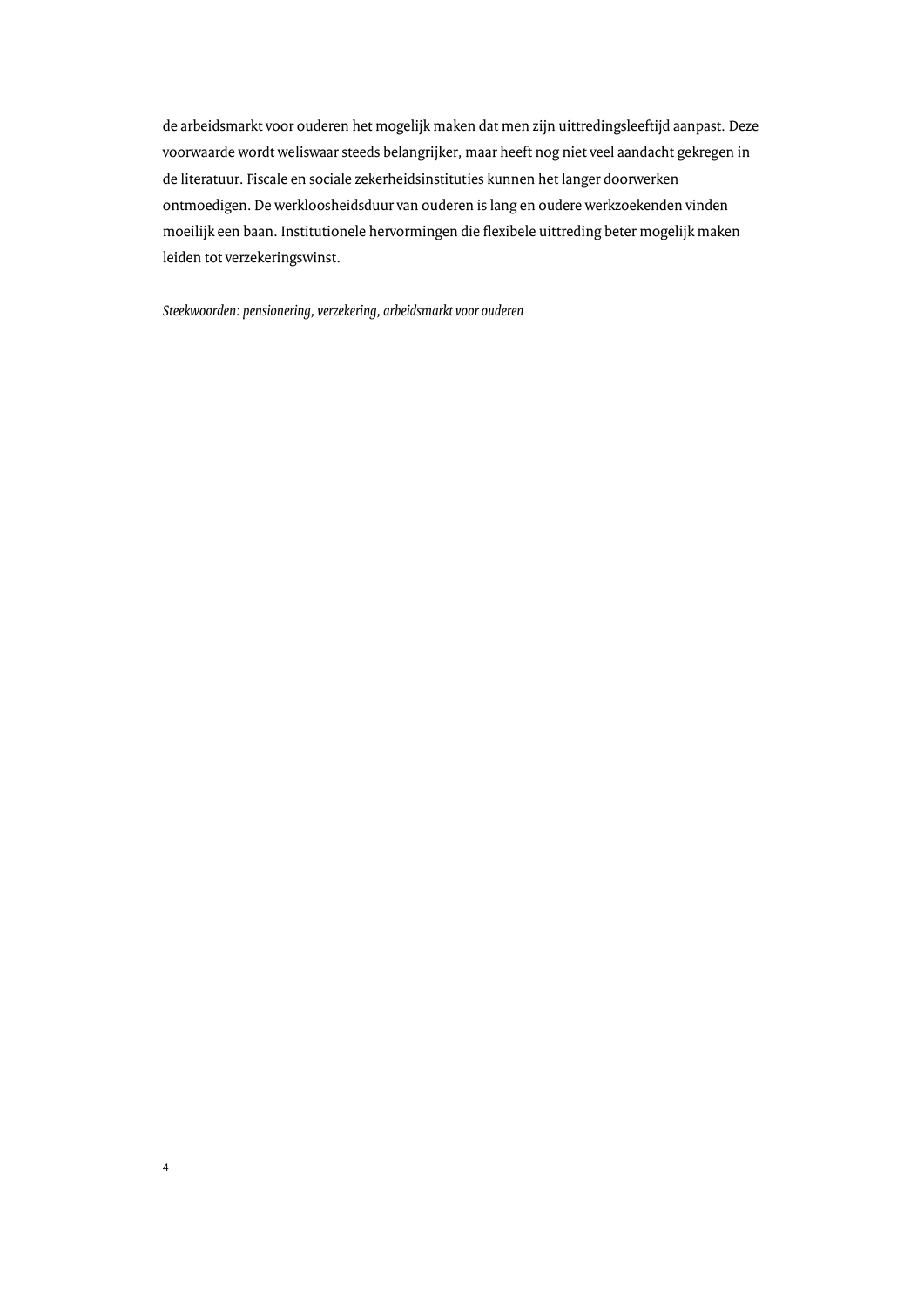# **Flexible Retirement**

**Daniel van Vuuren**

#### **Abstract**

Flexible retirement – that is the opportunity to choose one"s own personal retirement age – serves as a hedge against pension risk and provides insurance to workers facing health or productivity shocks. Flexible retirement and flexible pension schemes are in practice closely linked because of imperfect capital markets and institutional restrictions. This paper discusses three conditions to provide insurance through flexible retirement. First, it should be possible to adjust the pension starting date at limited cost. This condition is gradually being fulfilled, as many countries are moving towards more actuarially neutral pension schemes. Second, individuals should be willing to adjust their labour supply in case of a wealth shock. This condition seems largely fulfilled, although the available empirical evidence suggests that the framing of pension wealth is at least as important as the income effect. Third, the labour market should be able to deal with flexible individual retirement decisions. This condition is gaining importance, but has not yet received much attention in the literature. Institutions often hamper employment past the "standard retirement age". Moreover, the hiring rates of older workers are low and their unemployment duration is high. Institutional reforms facilitating flexible retirement opportunities are desirable from an insurance perspective.

**Keywords:** retirement, insurance, labour market for older workers

**JEL Codes**: J26, H55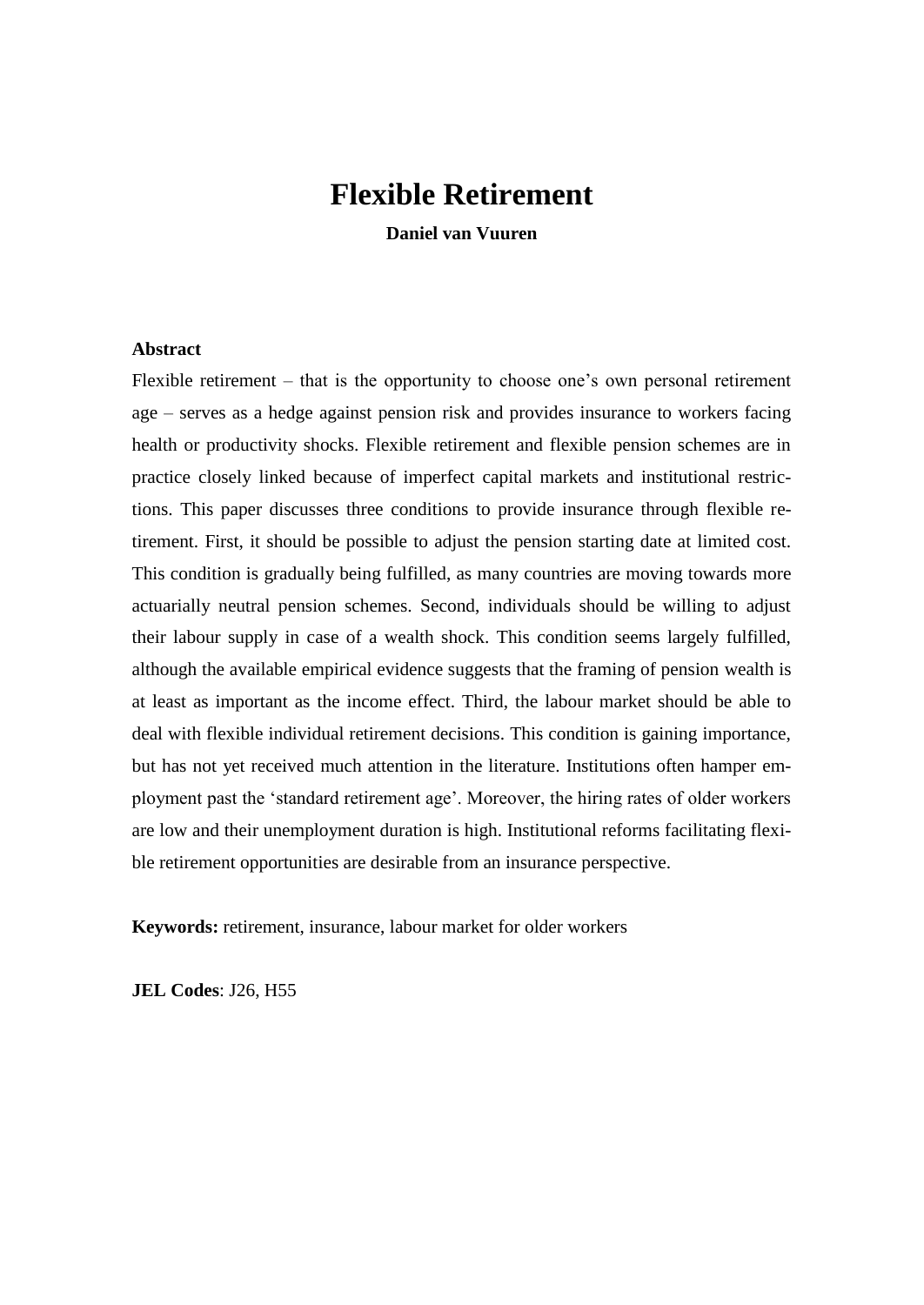# **1. Introduction<sup>1</sup>**

1

Flexible retirement means that the individual worker is able to adjust his working-life according to his own preferences and circumstances. Such adjustment may take place at the intensive margin (hours worked) or at the extensive margin ((non-)withdrawal from the labour market). Flexible retirement opportunities are gaining importance. The (implicit) insurance provided to individual workers through flexible retirement opportunities has become more relevant now that many western countries have reformed their official and unofficial early retirement schemes. In the Netherlands, the disability insurance scheme has long served as an unofficial early retirement route, but this scheme was gradually closed off for early retirees without serious disabilities (Euwals et al., 2011). Consequently, more individuals may now fall back on a flexible retirement scheme instead of applying for disability benefits. In addition to the insurance aspect, the opportunity of adjusting one"s working-life serves as a hedge against pension risk. In particular, two of the three macro-economic risks mentioned in Bovenberg and van Ewijk  $(2011) - \text{viz}$  returns on non-human assets and demographic and health risks – can be hedged by the individual"s labour supply. The ageing society increases the importance of these two risks as they are largely borne by an increasingly smaller share of the population, and the hedging function of flexible retirement is therefore gaining importance as well. An important consequence of flexible retirement opportunities is that it allows for more risk taking in pension assets (Bodie et al., 1992; Choi and Shim, 2006; Farhi and Panageas, 2007; Choi et al., 2008). Within the Dutch institutional context this would imply that pension premiums could be lowered and/or expected pension benefits could go up.

Flexible retirement may properly function as a hedge against pension risk if the following conditions are met: (i) it is possible to either defer or advance the starting date of pension benefits at limited cost (both for the individual and pension fund or government); (ii) employees are willing to adjust their labour supply in case they are con-

<sup>&</sup>lt;sup>1</sup> I thank Lans Bovenberg, Casper van Ewijk, Mauro Mastrogiacomo, Pierre Pestieau, and Ed Westerhout for discussions and useful comments on earlier drafts of this paper.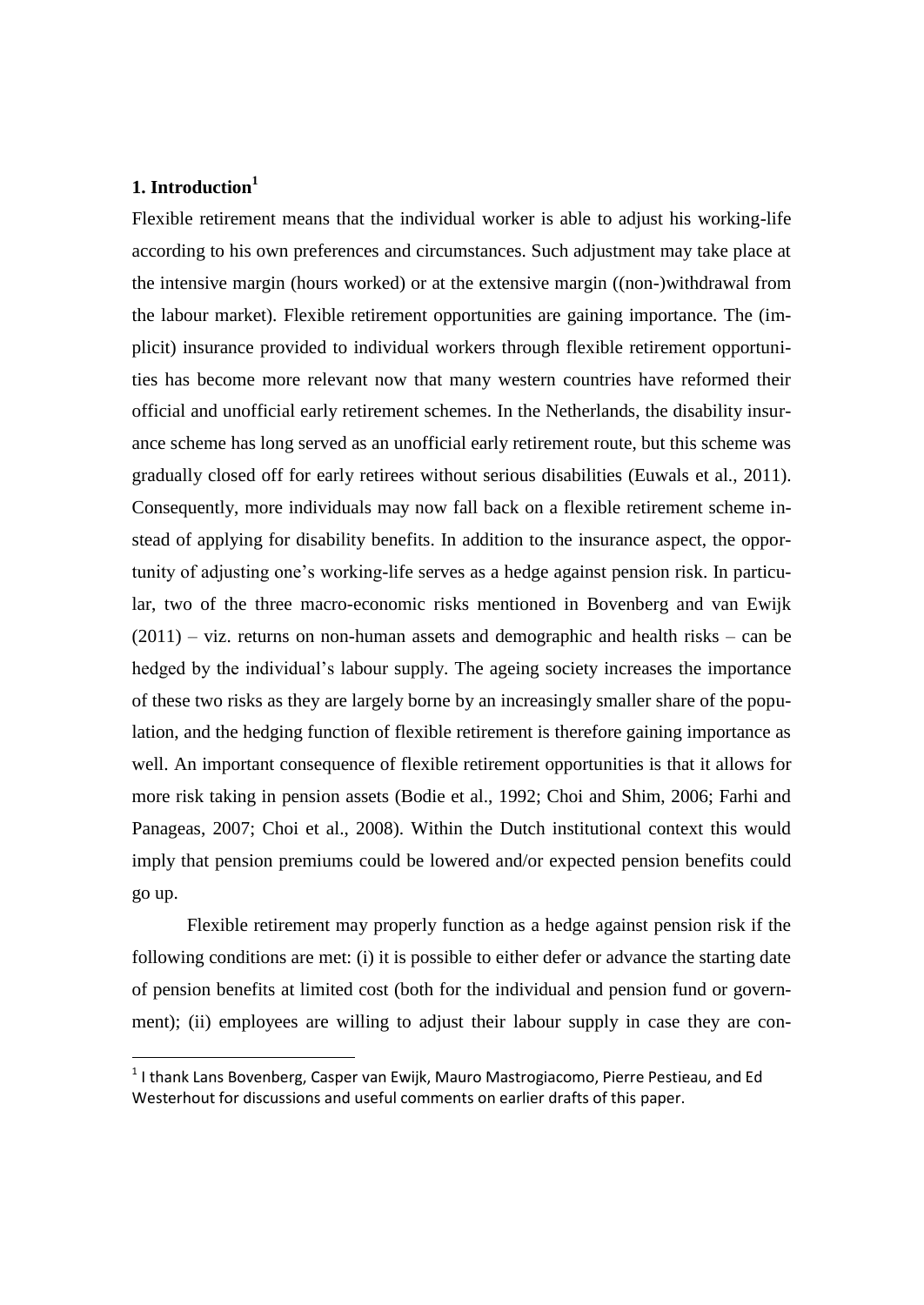fronted with a change in their pension wealth; and (iii) the labour market makes it possible to adjust one's retirement decision. These three conditions are discussed in detail in this paper. The first and second condition refer to the supply side of the labour market for elderly, and have been studied quite extensively in the literature. For instance, Gruber and Wise (2004) discuss labour supply effects of implicit taxes resulting from pension and early retirement schemes. The demand side of the labour market for elderly has been studied to a much lesser extent. Studies such as Daveri and Maliranta (2006), Daniel and Heywood (2007), Heywood and Siebert (2009), and Heywood et al. (2010) have nevertheless tried to explain the labour market outcomes of elderly. Policy has also largely focused on the first and second condition, in particular the role of financial incentives in retirement decisions. In this paper, it is argued that the third condition, namely a proper functioning of the labour market for elderly, is also an essential ingredient for the facilitation of flexible retirement. Older workers who are willing to adjust their retirement decisions should also be able to do so. Labour market reform – e.g. of employment protection and other institutional barriers to employment at higher age – seems key. To the extent that labour market reform increases the opportunities for flexible retirement, it strengthens the pension system and provides more income security to households.

In section 2 the link between flexible retirement and flexible pension schemes is discussed, together with some recent trends in flexible retirement. Section 3 discusses the effect of implicit taxes and subsidies which are typically the result of flexible pension schemes. Section 4 discusses the effect of pensions on labour supply, in particular the effect of a wealth change and the framing of pension wealth into "standard retirement ages'. In section 5 I discuss some typical characteristics of the labour market for elderly which may in practice hamper adjustments in the individual"s retirement decision. In section 6 I discuss two recent practical cases for the Netherlands: reforms in second-pillar pension schemes and their effects on the labour market for elderly, and raising the statutory pension age and making first-pillar pensions flexible. Section 7 concludes.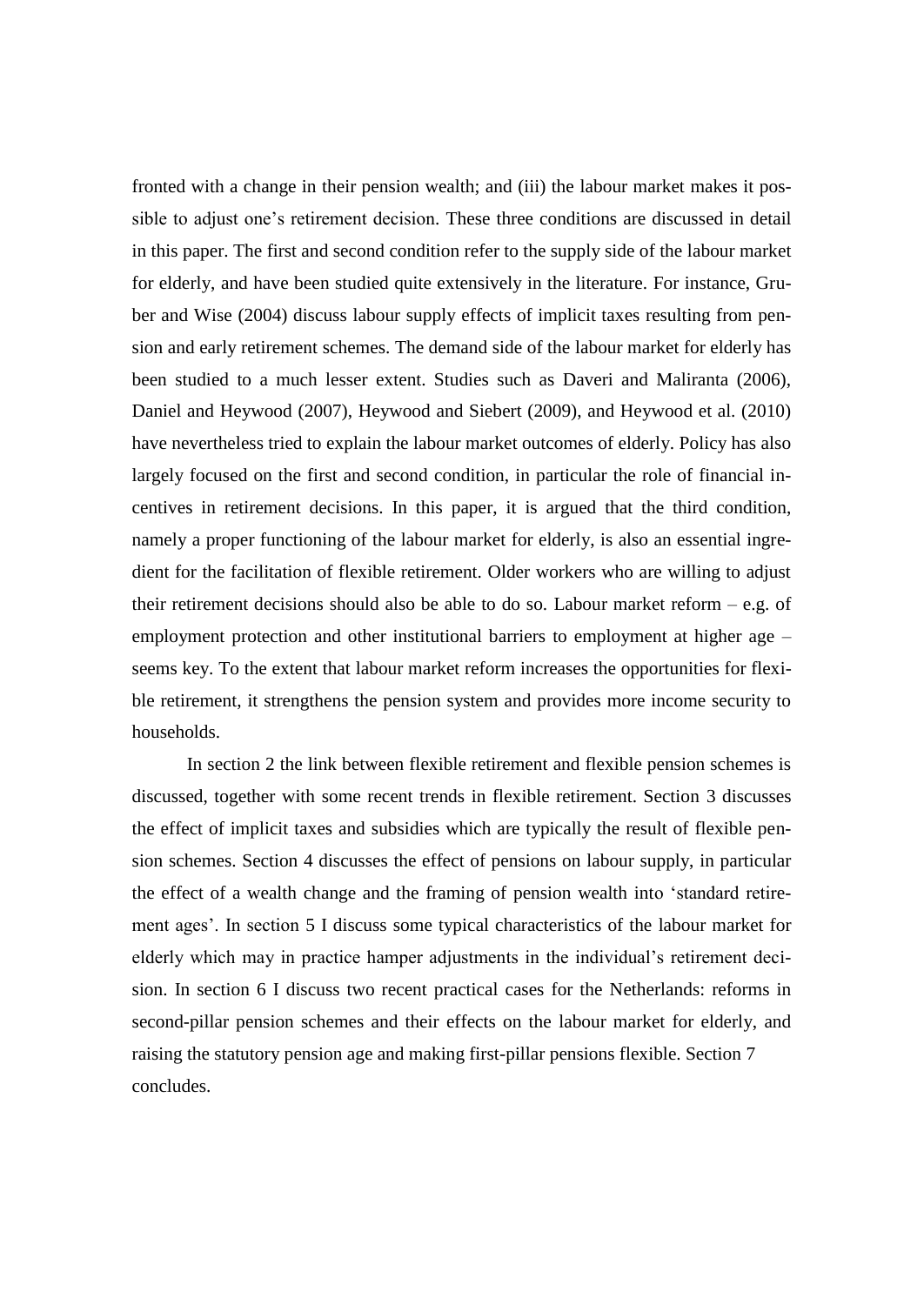#### **2. Flexible retirement and flexible pension schemes**

#### *2.1 Definition*

An individual has basically two options on how to react to a negative wealth shock. First, he may decrease his life-time consumption. As the consumption adjustment will be similar in most periods, this option implies that some private savings must be reserved to cover up a part of the income loss in the period of retirement. Second, he may increase his labour supply. The labour supply increase will then often be concentrated at the end of the individual"s career (French and Jones, 2011). In practice, individuals will most likely apply a combination of these options, and raise their old-age labour supply to a certain extent. A discussion of the empirical estimates will follow in section 4.1. Pestieau and Possen (2009) assess the importance of flexible retirement opportunities after a wealth shock in the context of an overlapping generations growth model. They conclude that in the absence of flexible retirement, individuals would have to save considerably more in order to insure themselves against a wealth shock. Allowing individuals to make their retirement decision dependent on their future state implies that they do not have to save as much, and are capable of avoiding abrupt changes in their life-time consumption. Flexible retirement opportunities thus serve as a hedge against wealth shocks, including pension wealth shocks.

Increasing one's labour supply at old age may be facilitated by a flexible pension scheme. Flexible pensions are defined as pensions with a variable starting date. The individual is free to choose the starting date of his pension income. This starting date is not necessarily equal to the retirement date, i.e. the date at which one leaves to labour market. The coincidence of pension take-up and retirement depends amongst others on the restrictions imposed by the pension fund or public pension law (see section 5.4). The option to take up pension income at an earlier or later age is valuable for many individuals. If capital markets would be well-functioning, then there seems little reason for flexible pension schemes. In that case the age of take-up would not matter, as it would be possible to either annuitize revenues – in the case of postponing retirement – or borrow against future pension income – in the case of earlier retirement. It is however well-known that capital markets are imperfect. Most annuities offer notoriously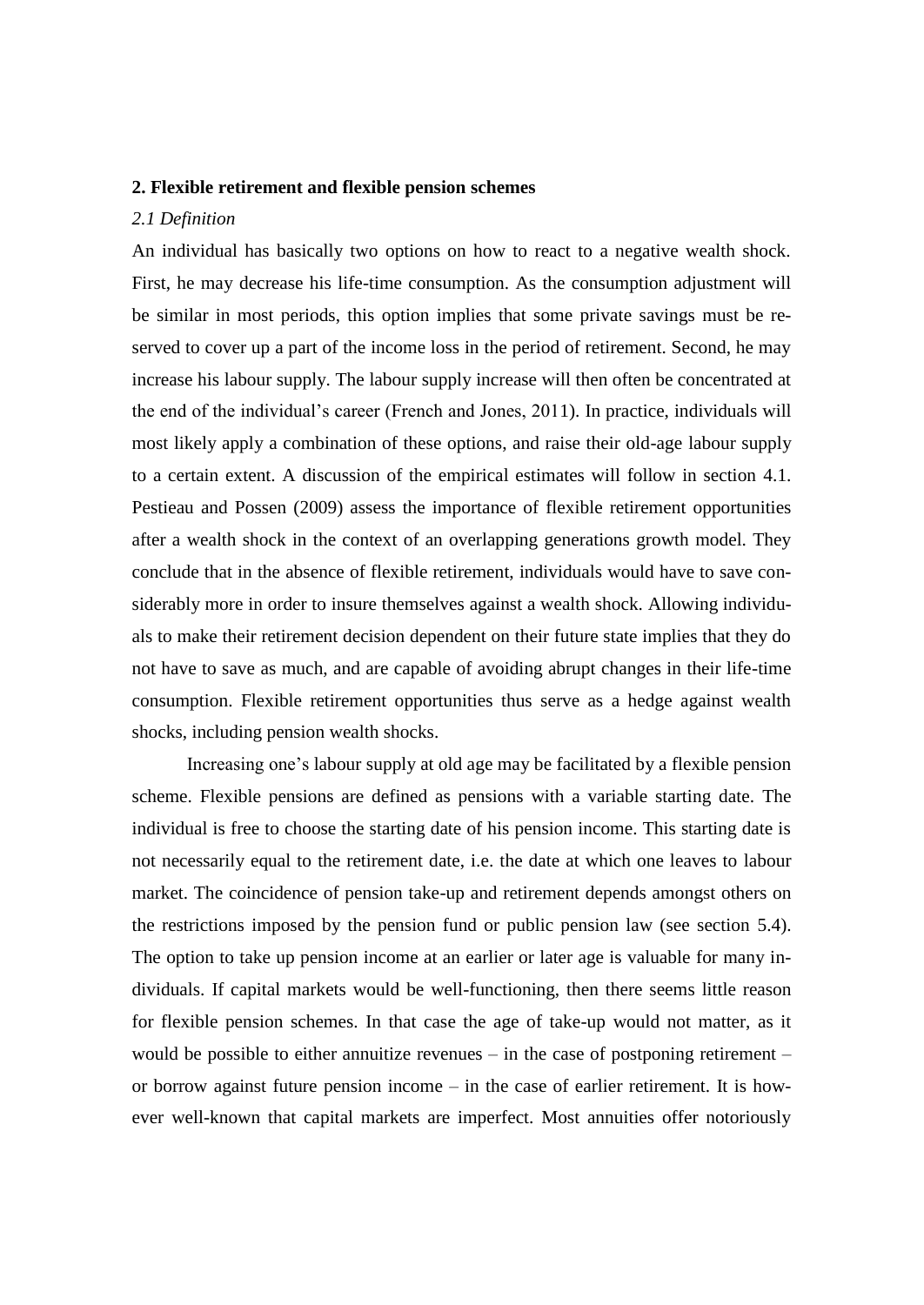poor returns (Friedman and Warshawsky, 1988; Mitchell et al., 1999), and borrowing against pension income is often problematic.

Apart from providing insurance against a loss in pension wealth (e.g. as the result of poor stock market returns), flexible pension schemes may as well provide insurance against personal risks. Flexible pension schemes may facilitate adjustments in retirement choices in response to changes in personal circumstances, such as divorce or the death of a spouse.<sup>2</sup> Personal risks can be hedged by the option of increasing one's labour supply at old age. On the other hand, the possibility of early retirement may provide insurance to the individual facing a loss in earnings capacity. This last case is well studied in the literature. It is difficult to provide regular disability insurance for potential retirees, as it is virtually impossible for the insurer to determine who is really disabled and who is not (Diamond, 1977). The government (or pension fund) can therefore raise total welfare by introducing a flexible pension scheme, which provides insurance to workers who become disabled before their planned retirement date (Diamond and Mirrlees, 1978, 1986).<sup>3</sup> The authors demonstrate that the optimal pension scheme has increasing benefits with retirement age, but that the accrual is less than actuarially fair. This can either be achieved through the tax system or an implicit tax within the pension scheme. The extent to which the optimal scheme is actuarially unfair depends on the trade-off between the work disincentive induced by the implicit tax and the protection provided to disabled elderly. If work disincentives of implicit taxes are relatively strong, then there is no case for an actuarially non-neutral scheme. If, however, the asymmetric information problem of disabled elderly is relatively important, then there is a case for

<u>.</u>

 $2$  Apart from hedging risks, a labour supply increase may be a matter of individual preference. For instance, it is known that leisure of partners in a household is complementary (Coile, 2004; Schirle, 2008), so that divorce or death of a spouse may increase the individual's willingness to postpone retirement.

 $3$  Diamond and Mirrlees rule out the possibility of simultaneously receiving pension benefits and working in their model. In an alternative model, Cremer, Lozachmeur, and Pestieau (2008) relax this constraint to an 'earnings test'. It is then allowed to take up pension benefits and work at the same time, but wages are taxed at a higher rate than before the pension take-up. If there were no earnings test, then everybody would take up their pension benefits early, and the system would become very costly.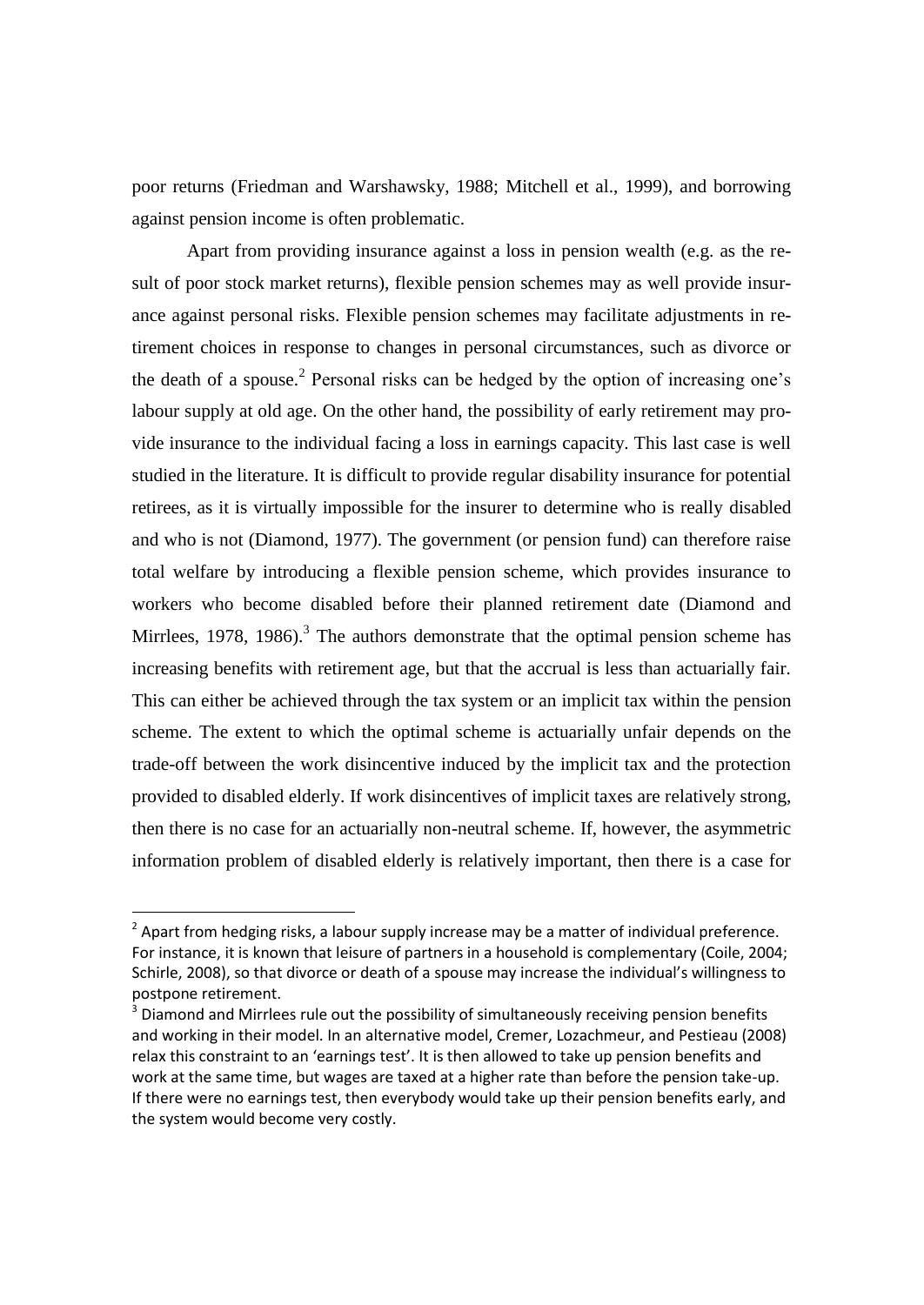implicit taxes in the flexible pension scheme. Cremer, Lozachmeur, and Pestieau (2004a) also show that it is optimal to tax old-age labour supply, e.g. through the pension and social insurance system, in order to provide protection to workers with bad health and falling productivity rates.<sup>4</sup> The asymmetric information underlying the insurance argument may be partly solved by holding audits in which the workers health status and/or productivity fall are assessed (Diamond and Sheshinski, 1995; Cremer, Lozachmeur, and Pestieau, 2004b). This can for instance be done by a medical examiner. In a system with audits, the pension (or social insurance benefit) provided to unhealthy/unproductive workers has a higher implicit tax than the pension provided to their healthy counterparts.

#### *2.2 Trends in flexible retirement*

<u>.</u>

We Individuals have different tastes for leisure, different earnings capacities, and different wealth, and therefore different preferences for the age of retirement. An illustration of population heterogeneity in relation to retirement age is given in figure 2.1. The participation rate of individuals with lower secondary education is about 10%-point lower than the average participation rate, whereas that of individuals with at least a bachelor degree is about 15%-point higher. Participation rates have grown for all education groups, but differences between groups are remarkably persistent. Many studies provide more formal evidence for heterogeneous retirement preferences. For instance, Hanel and Riphahn (2009) identify heterogeneous retirement preferences across birth cohorts, education, and sector of industry where the individual is employed. Schirle (2008) finds different retirement behaviour according to education level, labour force participation of the spouse, and the presence of children.

 $4$  The authors do not distinguish between early retirement and social insurance schemes  $-$  such as Disability Insurance and Unemployment Insurance – but take the system as a whole. It is therefore difficult to compare their quantitative outcomes (simulation results) with the actual implicit taxes observed in many countries (see, e.g., Gruber and Wise, 2004).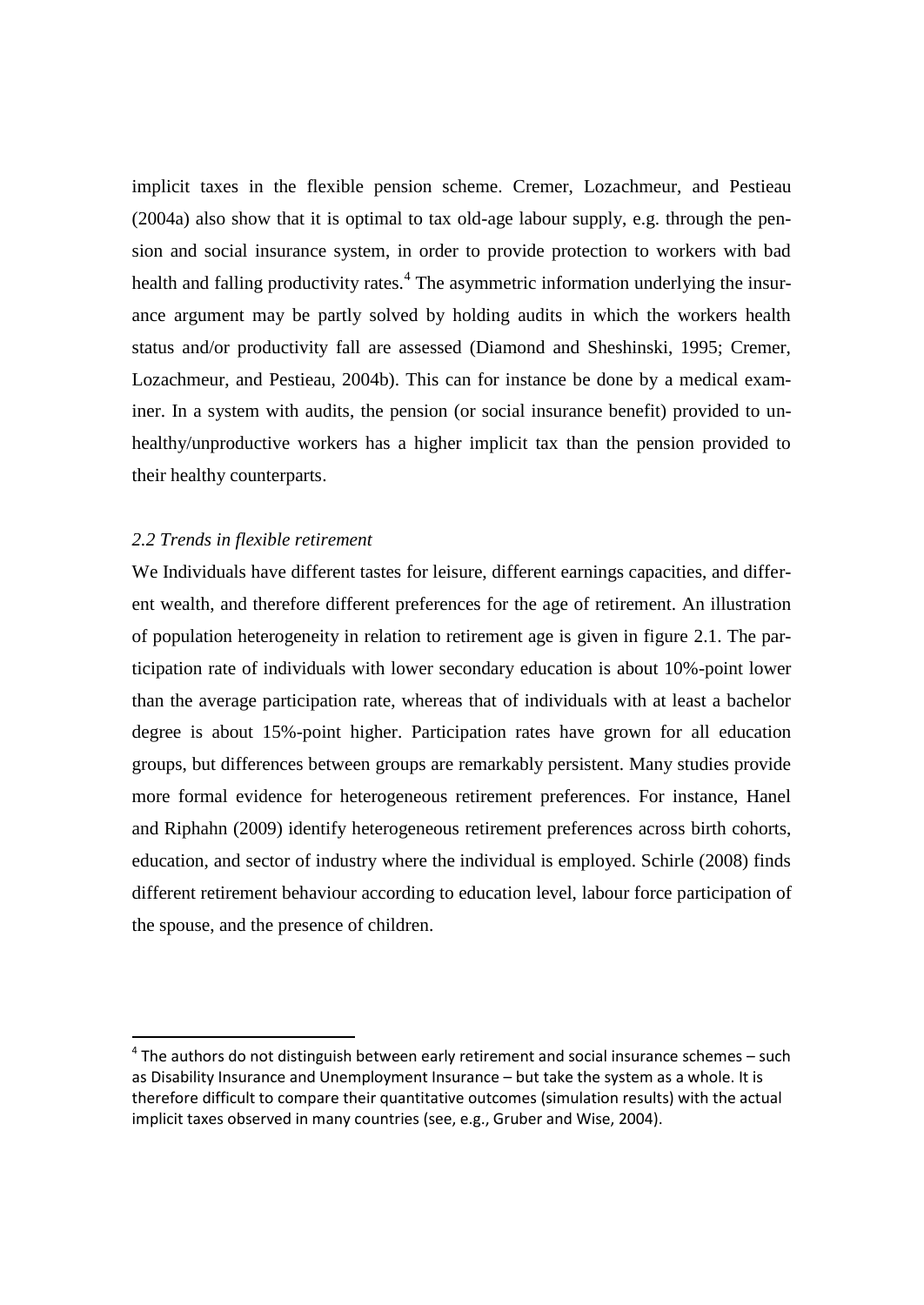

Figure 2.1 Labour force participation in the Netherlands for different education levels (source: Statistics Netherlands).

Many countries acknowledge this heterogeneity in retirement preferences and therefore allow pension take-up at different ages. Such flexibility may go both ways: either earlier or later take-up than some "standard pension age". In the US, it was already possible since a long time to take up Social Security benefits before the statutory pension age. Once the US pension age is raised to 67, it will be possible to take up Social Security benefits at the age of 62 with a discount of 25% in the pension benefit level. The elimination of mandatory retirement in 1983 was an important step to allow retirement beyond the age of 65. In Switzerland, it has been made possible to take up state pension benefits before the statutory pension age at a discount of 6.8% per year. Pension take-up past the statutory pension age is also possible, with benefit adjustments between 5 and 7.5% per year. Flexible pension take-up in Switzerland is also possible through occupational pension schemes, with similar benefit adjustments (OECD, 2009). In the Netherlands, flexible occupational pensions came up in the late 1990s and are now observed in most sectors of industry. The occupational pension schemes allow workers to retire before the statutory pension age of 65, usually at or around the age of 63. Apart from the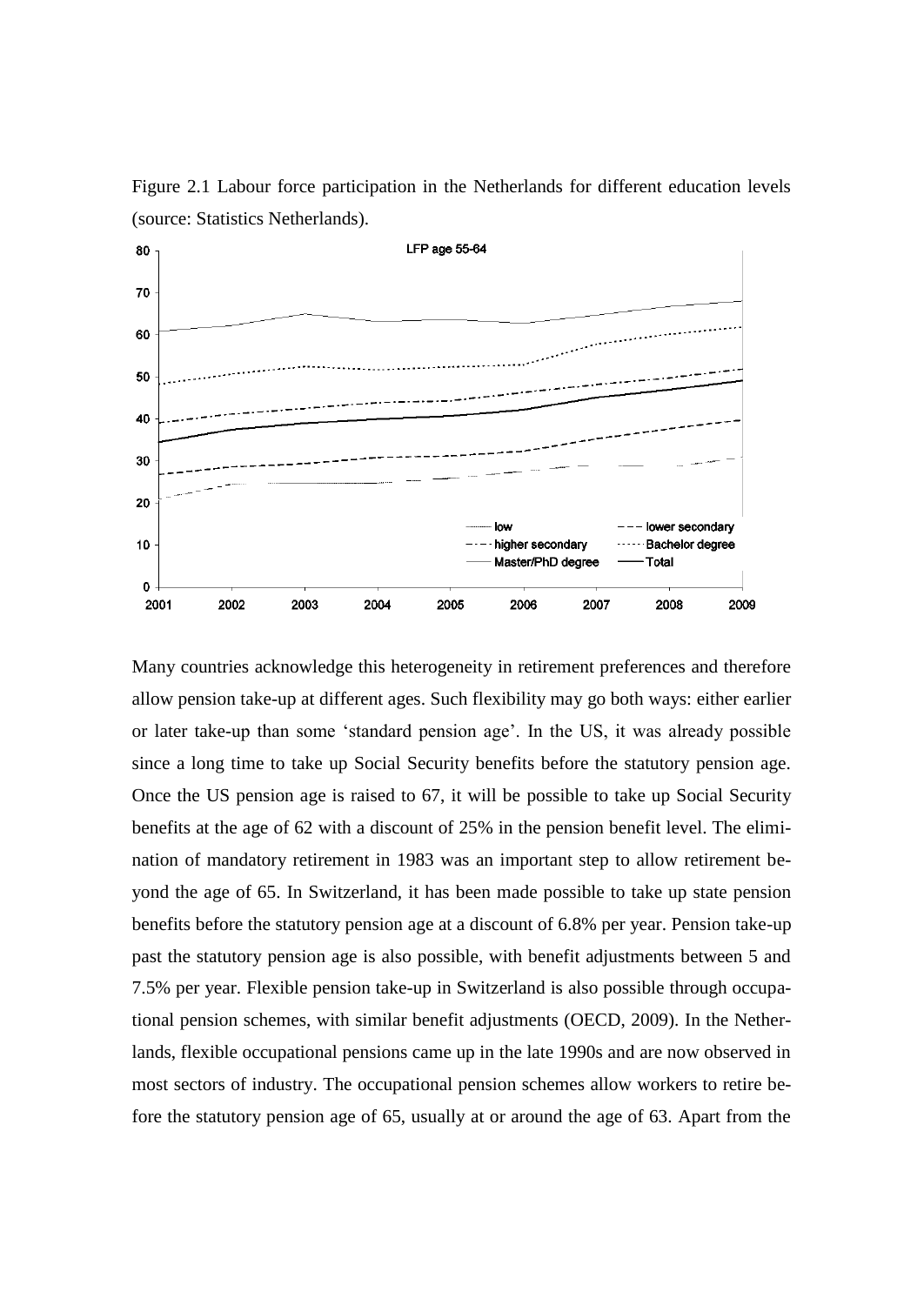US and Switzerland, the possibility of early take-up of first pillar pensions is also possible in Austria, Finland, Germany, Italy, and Sweden (table 2.1). The minimum age is usually at or around 62, with a benefit reduction for each year of early take-up. Pension take-up of the first-pillar pension before the statutory pension age is not facilitated in the Netherlands and the UK. Some countries impose restrictions on the combination of paid work and receiving a pension before the statutory pension age – e.g. Austria and the US. In the US, it is allowed to receive Social Security benefits and work at the same time. But above a threshold earnings amount of about \$37,000, Social Security benefits are partially withheld, and paid out later after full retirement. In Spain and Portugal, it is not allowed to have paid work while receiving a state pension. First-pillar pension takeup after the statutory pension age is possible in all mentioned countries, except for the Netherlands. Most countries allow the combination of work and pension income after the statutory pension age.

|                    | Statutory pension age   | Early option            | Later option | Earnings test                                                                                                                                                                                                                                                                                                      |
|--------------------|-------------------------|-------------------------|--------------|--------------------------------------------------------------------------------------------------------------------------------------------------------------------------------------------------------------------------------------------------------------------------------------------------------------------|
| Austria            | 65                      | 62(m)                   | 68           | with later pension take-up                                                                                                                                                                                                                                                                                         |
|                    |                         | $57 \rightarrow 60$ (f) |              |                                                                                                                                                                                                                                                                                                                    |
| Finland            | 65                      | 62                      | yes          |                                                                                                                                                                                                                                                                                                                    |
| Germany            | 67                      | 63                      | yes          |                                                                                                                                                                                                                                                                                                                    |
| <b>Netherlands</b> | 65                      |                         |              |                                                                                                                                                                                                                                                                                                                    |
| Sweden             | 65                      | 61                      | yes          | with early pension take-up                                                                                                                                                                                                                                                                                         |
| Switzerland        | 65                      | 63(m)                   | 70           |                                                                                                                                                                                                                                                                                                                    |
|                    |                         | 62(f)                   |              |                                                                                                                                                                                                                                                                                                                    |
| UK                 | $65 \to 68$ (m)         |                         | 70           |                                                                                                                                                                                                                                                                                                                    |
|                    | $60 \rightarrow 68$ (f) |                         |              |                                                                                                                                                                                                                                                                                                                    |
| US                 | $66 \rightarrow 67$     | 62                      | 70           | with early pension take-up                                                                                                                                                                                                                                                                                         |
|                    |                         |                         |              | $\mathbf{M}_{\rm{G}}$ , $\mathbf{A}$ , $\mathbf{C}$ , $\mathbf{A}$ , $\mathbf{A}$ , $\mathbf{A}$ , $\mathbf{A}$ , $\mathbf{A}$ , $\mathbf{A}$ , $\mathbf{A}$ , $\mathbf{A}$ , $\mathbf{A}$ , $\mathbf{A}$ , $\mathbf{A}$ , $\mathbf{A}$ , $\mathbf{A}$ , $\mathbf{A}$ , $\mathbf{A}$ , $\mathbf{A}$ , $\mathbf{A}$ |

Table 2.1. Pension age in first-pillar pensions (source: OECD, 2009)

Note: A '→' indicates that the pension age will be raised in the future. In case the pension age differs between men and women, the different pension ages are indicated by "m" and "f".

Flexible retirement can be achieved through gradual withdrawal from the labour market, either by reducing work hours within the same job (phased retirement) or change to a less demanding job with typically fewer hours and lower earnings (partial retirement). The transition process may combine wage income with a partial state pension and/or occupational pension during the period of gradual retirement. An example is the Swed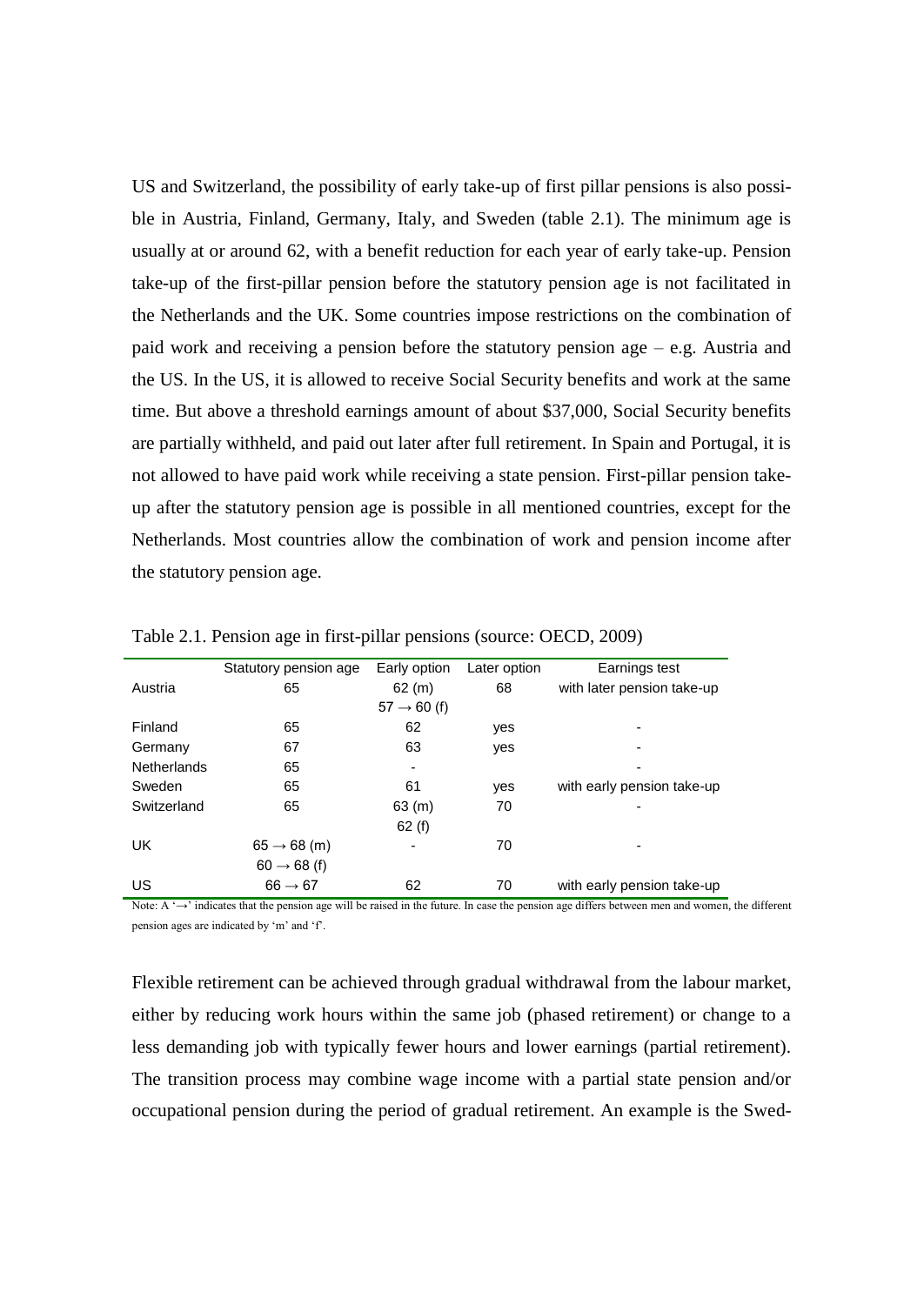ish pension system, where workers above age 61 may reduce their working hours by as much as 50%, while receiving either 25, 50, 75, or 100% of their full pension benefits. According to Wadensjö (2006), the Swedish partial-pension system has resulted in higher participation rates of elderly. That is, the effect that people continue to work part-time instead of taking an early exit route is larger than the effect that people who would have continued to work full-time instead work part-time. The Swedish system is however an exception to the rule, as gradual transitions between work and full retirement are still quite uncommon in most countries. A large majority of workers and employers in western societies still consider retirement a binary choice (Kantarci and van Soest, 2008; Heywood and Siebert, 2009). This is likely related to demand factors and institutions surrounding the retirement decision. For instance, employment protection is often high for older workers and suddenly falls to zero. And employers are often not keen on reducing work hours at the same hourly wage rate. These and other issues are discussed further in Bovenberg and van Ewijk (2011).

Both phased retirement and partial retirement typically involve a reduction of work hours, and thus more part-time work. The availability of part-time jobs could therefore be important for stimulating participation at old age. While it is true that some workers start to work less hours once it is possible to work part-time, findings in Wadensjö (2006) suggest that this effect is smaller than the effect of workers extending their careers in part-time jobs. In the Netherlands, part-time jobs are exceptionally popular, and this is also reflected in jobs of the elderly. During the period 1992-2008, about two thirds of the participation growth prior to the statutory pension age was in part-time jobs, and virtually all participation growth after the statutory pension age was in part-time jobs (figure 2.2). It is likely that older workers in part-time jobs have a preference for flexible pension schemes, not only with variable take-up ages, but probably also with flexible drawings from their pension wealth to complement their wage income.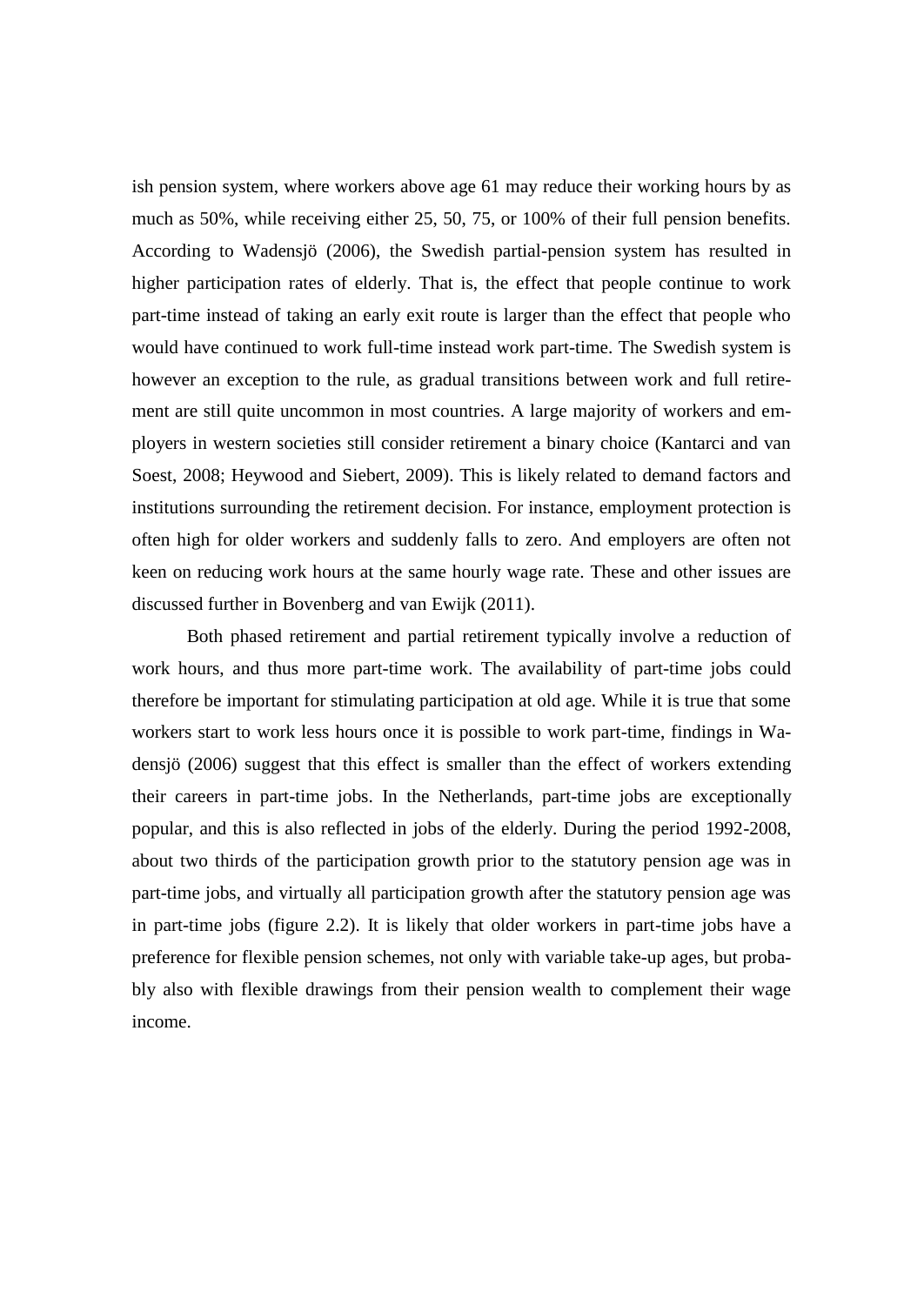

Figure 2.2. Labour force participation in the Netherlands,<sup>a</sup> according to gender and hours worked (source: Statistics Netherlands)

<sup>a</sup> The participation rate is defined as the number of individuals having paid work (for certain hours per week) divided by the total population in the concerning age category. Unemployed workers are thus not included in this definition of the participation rate. The category "1-11" means that at least 1 hour per week is worked, and at most 11 hours, etc.

#### **3. Implicit taxes and subsidies**

In theory, a flexible pension scheme can be designed such that it provides income to the retiree without affecting the price of leisure. In an actuarially neutral pension scheme, the delay of pension take-up leads to higher benefits in subsequent years such that total (expected) pension wealth remains unchanged. A drawback of an actuarially neutral scheme is that it provides only little insurance to workers with bad health or falling productivity. Such insurance would require an implicit tax on the delay of pension take-up (section 2.1). On the other hand, some studies have indicated that the labour supply elasticity of elderly is relatively high, which would provide a rationale for an implicit subsidy for elderly according to Ramsey optimal tax considerations (Fenge et al., 2006; French and Jones, 2011). Third, an implicit subsidy on labour increases possibilities to hedge a shock in pension wealth against labour income. Until present, the economic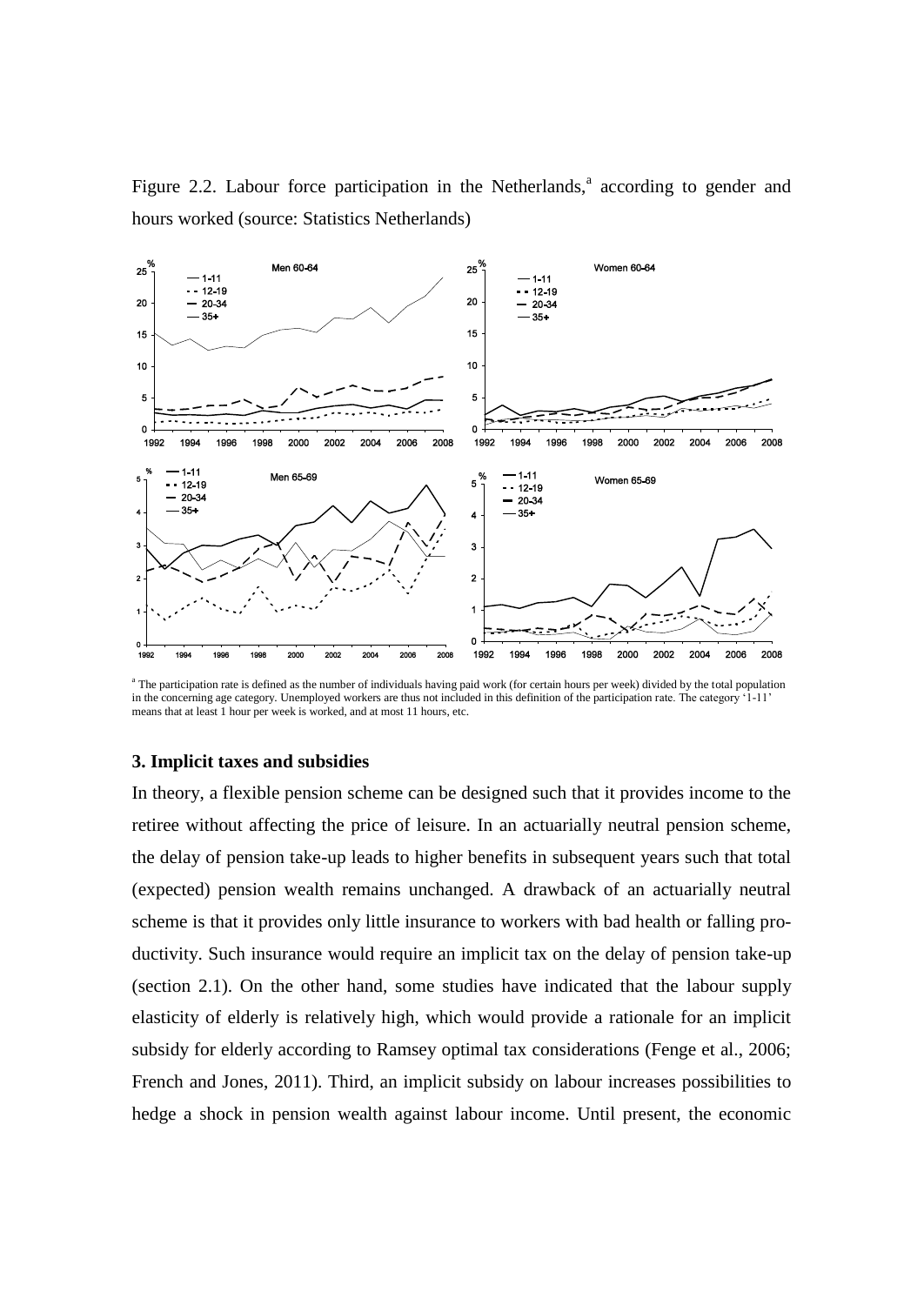literature has not provided a clear answer on which of these three arguments dominates the others, and therefore it remains uncertain whether departures from an actuarially neutral pension scheme are optimal. The vast majority of the economic literature has hitherto studied the detrimental welfare effects of high implicit taxes on labour supply, and policy has principally focused on bringing the price of leisure closer to its market value. In the Netherlands, this was done by stimulating actuarially neutral pension schemes (section 6.1). This policy has in any case increased possibilities to use labour supply as a hedge against a pension wealth shock.

Although flexible pension schemes in western countries have typically moved towards actuarial neutrality, they mostly still tend to impact the price of leisure.<sup>5</sup> Pension schemes are often – either implicitly or explicitly – linked to the labour supply decision of individuals, for instance through a work test, the fiscal system, or collective agreements between employers and employees putting restrictions on the combination of labour supply and occupational pensions (see section 5.4). Many pension and social security systems are still not actuarially neutral and lead to an implicit tax on continued work from a certain age. Empirical studies have shown that this has an important effect on the labour supply of elderly (Duval, 2003; Gruber and Wise, 2004). For the US it has been found that a change from a zero reward for continued work – that is, an implicit tax of 100% – to a postponement reward of one year-salary for a year of work leads to a postponement of retirement of about 10 months (Coile and Gruber, 2001; Asch et al., 2005). Euwals et al. (2010) find that changing the reward to retirement postponement from zero to one year-salary leads to postponement of retirement by 6 months on average. The empirical analysis of Hanel (2009) suggests a similar effect for Germany.

1

 $5$  Note that the tax system may also impact the price of leisure, e.g. through age-dependent taxes. See section 5.4 for a brief discussion.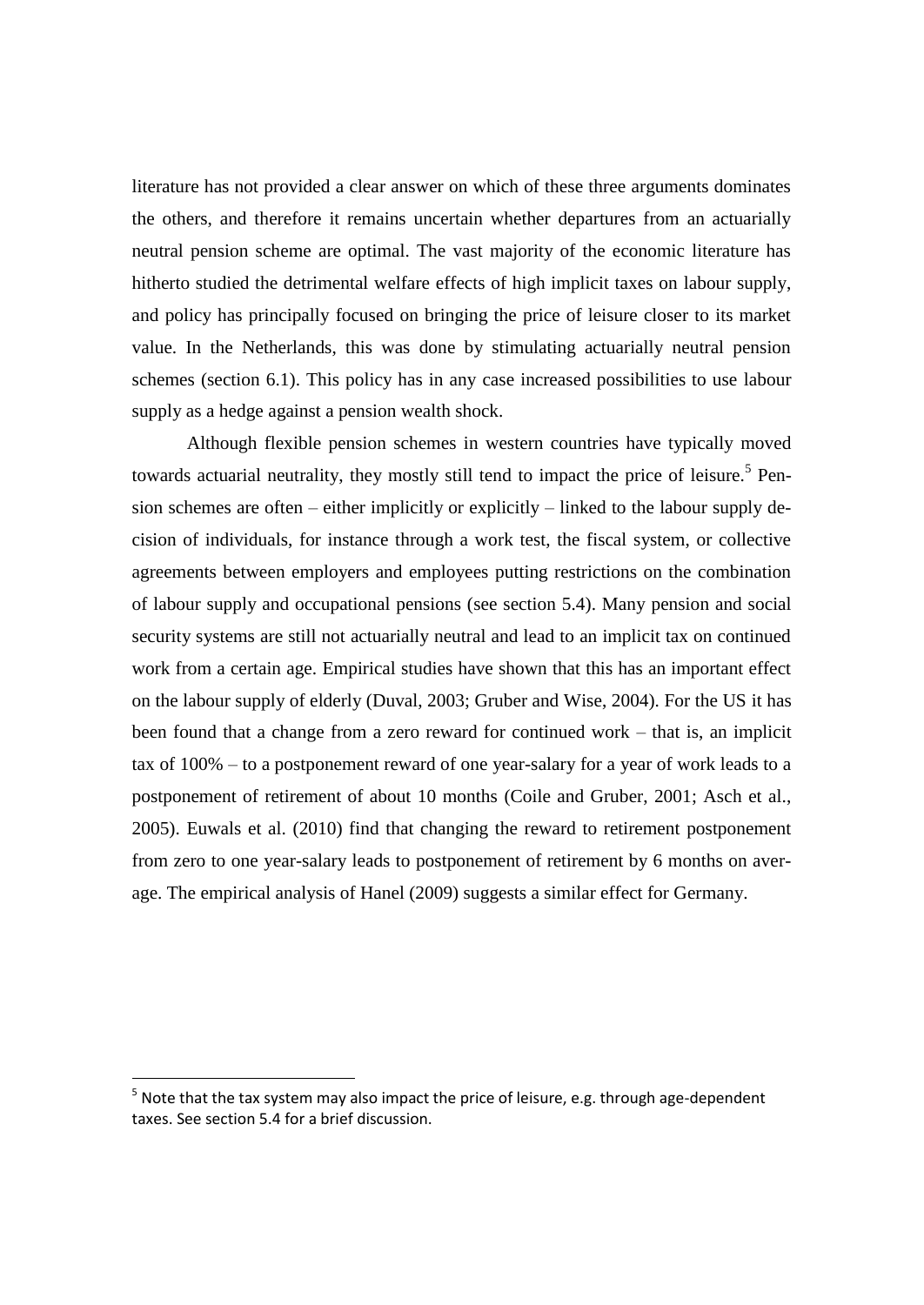Figure 3.1 Heterogeneous mortality rates: survival probabilities conditional on having reached the age of 65, for different education levels (source: Statistics Netherlands)



Apart from a generic implicit tax, pension schemes may also generate implicit taxes for specific groups of individuals. Pension schemes impact the labour supply decision because they typically employ uniform parameters while there exists much heterogeneity among individuals. Even if a pension scheme is actuarially neutral at the aggregate level – say for the average individual – then the pension scheme may still cause large distortions in the individual labour supply decisions. I discuss two cases: (i) the actuarial correction factor used in flexible pension schemes, and (ii) the uniform contribution and accrual rate.

The first type of implicit tax results from the uniformity in actuarial correction factors. Most pension funds make use of one discount factor and one mortality table based on (historical or expected) mortality rates for an average participant. First-pillar pension schemes with flexible take-up also typically use a uniform correction factor. Whenever pension take-up is related to the labour supply decision – and this is often the case in practice – the uniformity of the actuarial correction factor results in an implicit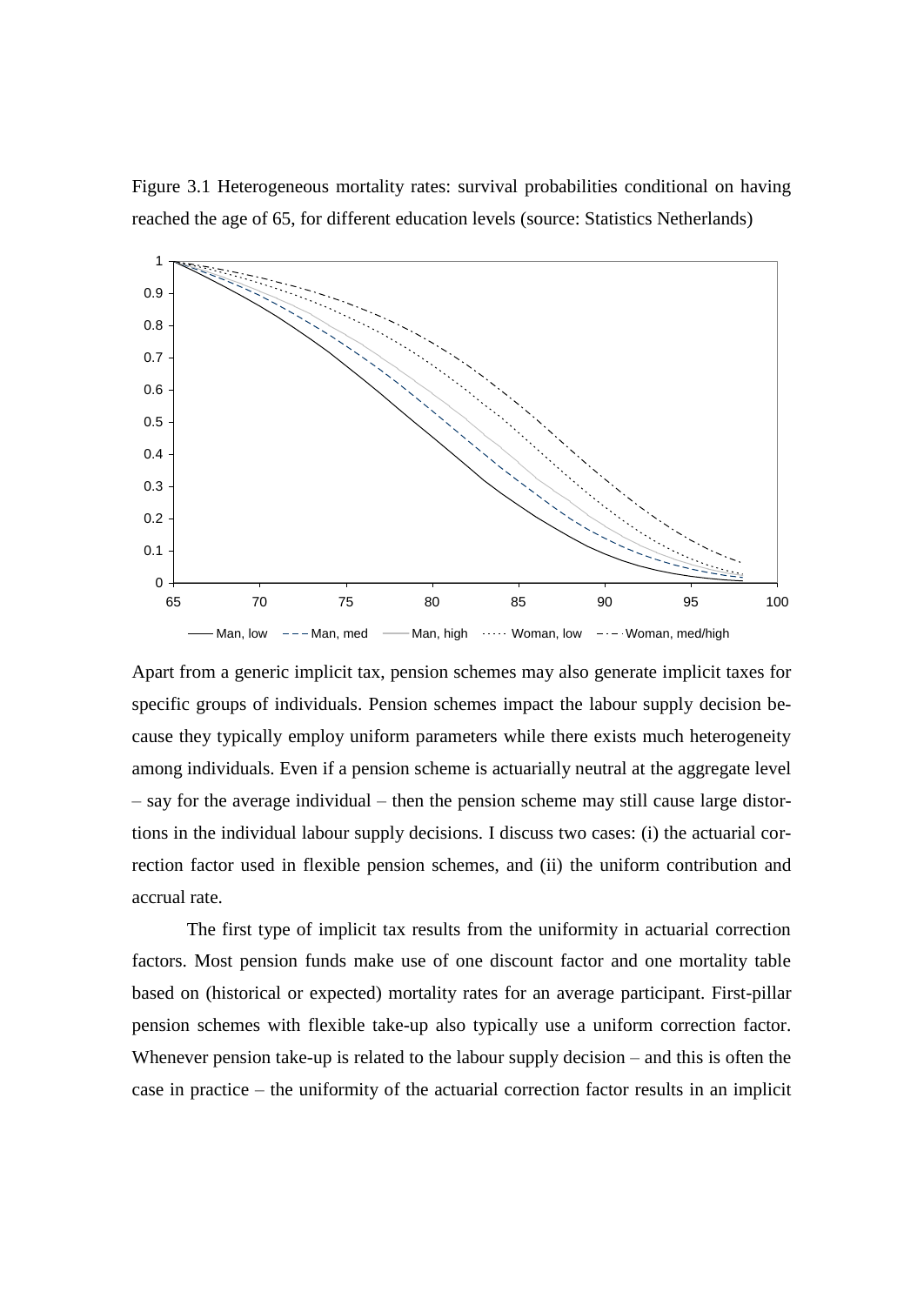tax on labour supply. The uniform actuarial correction factor contrasts with the heterogeneity in time preferences of potential retirees, which is well-known in the economic literature. Many studies have shown that there is a great deal of variation in both individual discount factors and mortality rates. Estimates by Samwick (1998) and Gustman and Steinmeier (2005) show that only 40% of the population has a time preference rate below 5%, and that about one quarter to one third has an individual discount rate above 15%. The heterogeneity in mortality rates is large as well. There is quite some international evidence on the correlation between mortality rates and socio-economic characteristics (Cutler et al., 2006; Hupfeld, 2009). An illustration for the Netherlands is given in figure 3.1. The median life expectancy at age 65 for low educated men is 79 years, whereas for medium and higher educated women it is more than 7 years higher. Kalwij et al. (2009b) estimate that the remaining life expectancy at age 65 for low income individuals in the Netherlands is about three years lower than for high income individuals. This implies that high income individuals receive a higher rate of return than low income individuals when postponing their pension starting date. In general, a uniform correction factor for flexible pensions stimulates the expectedly long-lived to take up their pension at a later age, and the expectedly short-lived to take up pensions early. This form of adverse selection leads to a more expensive pension system. All individuals with life expectancy deviating from the average life expectancy can raise their total pension income by retiring either later or earlier. As far as pension take-up is related to retirement, the expectedly long-lived receive implicit subsidies when they delay retirement, whereas the expectedly short-lived pay implicit taxes and are thus discouraged to supply labour at old-age. This way, women, non-migrants, wealthy, married, and welleducated individuals receive implicit subsidies through the pension system when retiring relatively late. These subsidies are paid by men, migrants, poor, unmarried, and less-educated individuals (Brown, 2003). On the other hand, the latter categories receive implicit subsidies by retiring early.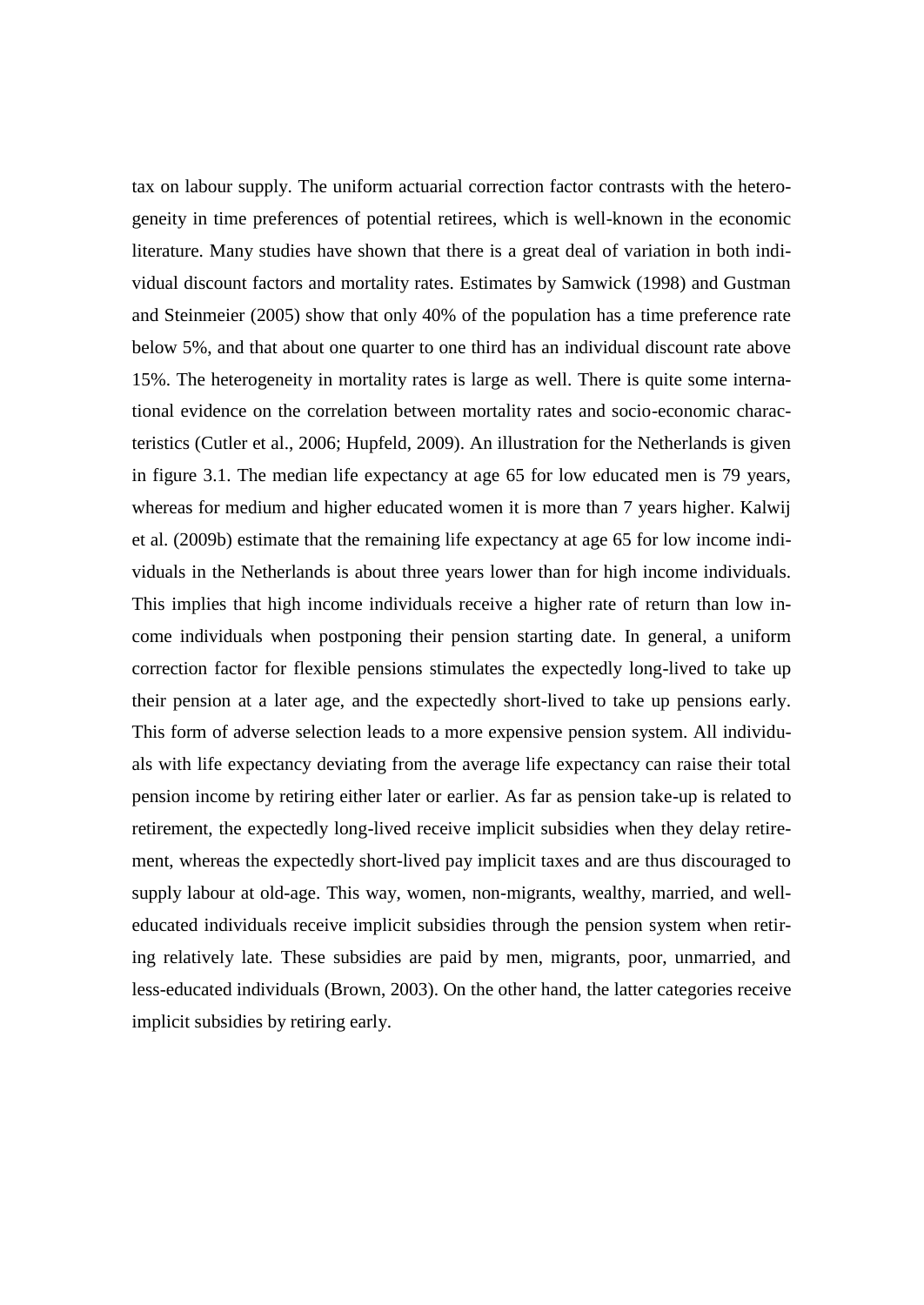Figure 3.2 Implicit bonuses (+) and taxes (-) resulting from the uniform contribution rate to second pillar pensions in the Netherlands (source: Euwals et al., 2009; Bonenkamp, 2009)



The second type of implicit taxes is related to the fact that defined benefit pension schemes are typically "backloaded". That is, pension accruals are lower than pension contributions early in life, and this is only compensated at the end of the worker"s career (Ippolito, 1985; Disney and Whitehouse, 1996; Bonenkamp, 2009). Workers thus "invest' in the pension plan early in life and re-earn their investment if they are also employed later in life.<sup>6</sup> In many countries, participants in a defined benefit pension scheme pay the same contribution rate to the pension scheme, whereas the accrual rate is also constant among individuals. The uniform contribution and accrual rates drive a wedge between the market value of the pension contract and the actual contributions of the individual worker. Uniform contribution rates in second-pillar pensions are amongst others observed in Switzerland, the Netherlands and the UK. As an example, figure 3.2 shows the amount of redistribution over the life-cycle for both male and female workers in the Netherlands, for different degrees of education. The amounts are expressed in percentages of wages. Older workers, women, and highly educated receive an implicit subsidy within the Dutch system. Younger workers, men, and lowly educated pay im-

1

 $<sup>6</sup>$  If the degree of backloading differs between pension plans, then workers may face incentives</sup> during some points in their careers to either stay with the firm or leave for another firm. In case a pension plan has a relatively high backload, the employee has an incentive to stay with the same firm until retirement. In that case, the pension plan can be regarded as part of an 'implicit contract' between the firm and the worker (Salop and Salop, 1976; also see section 5.1).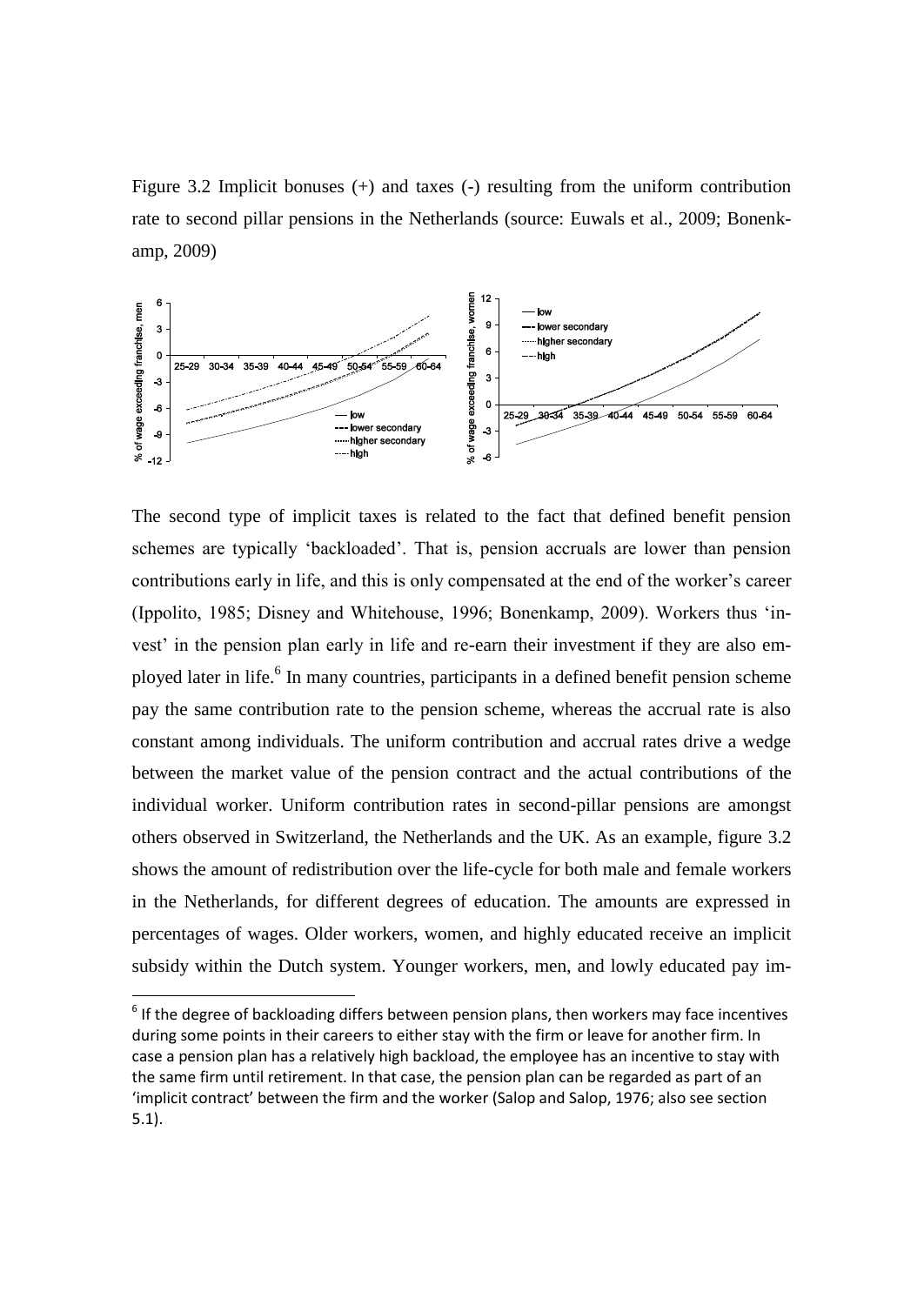plicit taxes. Older women receive the largest implicit subsidies, whereas young men with low educational attainment pay the highest implicit taxes. The labour supply incentive effects are thus particularly relevant for older women and young men. Higher educated men above age 50 receive an implicit subsidy on work through the pension system. Medium educated men start receiving implicit subsidies in their late 50s, whereas lowly educated men do not receive any implicit subsidies over their entire life-cycle. All women above age 45 receive implicit subsidies on labour through the pension system. In conclusion, a large majority of older workers receives an implicit subsidy on continued work through the pension system. In other words, the marginal tax rate of older workers is lowered through the pension system whereas it is made higher for younger workers.

#### **4. Pension wealth and its framing**

Pension schemes affect labour supply in different ways. Apart from the substitution effects described in the previous section, pension wealth itself and its framing into "standard pension ages" impact the retirement decisions of individuals. This section gives an overview of three different mechanisms. First, large pension wealth may stimulate individuals to retire early (section 4.1). Second, pension schemes may affect retirement behaviour through socio- and psychological mechanisms (section 4.2). Finally, liquidity constrained and myopic individuals tend to retire whenever the opportunity exists, and early retirement opportunities in flexible pension schemes may therefore suppress labour supply (section 4.3). Apart from these three mechanisms, a malfunctioning labour market – e.g. as a result of institutional constraints – may discourage workers to supply labour. That is, problems on the demand side may as well have consequences on the supply side of the labour market. A discussion of the underlying demand side problems is however left for the following section. As will be seen in this section, individuals are willing to adjust their labour supply after a wealth shock. This adjustment however appears to be modest, and perhaps even less important than the frames of the individual's pension. In particular, both the earliest possible pension age and the standard pension age have an important impact on the retirement decision. This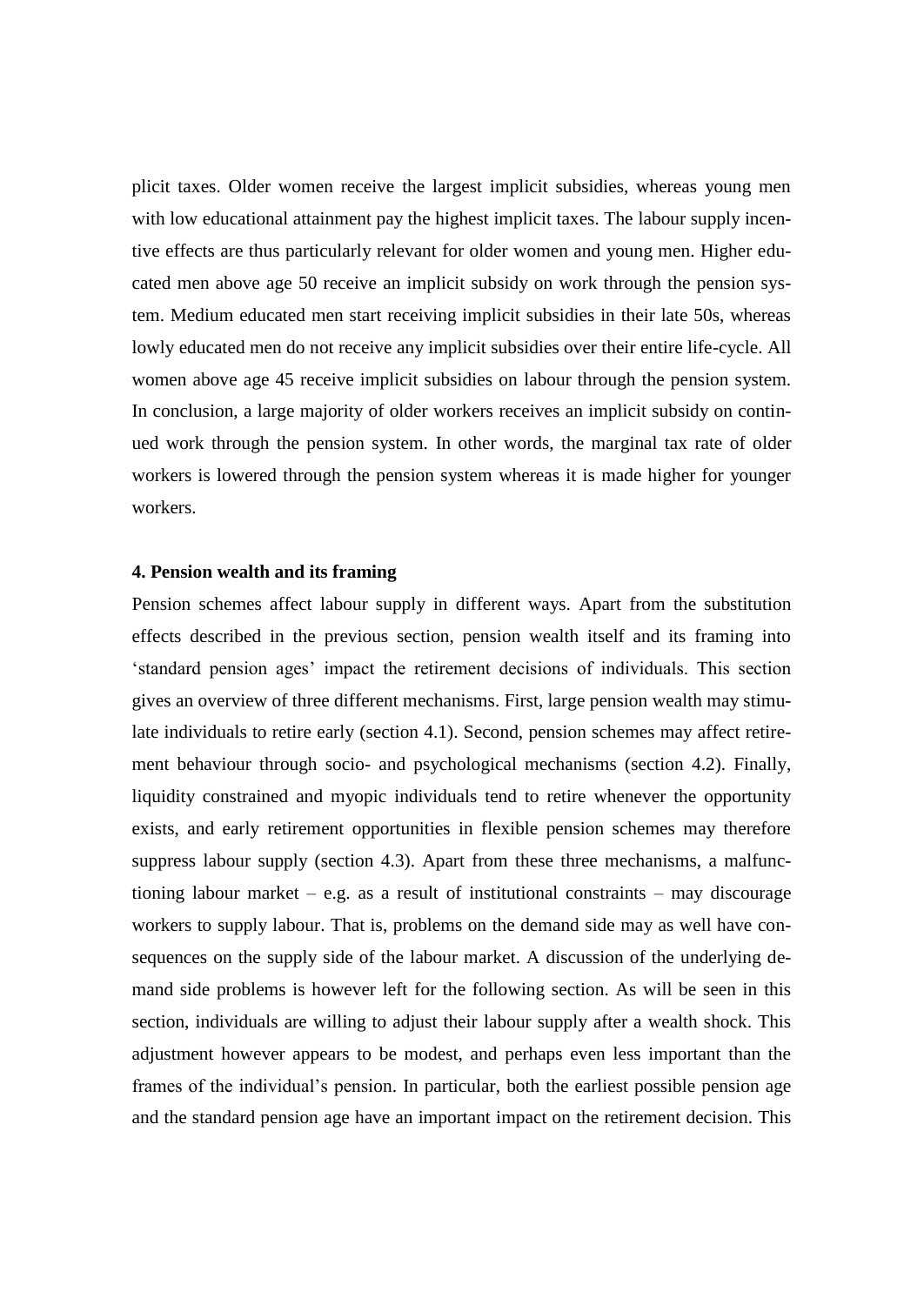should be taken into account when using labour supply as a hedge against pension shocks. For instance, an unexpected decrease in pension wealth could justify higher early and standard pension ages.

#### *4.1 Income effect*

Pension wealth is meant to finance retirement. However, many empirical studies exploring the impact of a marginal change in pension wealth on the retirement decision find modest effects. Krueger and Pischke (1992) find that a reform in the US state pension did not affect labour supply. Euwals et al. (2010) find a statistically significant but limited effect of (second-pillar) pension wealth on early retirement in the Netherlands. They find that a wealth increase of one year-salary on average implies nearly two months earlier retirement. Banks et al. (2007) find virtually the same effect for the UK. For working individuals above age 50, they find that a reduction of pension wealth of about one year-salary leads to a retirement postponement of about two months. French (2005) and Bloemen (2010) also find limited effects of pension wealth on labour supply. Bloemen"s estimation results imply that a reduction in pension wealth by one year salary leads to later retirement by one month and a half. In a more general context – not specifically focused on retirement – Imbens et al. (2001) estimate that lottery winners consume just 11% of their winnings on leisure, which is in the same order of magnitude as the studies specifically focusing on pension wealth effects. Despite the relatively modest income effects found in the literature, it has been argued that many studies even overestimate the pension wealth effect on retirement (Van Ooijen et al., 2010). If individuals have at least some freedom of choice in their pension wealth, then a high preference for retirement will go together with high pension wealth. This endogeneity problem is often not properly taken into account.

Several studies suggest that the impact of pension wealth on the retirement decision is stronger than the impact of other sources of wealth. This could be the result of a 'labeling effect'; see for example Thaler (1990). An impact of the wealth's label on retirement appears irrational from the life-cycle point of view: wealth should be spent where it maximizes the individual's utility irrespective of the source of income. A ra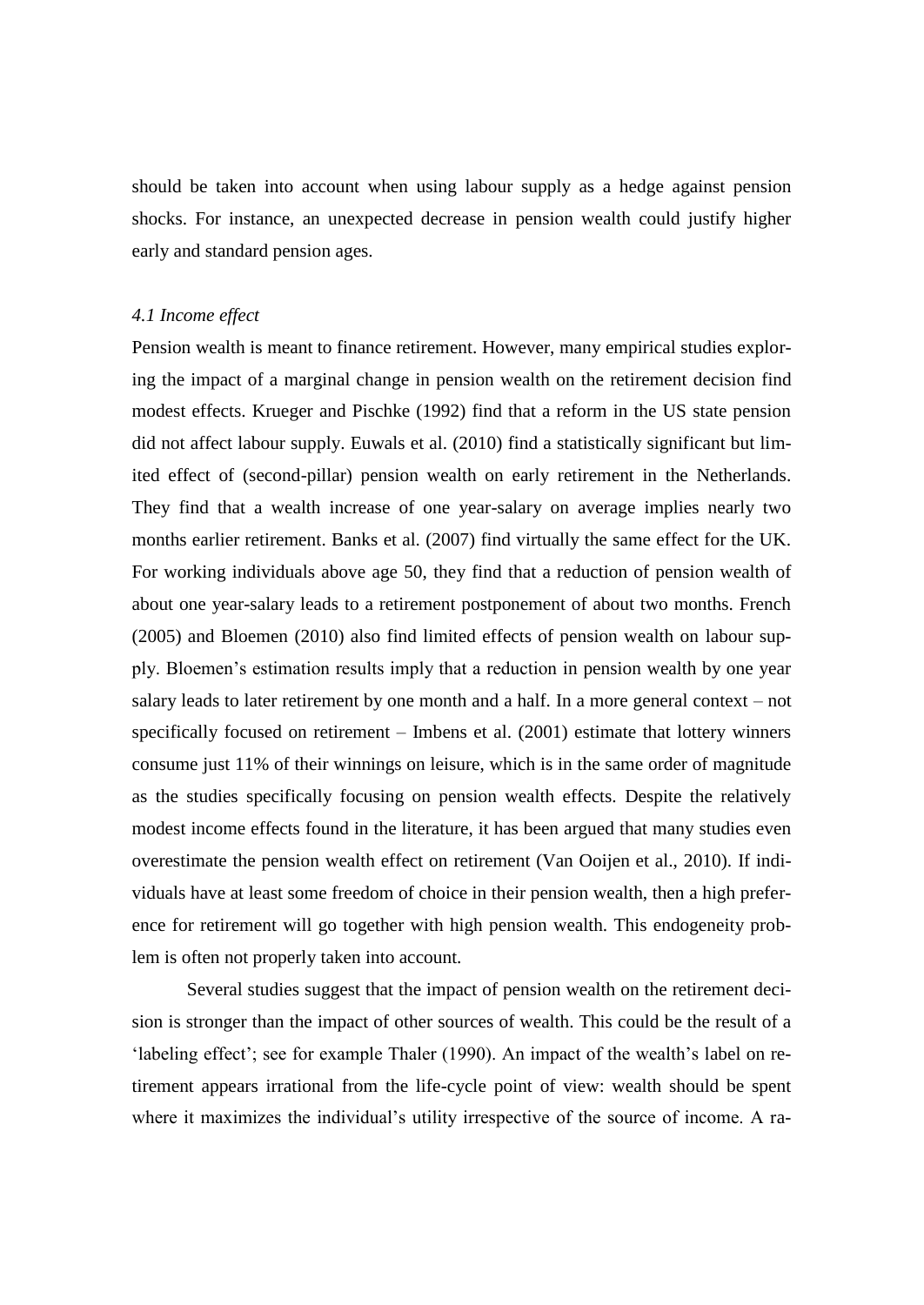tional agent following the life-cycle model would typically smooth a wealth increase over his remaining life-cycle and allocate it to different goods, services and/or leisure. The empirical literature provides some indirect evidence on labelling effects in pension wealth.<sup>7</sup> Studies such as Diamond and Hausman (1984) and Samwick (1998) find only very little, if any, effect of private wealth on the timing of retirement. Moreover, housing wealth is only of minor importance in the retirement decision (Skinner, 1996). Confronted with the empirical literature on the pension wealth effect, these findings suggest that indeed pension wealth appears to have a stronger effect on retirement than private wealth. However, van Ooijen et al. (2010) contradict this stance, as they do not find convincing evidence that the private wealth effect – excluding the housing wealth $8$  – deviates from the pension wealth effect on retirement.

In sum, the empirical evidence largely confirms that individuals adjust their retirement decisions to a change in their pension wealth. The literature suggests that this adjustment is larger than to a shock in private wealth, and in any case larger than to a shock in housing wealth. Most empirical studies concentrate at the extensive labour supply margin, and find that retirement is postponed by about two months if pension wealth is decreased by one year salary. A possible explanation for the modest wealth effects found in the literature is that individuals were probably not able to adjust their labour supply, even if they were willing to do so. As will however be discussed in the following section, a change in pension wealth may have a larger effect if it is framed as a change in the statutory pension age.

#### *4.2 Social norms and default options*

<u>.</u>

Social norms and default retirement ages in pension schemes both lead to individuals focusing on particular institutionalized retirement ages more than on alternative retirement ages. In most pension schemes one or two ages are the "standard" retirement ages,

 $<sup>7</sup>$  There is no direct empirical evidence (yet) on a labeling effect of pension wealth. Some em-</sup> pirical evidence does exist for other applications, such as child benefits (Kooreman, 2000).

 ${}^{8}$  The authors find that the housing wealth effect on retirement is substantially smaller than the effects of other sources of private wealth.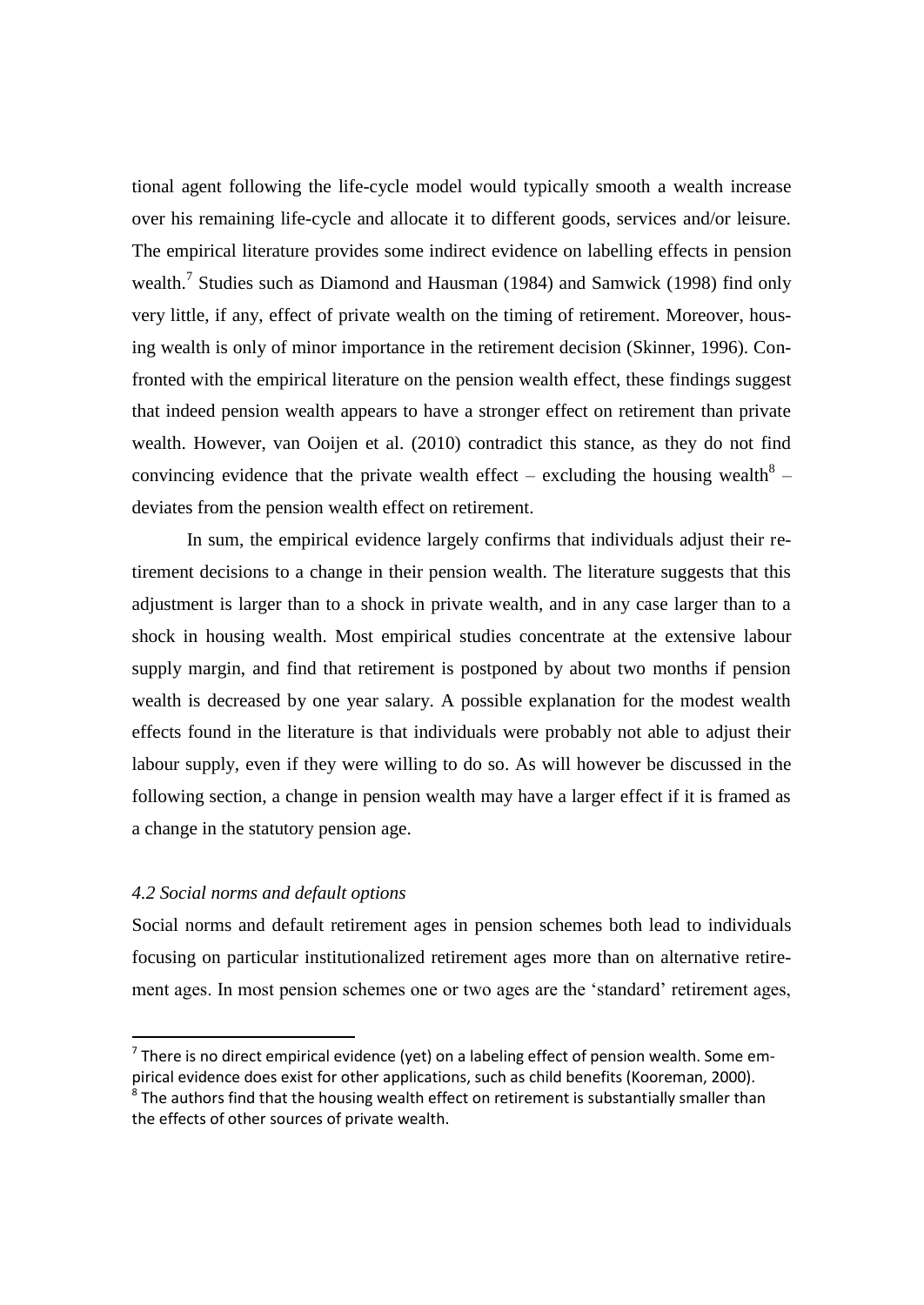and many agents – in particular, workers, employers, and unions – appear to focus precisely on these ages. In the US, the ages of 62 and 65 were the standard choices. In the Netherlands, the early retirement eligibility age – usually around the age of 60 – was for a long time considered the "standard" retirement age. As will be discussed in section 6.1, the reform of early retirement arrangements has led to a higher "norm age" in the Netherlands. In most sectors, the standard retirement age is now between 63 and 65 years. Although pension systems often contain financial incentives to retire at particular institutionalized ages, several studies have shown that a typical large unexplained retirement 'spike' remains at these ages (Lumsdaine et al., 1996; Duflo and Saez; 2003). Mastrobuoni (2009) has therefore taken a different empirical approach which leaves room for effects that are not directly related to financial incentives. Indeed, he finds larger effects of raising the "normal retirement age" in US Social Security than studies which focus on the effects of financial incentives. This empirical evidence suggests that social and psychological issues play an important role in the tendency of workers to retire at a specific institutionalized age. Hanel and Riphahn (2009) achieve a comparable result based on a Swiss reform which entailed an increase in the normal retirement age in the (first-pillar) public pension scheme for women from 62 to 64 years. The empirical findings of Mastrobuoni (2009) and Hanel and Riphahn (2009) suggest that both social norms and default retirement options play a significant role in the retirement decisions of individuals.

Social norms affect consumption and labour supply behaviour, and are important for the welfare state. The utility of individual workers may incorporate disutility from norm deviation (Lindbeck et al., 1999). If the norm is to participate in the labour market as long as one is able to, then – apart from the utility derived from leisure – early retirement would generate disutility to the individual worker. Such a norm would therefore stimulate the worker to postpone retirement. If a social norm is changed, this will lead to an adjustment in individual behaviour, and subsequently to a new equilibrium. For instance, if a social norm of early retirement at the age of 60 no longer applies, then this can have far-reaching consequences not only for participation rates of elderly, but also for their productivity and wages. There is no direct empirical evidence that social norms affect retirement behaviour, but the retirement spikes just mentioned together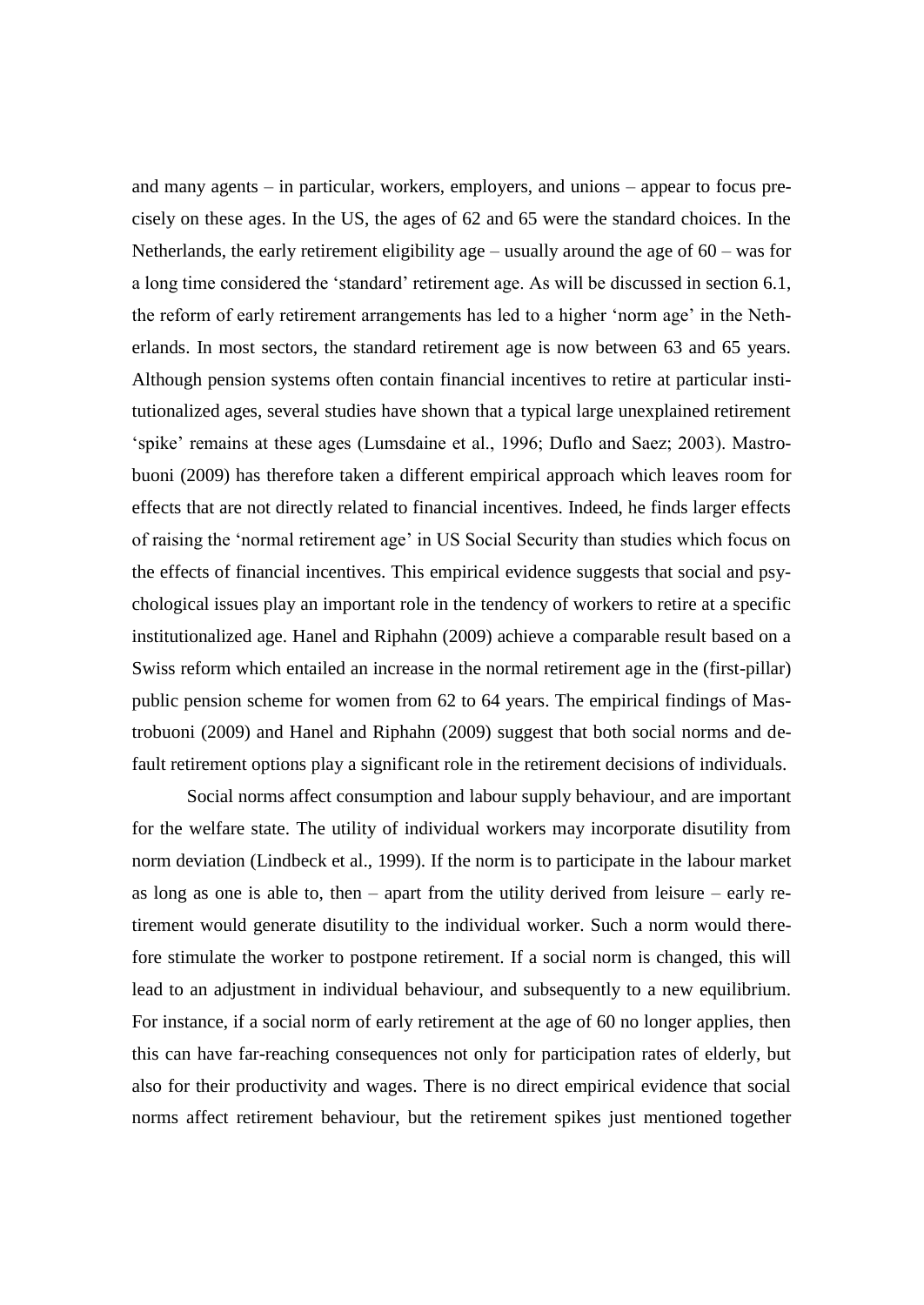with Mastrobuoni's findings suggest that social norms do play a role in retirement behaviour. Moreover, in a recent survey Brown (2006) finds that many individuals tend to retire at the age which they consider the "usual retirement age". About half of the (American) individuals in his sample consider the ages 62 or 65 as the "usual" retirement ages, one sixth considers another age as the "usual" retirement age, and the remaining third does not consider any retirement age to be "usual". It should be noted that social norms are not necessarily beneficial to society, and in fact they can be even harmful. Akerlof (1980) refers to the 'norm' that employers should not hire unemployed persons at a lower wage rate than the current wage rate. Such a social norm leads to higher unemployment, which makes both unemployed persons and the employer worse off. It is well possible that a similar norm has played a role in the early retirement preferences of many European workers. Early retirement was for a long time considered something "good", not only for the large amounts of leisure received at a 'low price', but also because it was believed by many that it would help to lower youth unemployment (Kalwij et al., 2009a). As this norm appears to be disappearing, the participation effects of raising the normal retirement age are probably much larger now than they would have been in the 1980s and 90s.

Psychological effects may play a role as well. Individuals often seem to choose the most "neutral" option from a choice set. In the literature, this is referred to as the tendency to choose a "default option", to focus at a "reference point", or "status quo bias" (see, e.g., Kahneman et al., 1991). According to experimental studies, the tendency to choose a default option is positively related to the number of alternative options. This may play a role in the retirement decision, where loss averse individuals prefer to choose the standard option rather than taking up their pension benefits earlier or later. In addition, financially illiterate workers may be unable to judge whether early or late take-up of pension benefits is beneficial to them, and therefore stick to the standard retirement age. Default options have been studied mainly in the context of pension portfolio rather than retirement age. In that context, there is overwhelming evidence that default options play an important role in the savings and pension portfolio decisions of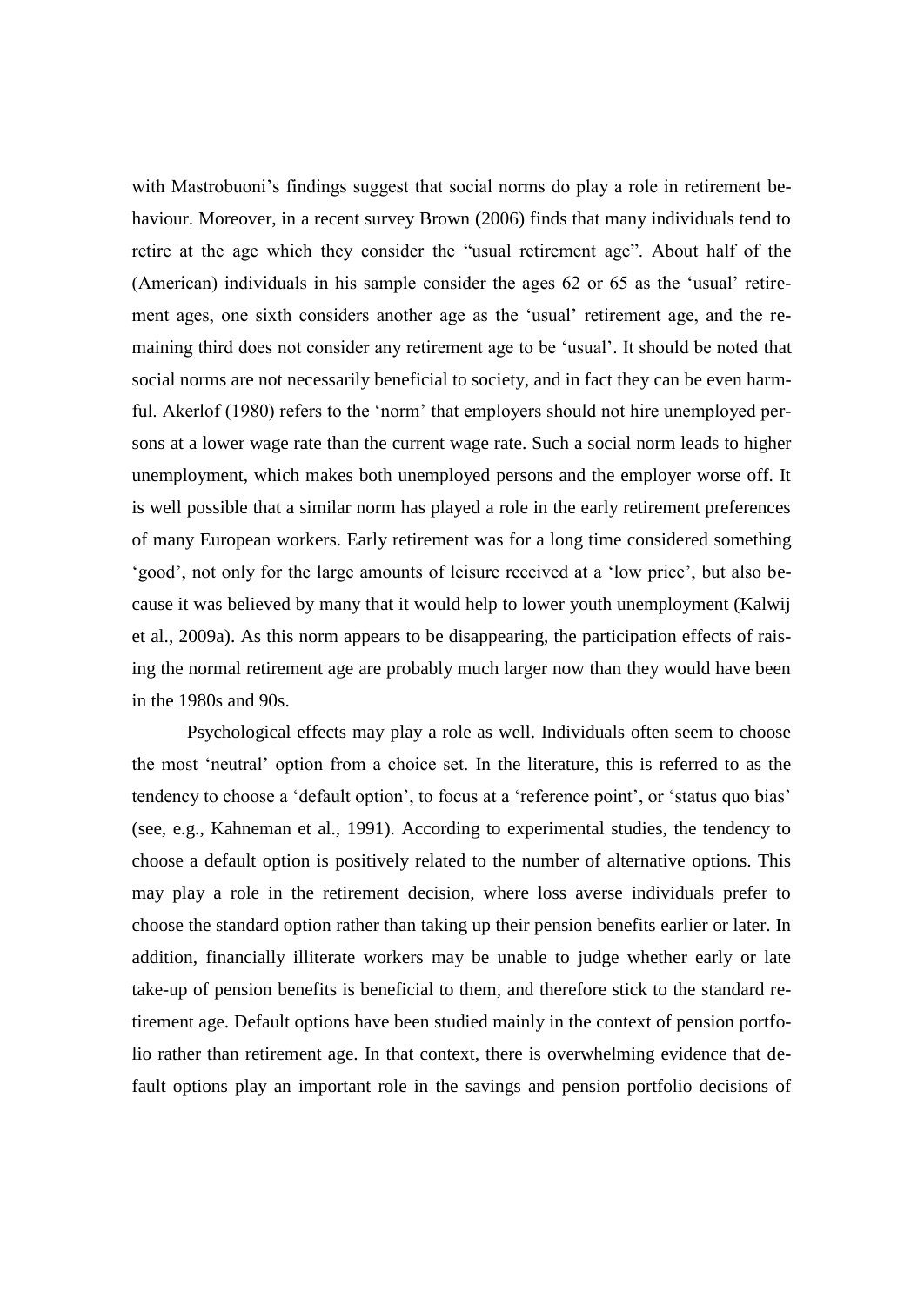individuals and households (see, e.g., Samuelson and Zeckhauser, 1988; Thaler and Benartzi, 2004).

#### *4.3 Borrowing constraints and myopia*

As was discussed in section 4.2, many empirical studies find a "retirement spike" both at the earliest possible retirement age and at the "standard" retirement age. Apart from the sociological and psychological explanations discussed in that section, the retirement spike at the earliest possible retirement age may also be related to borrowing constraints and myopic behaviour. Some individuals are not able to retire before the pension eligibility age, as they cannot access the funds necessary to finance this earlier exit. If capital markets would function properly and individuals were rational and forward-looking, then these individuals would be able to undo their forced savings in the mandatory pension scheme by borrowing against their future pension income. Likewise, the individuals could borrow against their first-pillar pension wealth. If, however, such borrowing is not possible, then these individuals are forced to work until they can access their pension rights, and therefore some clustering of retirement ages will occur at the earliest possible pension age. Rust and Phelan (1997) regard the retirement "spike" at the earliest possible retirement age in the US as indirect evidence for the relevance of borrowing constraints.

In addition, myopic individuals will tend to retire at the earliest possible age simply because they highly value their leisure in the near future. The retirement decisions of both liquidity constrained and myopic individuals are thus relatively sensitive for the earliest possible age of pension take-up. That is, the participation of these groups may be importantly stimulated by raising this early pension age.

#### **5. The labour market for elderly**

Much of the literature on the labour market for elderly has focused on the supply side. This is understandable in light of the large labour supply disincentive effects of pension schemes that were prevalent for a long time (section 3). Recent studies have however argued that further reforms should focus on the demand side. The participation rate of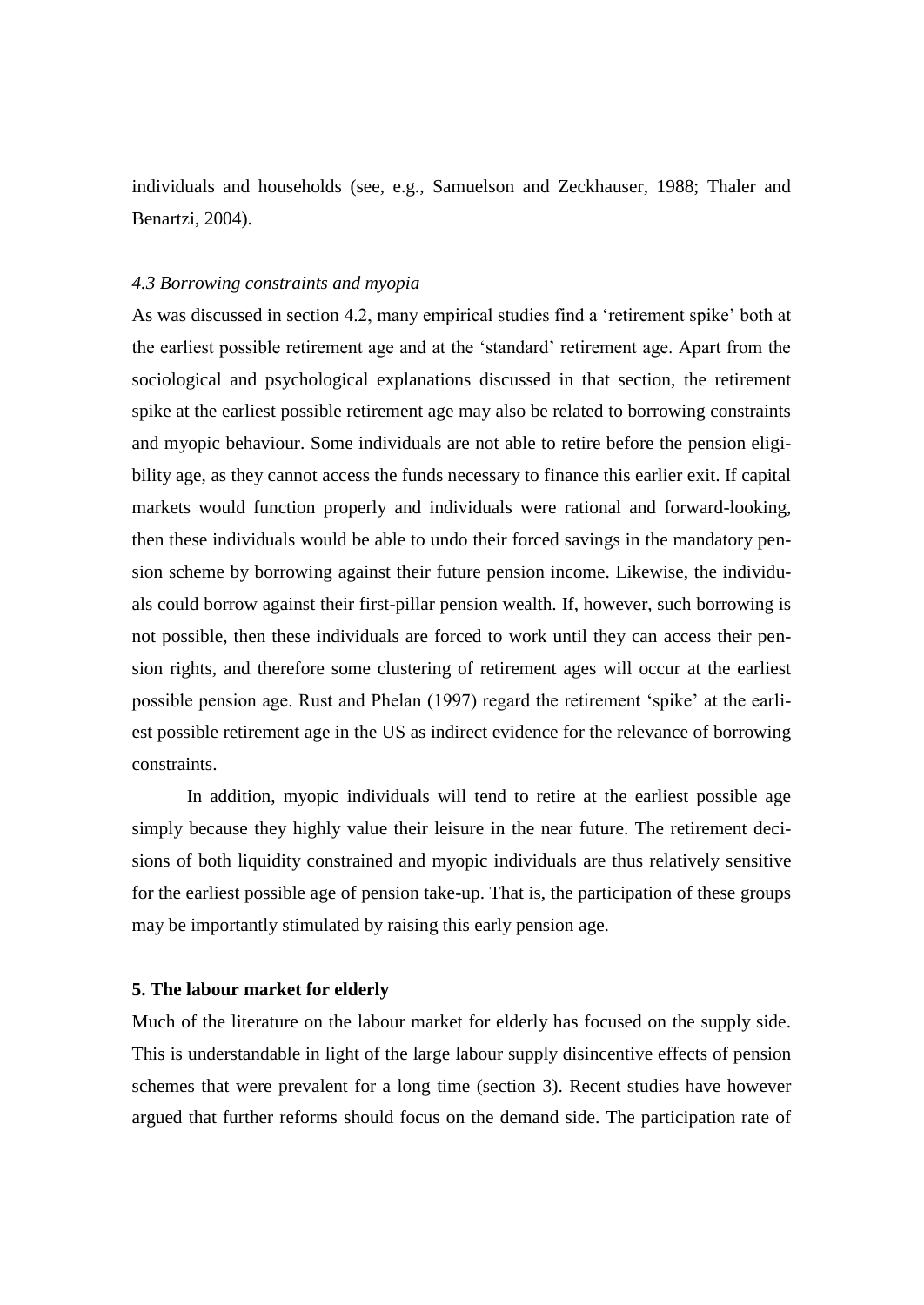elderly is now growing in most western societies as a result of better financial incentives and better education. Meanwhile, the labour market for elderly does not seem to function well (for the Netherlands, see Euwals et al., 2009). This is reflected in low hiring rates of older jobseekers, low job-to-job mobility, high unemployment duration, and negative perceptions by employers. In this section, I discuss both market forces and institutional factors which hamper the allocation of labour supplied by older workers. Deferred pay incentive schemes and specific capital are discussed in sections 5.1 and 5.2, respectively, and some relevant institutional factors are discussed in sections 5.3 and 5.4. In particular, the impact of employment protection on the labour market position of older workers is discussed in section 5.3.

#### *5.1 Deferred pay incentive schemes*

Wage profiles and pension schemes can be designed such that they initially stimulate workers to stay with the firm, and after some time stimulate (early) retirement. This can be typically achieved by implicitly saving a part of the worker's compensation for a later moment in her career. The deferred payment – which may for instance occur through high seniority wages or generous pensions – can be made conditional on the performance of the employee, so that it creates an incentive for the average worker to increase her productivity. These payment schemes have important implications for the labour market of older workers. Apart from the stimulation of early retirement by firms, an important consequence is that it may be unattractive for firms to hire older workers.

In a 'bonding scheme' the worker is required to post a 'performance bond' before work begins. Deferred pay at the end of the contract equals the bond itself. The incentive to perform is derived from the threat that the firm does not pay off the implicit bond to the worker (Becker and Stigler, 1974). Lazear (1979, 1981, 1983) proposed a payment scheme which connects the stylized model of Becker and Stigler with some empirical facts observed in the labour market. Instead of paying money to his employer, a worker in the Lazear model implicitly posts a performance bond in the early years of his career by accepting wages below his productivity level. The Lazear model is consistent with the empirical findings that employers typically stimulate their older workers to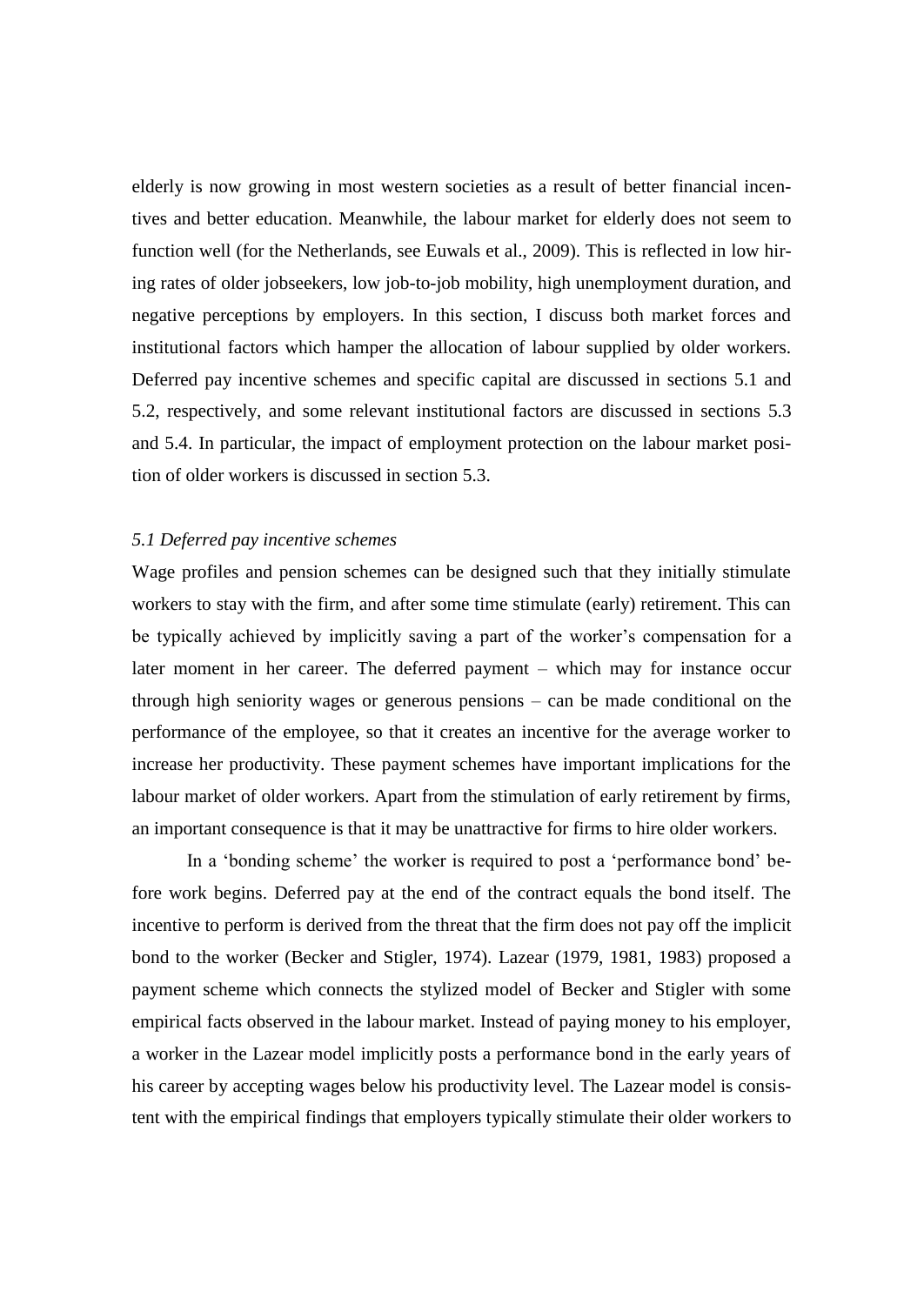retire, and that relative earnings increase in time although relative performance does not (Medoff and Abraham, 1980, 1981; Flabbi and Ichino, 2001; Dohmen, 2004). Wages thus typically show an increasing pattern during the worker's career, and the performance bond is paid out to the worker at the end of his career. The steepness of the payment scheme is closely linked to the probability that a shirking worker is caught. A low probability typically implies a steep wage profile (relative to the productivity profile), as workers can only be deterred from shirking by the threat of losing future payments (Lazear, 1979). The performance bond can for instance be paid out through a backloaded pension scheme (section 3) or higher wages at the end of the career.

As older workers become relatively expensive in such a payment scheme, the firm needs to get rid of these older workers in order to sustain the payment scheme. According to Lazear (2010), the mere fact that firms stimulate their older workers to retire can be considered "prima facie evidence that ... elderly workers are overpaid relative to their productivity". Retirement can e.g. be stimulated through a pension plan containing disincentives to continue working (i.e. implicit taxes) or mandatory retirement. On the other hand, deferring pay generates an incentive for the firm to hire younger workers. Younger workers are relatively cheap and often bearing the costs of deferred payment of the firm's older cohorts of workers.<sup>9</sup> Deferred payment schemes are therefore typically associated with low hiring rates of older workers (Hutchens, 1986; Daniel and Heywood, 2007; Heywood et al., 2010).

Several empirical studies provide support for deferred pay incentive schemes (see, e.g., Lazear and Moore, 1984, Hellerstein and Neumark, 2004, for the US; Crepon et al., 2003 for France). Many of these studies are not able to directly prove the relevance of the theory, but rather find results which are consistent with the theory. On the other hand, some studies – e.g. Hellerstein et al. (1999) – produce results which are not consistent with deferred pay incentive schemes.

1

 $9$  This need not be the case if the deferred payment scheme is capital funded. However, it seems unlikely that for each worker, excess wages at the end of his career precisely correspond to the posted implicit bond on an actuarially neutral basis.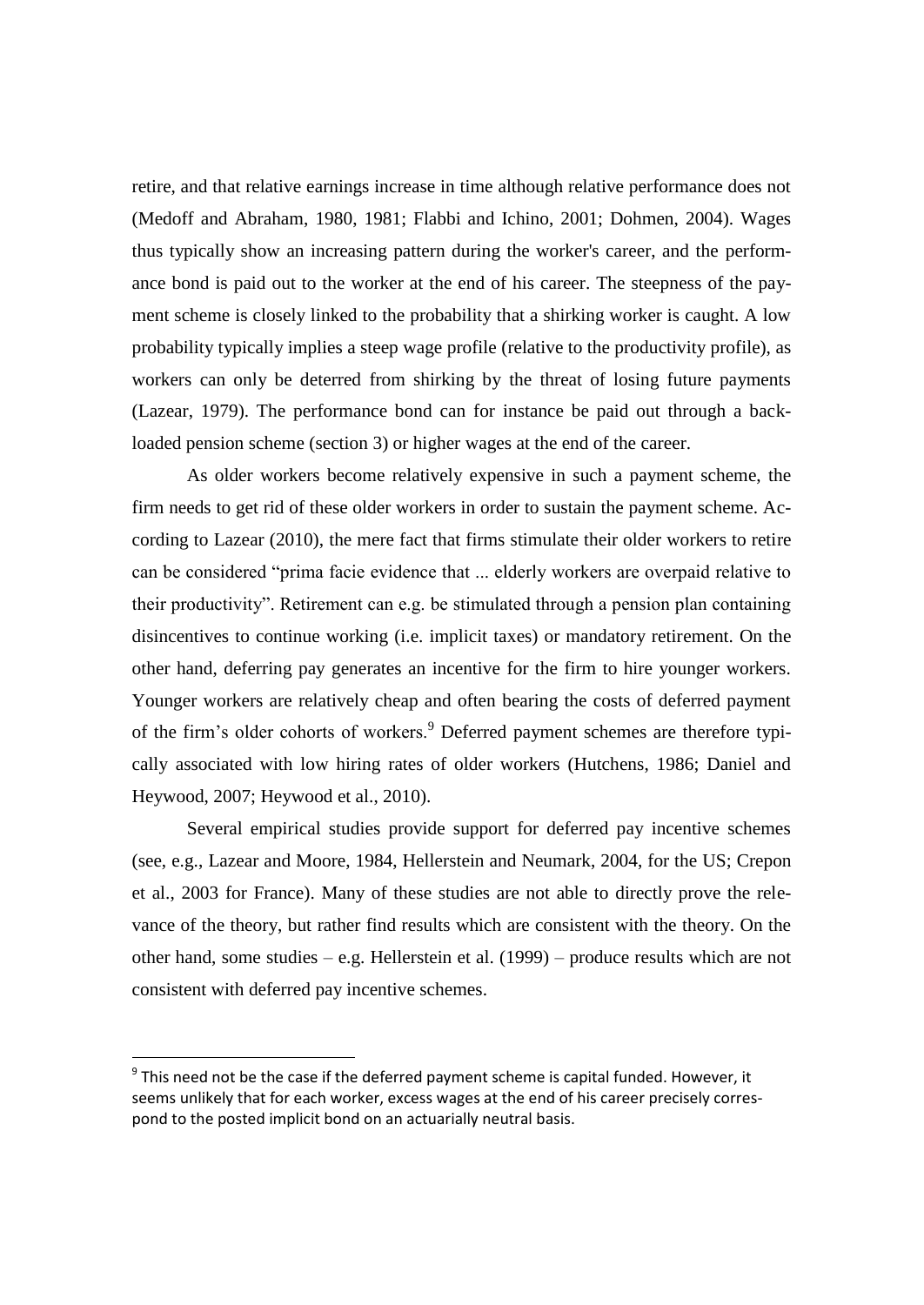Lazear style implicit contracts will perhaps become less important in the future The low hiring rates of older workers may rise as a result of autonomous forces. First, young workers seem nowadays less willing to post implicit bonds, because lifetime jobs have become quite uncommon. Labour mobility has increased for younger cohorts of workers, and the average lifetime of firms has decreased. It will therefore be more difficult for firms to offer implicit contracts to employees in the form of deferred payment schemes. Moreover, the ageing workforce would imply more redistribution from young workers to old workers and retirees in order to sustain deferred payment schemes. It is questionable whether young workers would be willing to pay 'implicit taxes' in addition to their "implicit performance bonds". Third, older workers often stay with the firm for a longer period than before, which makes deferred payment schemes more expensive for the firm. It is now more difficult for firms to terminate contracts of older workers as a result of institutional reforms. Mandatory retirement was banned in the US in 1983, and in the Netherlands, participation rates of elderly have gone up as a result of the reforms of pathways into early retirement (pensions, disability insurance).

#### *5.2 Specific capital*

The demand for labour of older workers may be relatively low because hiring them involves specific investments which are not easily recovered. The firm typically incurs some fixed costs per newly hired employee, which are the result of the hiring and selection procedure, and training of the newly hired worker. The tenure of older workers is typically limited as a result of an institutional pension age. Firms prefer to hire young workers given that the expected tenure of older workers is relatively short (Hairault et al., 2010). This argument is particularly important in a world with immobile workers. In that case, firms will only hire young workers and earn a maximum rent on the specific investments made. It was however argued in the preceding section that young workers are becoming more mobile in most western countries. As a result, young workers become relatively less attractive, and the hiring rates of older workers may be increased.

It seems questionable whether specific capital plays a decisive role in the wages of older workers. An implication of specific capital theory is that workers are paid less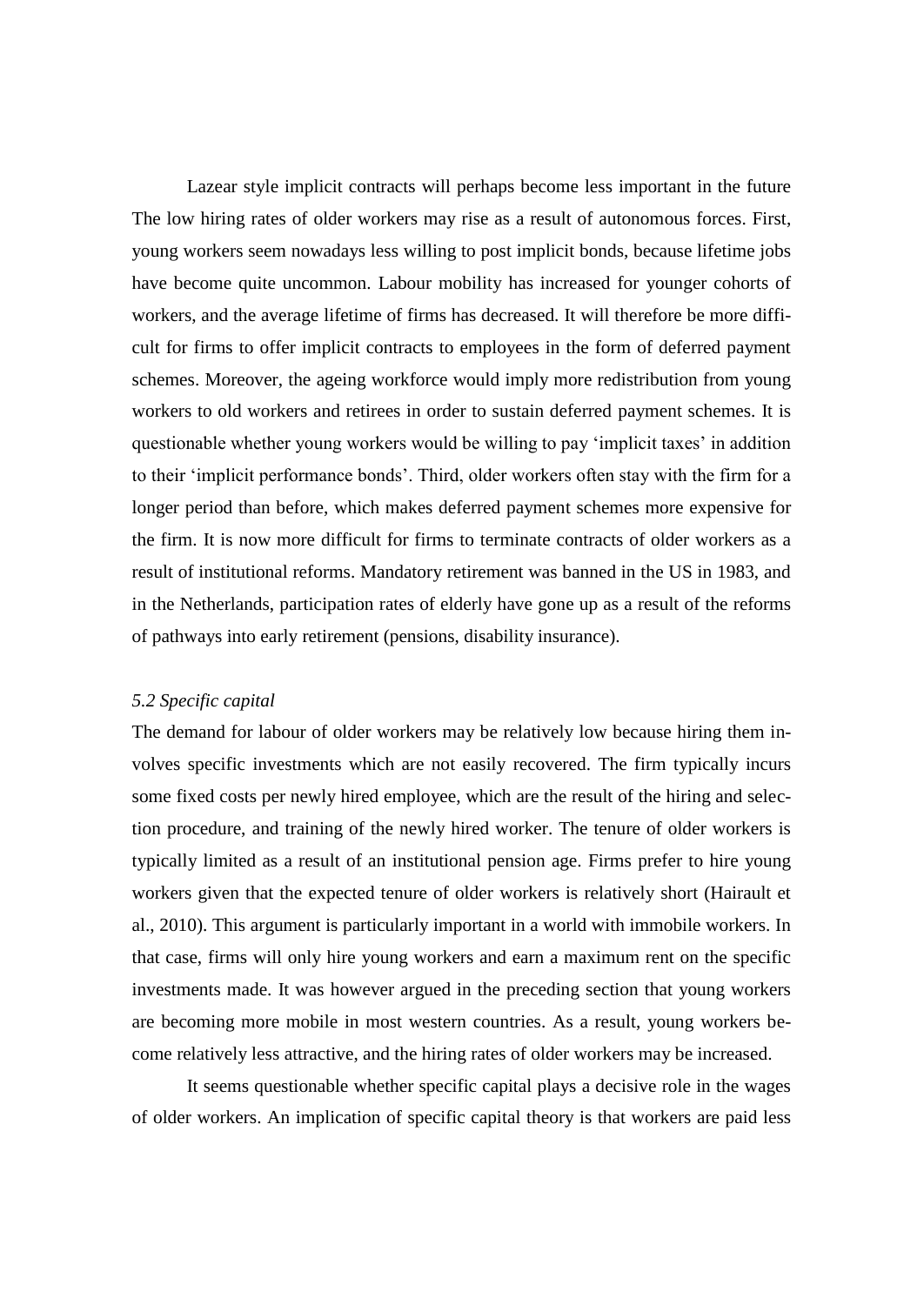than their value to the firm, as the firm and worker share the rents on specific investments. This seems less plausible for older workers. Many studies have shown that wage profiles are steeper over the life-cycle than productivity profiles (see the previous section), which is at odds with specific capital theory. Moreover, many firms encourage their older employees to retire, which is at odds with the firm benefiting from the worker's specific capital. This is not to say that specific capital is irrelevant. The claim is that deferred payment schemes appear more relevant in explaining labour market outcomes of elderly than specific capital theory (Lazear, 2011; de Hek and van Vuuren,  $2011$ ).<sup>10</sup>

#### *5.3 Employment Protection Legislation (EPL)*

1

As was seen in section 5.1, deferred payment schemes may stimulate productivity over the worker"s life-cycle. As long as redistribution takes place within the firm, such payment schemes are apparently in the interest of both the firm and the employee. Steep wage profiles can however be inefficient if they are driven by public institutions. Better employment protection of older workers implies a stronger bargaining position. It enables them to bargain higher wages, in particular when older workers have a relatively large vote in trade unions. The resulting wage profiles cause distortions in the hiring and firing decisions of firms. Moreover, they contribute to the "golden chains" for older workers, making them less mobile, less willing to train and less motivated.

Firms are less likely to hire older workers if EPL is specifically protecting the rights of this group. Older employees are often better protected than younger employees, and are therefore on average more expensive. For instance, severance pay in the Netherlands depends on age (the so-called 'ABC-rule'). Newly hired workers build up severance pay rights twice as quickly if they are above age 50 when compared to workers under age 40. This is usually justified on grounds that older workers have more firm-specific human capital, and that they are entitled to unemployment insurance for a

 $10$  Some empirical studies find that specific capital is most relevant for young workers, whereas deferred payment schemes are most relevant for older workers (Seltzer and Merrett, 2000; Dustmann and Meghir, 2003; Shaw and Lazear, 2008).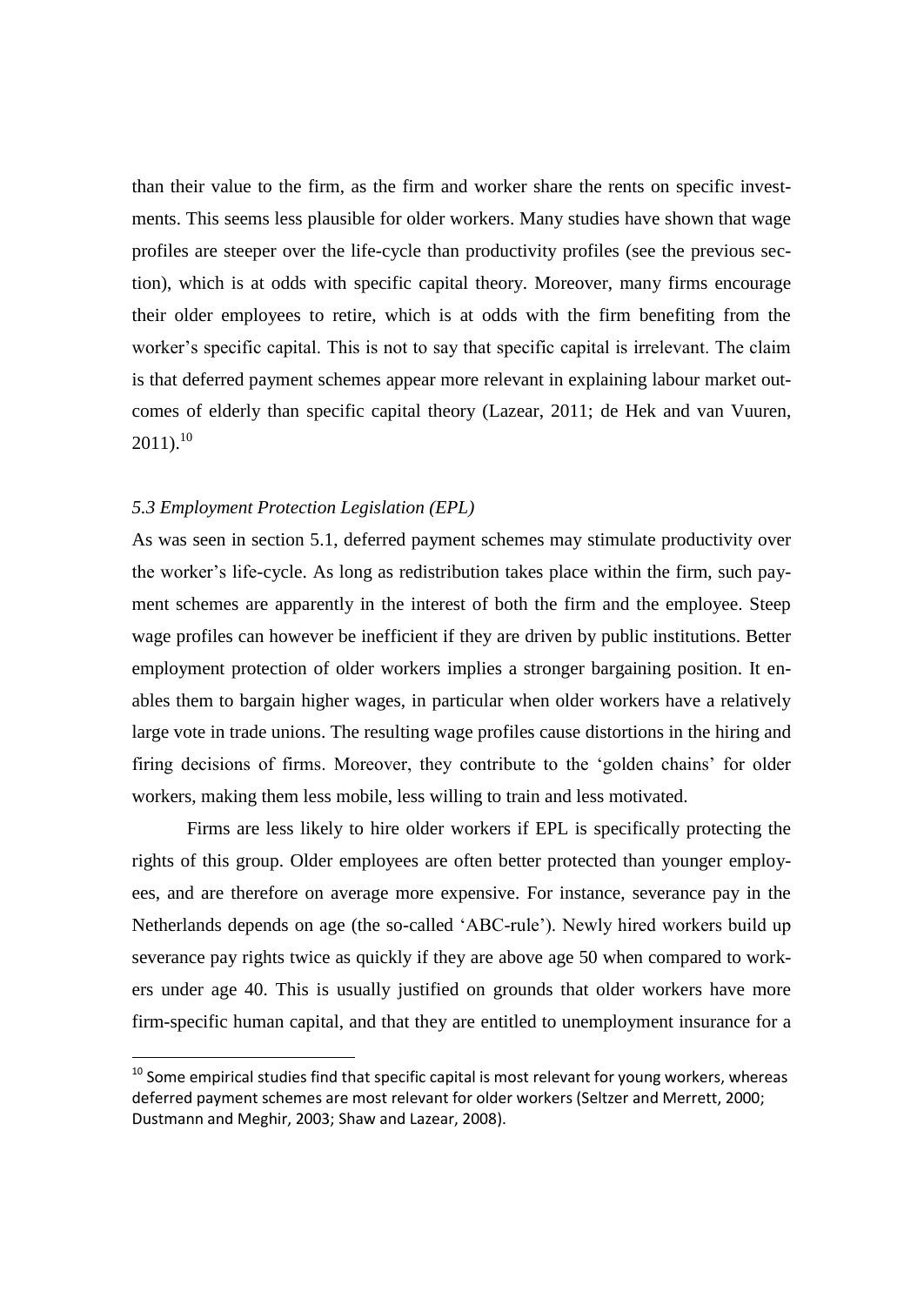relatively long period (internalization of unemployment costs). In France, the lower firing tax for workers that were hired after age 50 has increased the relative hiring rates of these workers (Behagel et al., 2008). On the other hand, firing rates increased as well. Similarly, Kugler et al. (2003) conclude that the decrease in firing costs in Spain has increased both hiring and firing of older workers.

The currently observed pattern of rising EPL up to the statutory pension age and then suddenly dropping to zero seems questionable. As a worker approaches retirement, the return period for firm-specific human capital falls, as does the remaining period over which the elderly worker can claim unemployment insurance. It suggests that employment protection should display a hump shape, falling to zero again as the worker approaches retirement. Chéron et al. (2008) find that a hump shaped firing tax profile is first best, on grounds that the distortionary effects are greater for older workers than for younger ones. In a world with labour market frictions, bargaining power and unemployment benefits, the authors even conclude that the optimal firing tax profile is strictly decreasing with age.

Workers may lose their accumulated employment protection 'rights' when they switch employer. This creates golden chains for (older) workers, reducing job-to-job mobility. An alternative is to make the accumulated severance pay portable. In 2003, Austria switched to a system of individual savings accounts for job loss. Employers pay contributions to this account. Employees can receive a payment from the account in case of dismissal, but can also carry over the account to a new job. At retirement the remaining funds go to the individual retirement account. This system breaks the golden chains. However, it also eliminates some insurance.

#### *5.4 Other institutional factors*

Restrictions on the combination of work and pension income are among the most important causes of employment differences in OECD-countries (Alonso Ortiz, 2009). In countries such as Portugal and Spain, people will only receive a state pension if they do not work. In France, it is obliged to take a 6-month break after the pension starting date. Until 2000, individuals drawing Social Security benefits in the US faced an earnings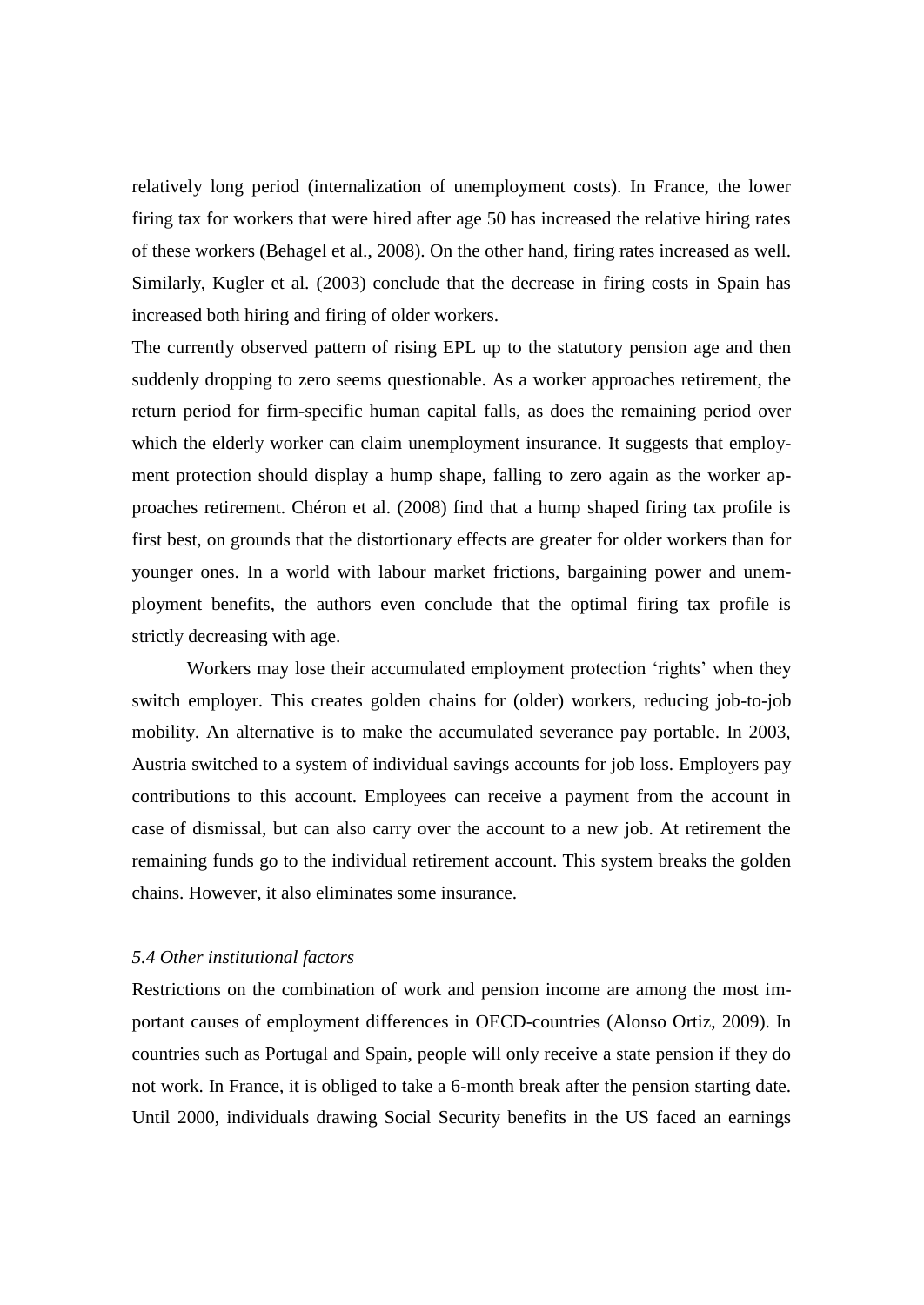test implying benefit reduction above an income threshold level. In the UK, the earnings test was abolished in 1989. Contrary to many other countries, the Dutch state pension has never involved an earnings test. One is free to participate in the labour market while receiving a (full) state pension. Participants are however not entitled to social insurance for workers (disability and unemployment benefits), and have no employment protection. In fact, most workers who reach the state pension eligibility age in the Netherlands lose their employment protection. Note that an earnings test could make sense in the context of flexible pensions as an insurance device (see section 2). However, it obviously discourages labour supply.

Tax rules or collective agreements between social partners may also hamper the employment of elderly. Occupational pension schemes may limit possibilities to stay in the labour market. In the US, most employees cannot access their pension benefits while staying in the same job. The same holds for many employees in the Netherlands. Defined benefit pension schemes based on final pay discourage part-time work or partial retirement, and may therefore stimulate early retirement. However, most pension schemes in the Netherlands have now switched from final pay to average pay, so that this kind of work disincentive has largely disappeared. On the other hand, the tax system may encourage employment of elderly. In the Netherlands, older workers receive a "work bonus" through the tax system. The effective tax rate on labour supplied by older workers is therefore lower than for younger workers.

Older workers are often not able to reduce their working hours and prolong their stay in the labour market. Inflexibilities regarding hours of work may be caused by fixed employer costs or production technology (Hurd, 1996). Fixed costs may for instance result from administrative duties and workplace costs. Restrictions in production technology may relate to indivisibilities of tasks and difficulties in job scheduling. According to a survey among Western European personnel executives, "hidden extra costs" was the mostly named (32%) obstacle for working hours reduction (Smolkin, 1996). "Production problems" was named an obstacle by 30% of the respondents. Van Dalen et al. (2008) find that a majority of full-time employed older workers in the Netherlands would prefer to reduce their working hours. 41% of the interviewed workers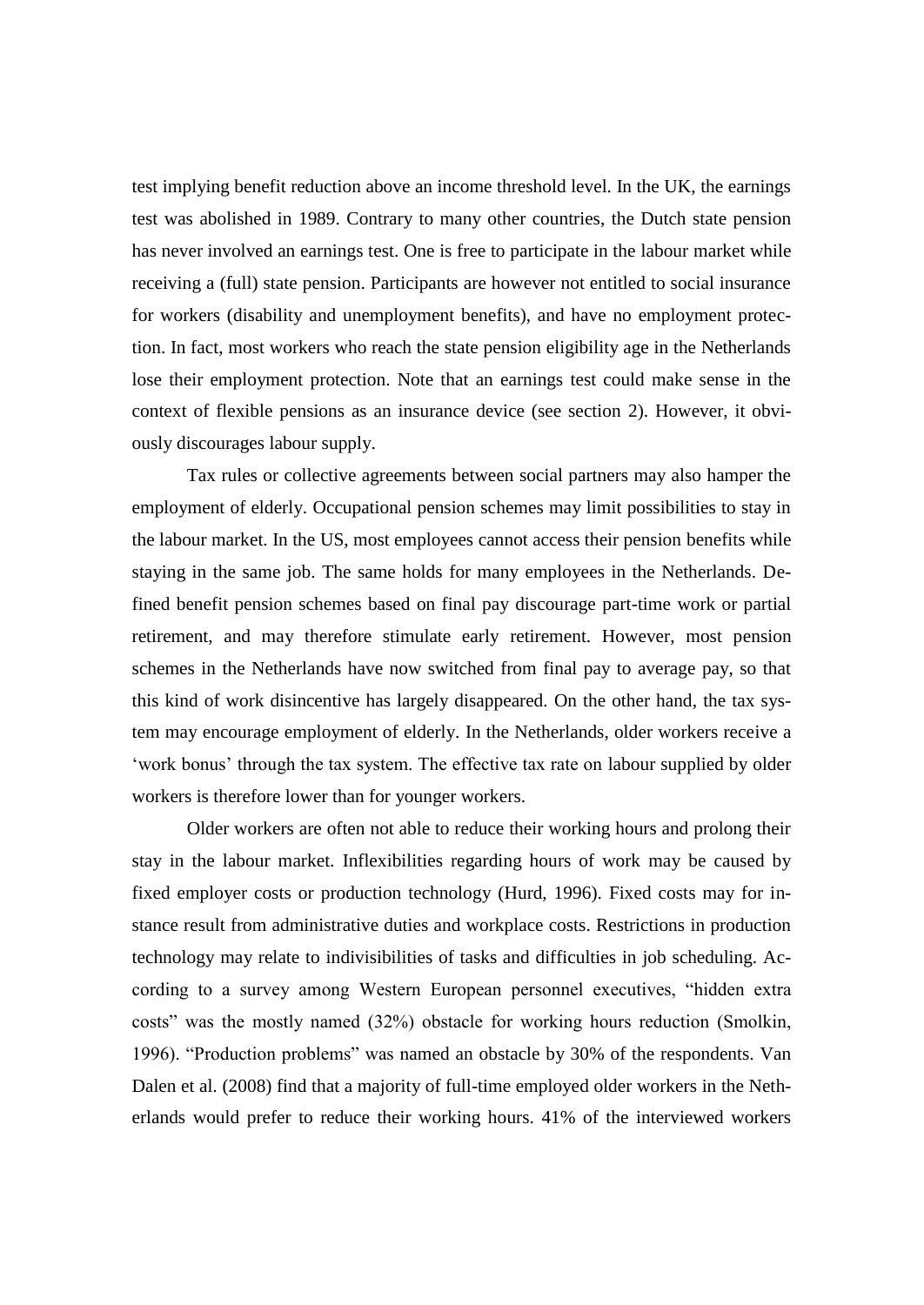prefers a working-time reduction with 20%. The fact that these workers are full-time employed suggests that working hours constraints play a role. It is also remarkable to see most workers past the age of 65 work part-time, whereas a majority of workers who have not reached the public pension age works full-time (figure 2.2). Employees past the age of 65 face less institutional restrictions (e.g. EPL, social insurance). In the US, it is known that health insurance may hamper job changes of older workers, in particular if they have a chronic health problem (Hurd, 1996). Employers are more likely to permit a reduction in working hours for the individual white-collar worker "who requires little supervision and makes an extra effort to get the job done' (Hutchens, 2010).

# **6. Experience in the Netherlands**

In this section I highlight recent developments in the Netherlands on flexible pensions. The reform of early retirement schemes and their integration into the second-pillar pensions was largely seen as a success, as it has removed high implicit taxes on labour supply (section 6.1). On the other hand, some doubts have arisen on the (more recently proposed) flexibilisation of first-pillar pensions, as this does not appear to add much to the Dutch institutional context (section 6.2). Remarkably, one of the core arguments in this paper – flexible pensions as a hedge against pension shocks – has hardly played a role in the Dutch pension debate.

#### *6.1 Flexible retirement in occupational pensions*

During the 1970s and first half of the 1980s, many sectors of industry in the Netherlands introduced pay-as-you-go early retirement schemes without actuarial adjustments for different retirement ages. After reaching a certain age, a worker could retire and receive gross benefits of about 80% of the last earned wage. The net replacement rate was even higher due to the progressive tax system and a continued accrual of old-age pension rights. The eligibility age varied over the sectors of industry from about age 58 to 62. The implicit tax rate of continuing to work another year was more than 100% for most workers, implying a net subsidy on retirement rather than a reward for work (De Vos and Kapteyn, 2004). The resulting drop in the participation rate of elderly was ac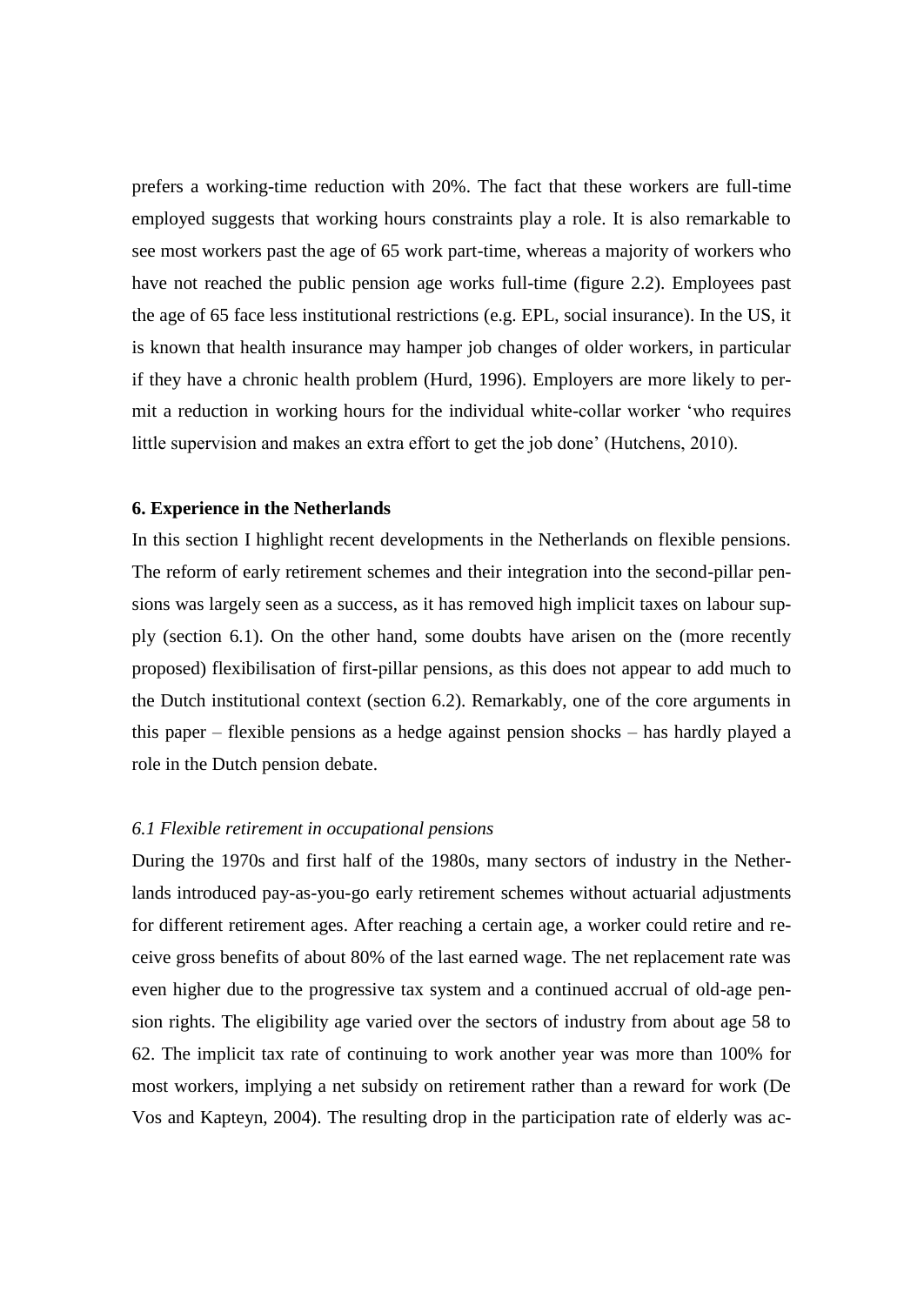tually an explicit goal of these schemes in order to save jobs for the young. The early retirement schemes, however, became costly and some serious doubts arose about the saving of jobs for the young. $^{11}$ 

During the 1990s the Dutch unions and employer organizations agreed on transforming the early retirement schemes into less generous actuarially fair schemes. The participants of the pension scheme for civil servants were the first to face the new early retirement conditions, from April 1997 onwards. In most sectors of industry it was decided to implement transitional arrangements. The transition was initially supposed to be completed in the year 2022, but was accelerated considerably in 2006. Since then, the Dutch early retirement scheme is integrated with the second-pillar pension system. The fiscal framework of occupational pensions allows for a building up of a pension benefit (flat-rate state pension benefit plus occupational pension) of a full 100% of the last or average earned wage at age 65. Workers are allowed to retire before age 65. The special fiscal treatment stays in place as long as the pension benefit is adjusted in an actuarially neutral way. Some of the largest Dutch pension funds allow for an early retirement benefit of about 70% of the average earned wage at age 63. In addition, a lifecourse arrangement – a fiscally subsidized savings arrangement to finance leave during the working-life – was introduced. It is however mainly used to finance early retirement. Since January 2009, older workers receive an age-related tax credit on their wage income, which aims to stimulate their participation.

Within a time span of about ten years, the Netherlands has moved from a system with an implicit tax on continuing to work of about one hundred percent to a system with an implicit subsidy on continued work. The implicit subsidy through the tax system ranges between 5 and 10% for ages 62-65, and the implicit bonus through the backloaded pension system ranges between 0 and 10% for these ages. It could be optimal to subsidize the labour supply of older workers in case they are more elastic than younger

<u>.</u>

 $11$  Although most economists do not believe that early retirement leads to less youth unemployment – a form of the so-called 'lump of labour fallacy' – many non-economists appear to have believed in it (Barr and Diamond, 2009). In a recent empirical study, Kalwij et al. (2009a) confirm that youth unemployment and early retirement are not negatively correlated.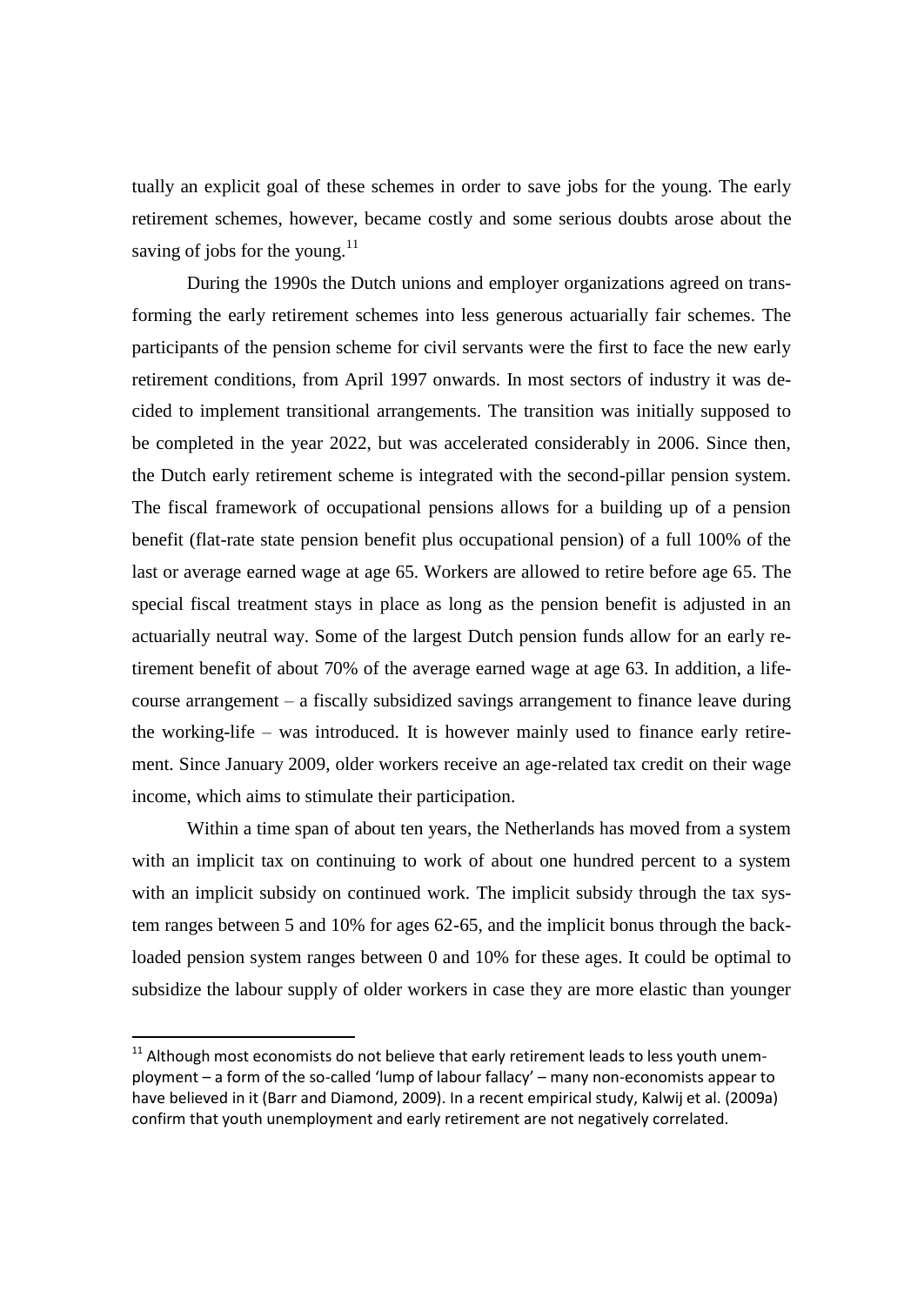workers (section 3). The empirical evidence on the variation of labour supply elasticities with age is however very limited, and therefore it seems too early to reach a final conclusion on this argument (Weinzierl, 2008; Euwals et al., 2009). The "norm age" for retirement has importantly increased. In the 1990s and before, the early retirement eligibility age was about 60, and nowadays the "standard" early retirement ages in the Netherlands are 63 or higher. The impact of both financial incentives and the norm effect on the participation rate is substantial. Euwals et al. (2009) estimate that improved financial incentives (in particular cutting implicit taxes) have led to an increase of the average retirement age by about two and a half years.

#### *6.2 Raising the statutory pension age*

1

The fiscal sustainability gap in many western economies is for an important part caused by a fixed pension age in combination with increased longevity (see, e.g., Cournède and Gonand, 2006; van Ewijk et al., 2006). Individuals spend a larger share of their lives in (pay-as-you-go financed) retirement and a smaller share doing paid work. Many western countries have therefore implemented legislation to raise the statutory pension age. In the US and Norway the pension age was raised to 67 years, with possibilities for flexible take-up between the ages of 62 and 70. The pension age is also being raised in Germany, Denmark, the UK, and other countries. Raising the statutory pension age stands high on the political agenda in the Netherlands. If the statutory pension age is raised by two years, i.e. from 65 to 67, then total pension wealth decreases on average by one to one-and-a-half year-salary.<sup>12</sup> This includes lower savings in occupational pensions, as the standard retirement age in occupational pensions is typically linked to the statutory pension age. According to estimates in Euwals et al. (2010), the income effect would then increase the average retirement age by two to three months. Socio- and psychological effects would lead to a further increase in elderly participation rates (section 4.2).

 $12$  The average pension replacement rate in the Netherlands (both first and second pillar) is between 50 and 75%.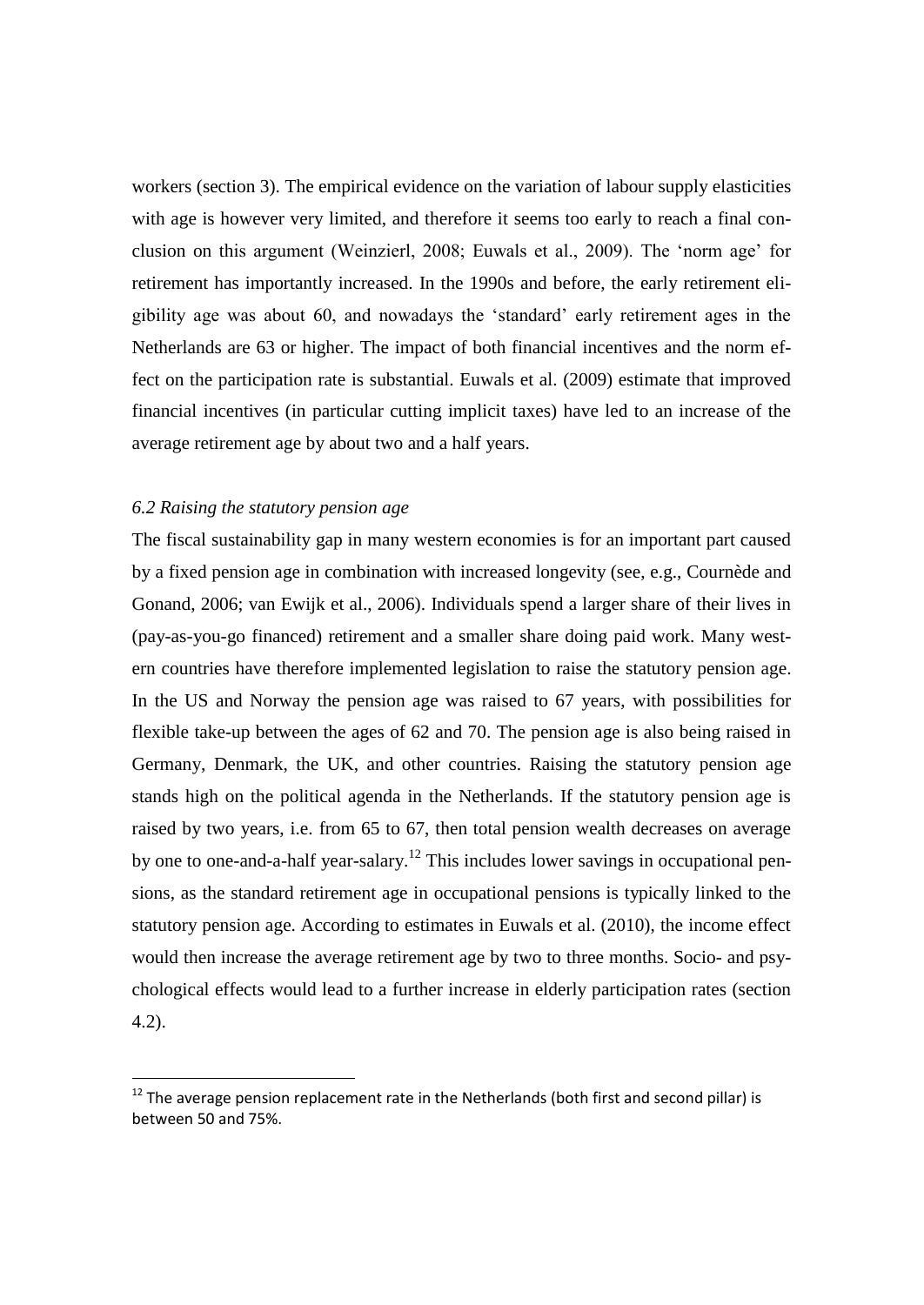Much of the policy discussion in the Netherlands has focused on differentiation of the pension age between groups of workers. Although some groups favour flexibilisation of the first-pillar pension scheme, doubts have arisen on its benefits. Secondpillar pensions already offer much retirement flexibility at the extensive margin, so that the benefits of a flexible pension age discussed in section 2.1 already apply for an important part. In addition, the intensive margin is relatively flexible in the Netherlands. Adjustment of hours worked is relatively easy in the country with the highest incidence of part-time work. Furthermore, flexibilisation lowers the socio- and psychological effects boosting participation rates. Both social norms and default options become less important, as the focus on the institutional retirement age(s) becomes less. Finally, the pension system will become more expensive as the expectedly short-lived will retire earlier than the expectedly long-lived (adverse selection). In the Netherlands, flexible retirement opportunities can be organized without a flexible first-pillar pension scheme.

#### **7. Conclusion**

Flexible retirement opportunities provide insurance to individual workers. Health and productivity risks can be covered by the opportunity to shorten one"s working life. The risk of income loss as the result of divorce or death of a spouse can be covered by the opportunity to extend one"s working life. Flexible retirement can also serve as a hedge against pension risk: a loss in pension wealth can be compensated by later retirement. Flexible retirement is in practice closely linked to a pension scheme with flexible starting dates as a result of borrowing constraints, an imperfect annuity market, and institutional restrictions. Insurance through flexible retirement works well if (i) it is possible to adjust the pension starting date at limited cost; (ii) the individual is willing to adjust his labour supply in response to a pension wealth shock, and (iii) labour market institutions and employer-employee relations facilitate later retirement.

The first condition seems largely fulfilled in most countries, as they have moved towards actuarially neutral pension schemes. The cost of adjusting the retirement age is then in principle zero for the average individual (and also for the pension fund or government). Population heterogeneity – for instance in longevity – and backloaded pen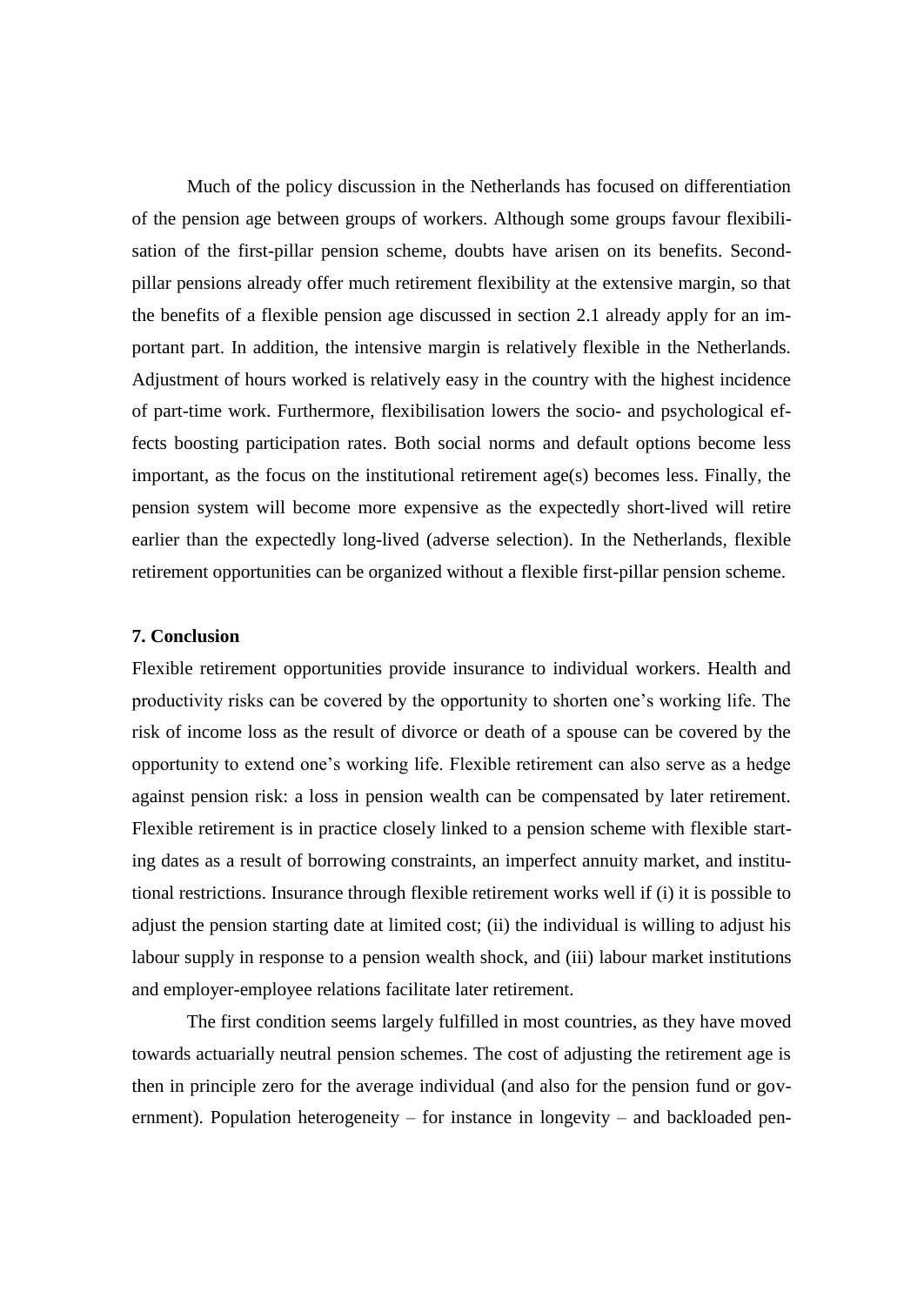sion schemes however still lead to distortions in the price of leisure, and thus generate implicit taxes and subsidies on retirement adjustments. In the Netherlands, the special fiscal treatments of older workers also impacts their labour supply. The current implicit subsidies on delayed retirement stimulate participation at higher age, but limit the insurance against health and productivity risks provided by flexible pensions.

The second condition has been studied to a lesser extent. Most studies indicate that workers are willing to adjust their labour supply in case of an unforeseen change in pension wealth. Policy seems to have focused on the financial incentive (the income effect), whereas the framing of pension wealth appears at least as important. In particular, the earliest possible age of pension take-up and the standard pension age have important labour supply effects.

The third condition has not received much attention in the literature. In practice, it is not always possible to extend one's working-life. Institutions may hamper employment past the 'standard retirement age', and employers are often not keen on hiring older workers. Job-to-job mobility is low and the unemployment duration of elderly is high. Both the institutional setting (e.g. employment protection legislation) and market forces (e.g. deferred payment schemes and specific capital) lead to problems on the labour market for elderly. Firms often prefer to hire young workers, as the expected time horizon for materializing specific human capital investments is longer. This argument may however become less relevant if young workers become more mobile and the pension age is raised. Deferred payment schemes may also become less relevant in the future. They become unsustainable if the high wages of elderly are to be financed by smaller cohorts of young workers. In most western countries, the institutional setting however still needs the attention of policy makers. The accommodation of individual retirement adjustments can be improved.

A well-functioning labour market improves possibilities for elderly to extend their working lives, and this way it becomes more likely that policy measures such as raising the statutory pension age are turned into a success. In the recent past, several measures were taken to increase the labour force participation of elderly. The implicit taxes on labour induced by pension schemes have been lowered in many countries, in-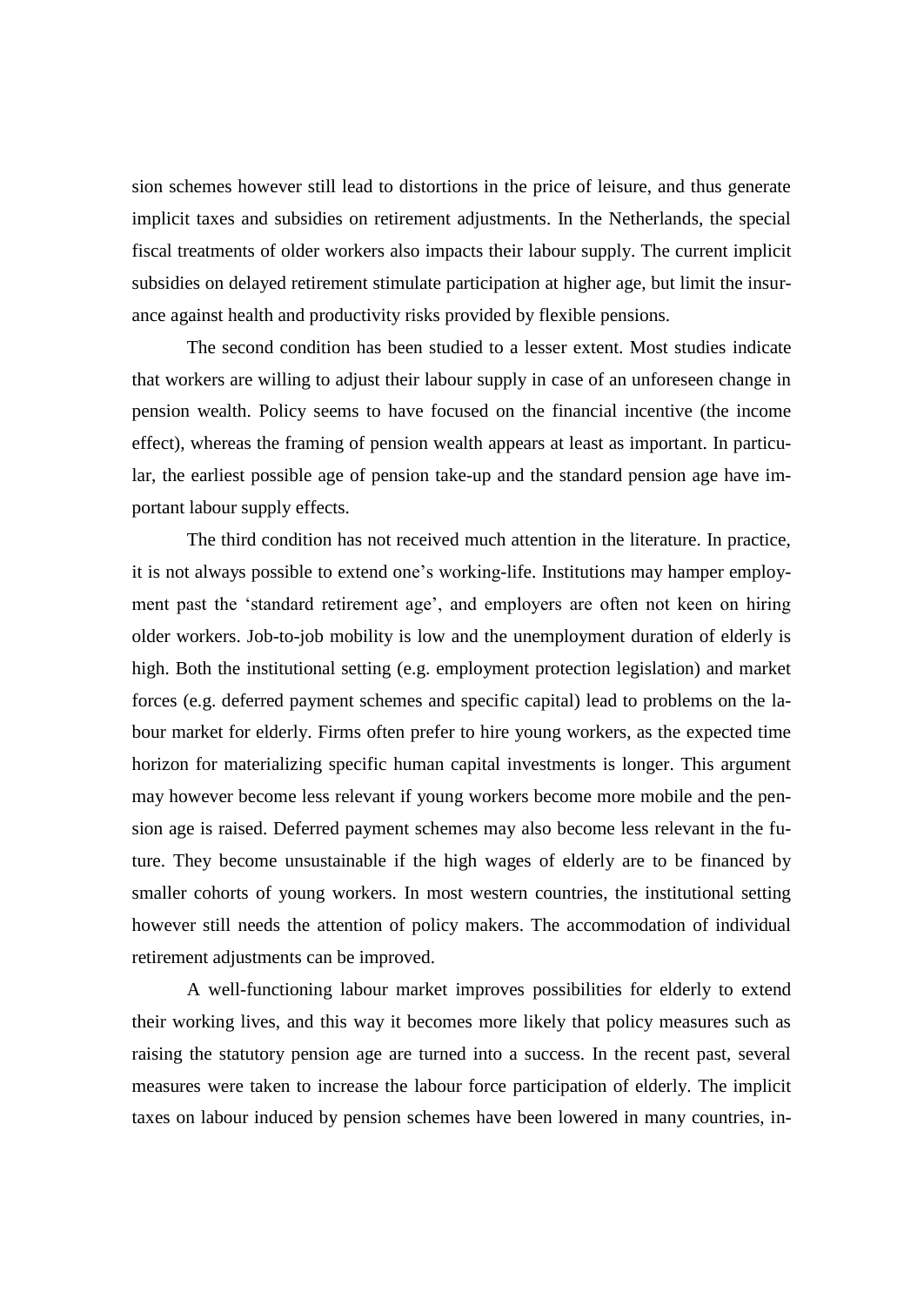cluding the Netherlands. Another measure taken in many western countries, and still being under debate in other countries, is raising the statutory pension age. This mostly concerns the first-pillar pension age, but in some cases also the combination of firstpillar and second-pillar statutory pension ages (e.g. in the Netherlands). With these kind of reforms, later retirement is more likely if all three conditions are satisfied. A potential drawback of a flexible pension scheme is that it cushions both the normative and the psychological effect of a higher pension age, mitigating the participation growth after increasing the pension age. A 'retirement spike' at the earliest possible pension age may be the result of liquidity constrained workers or myopic behaviour. Raising the statutory pension age would therefore have more pronounced labour force participation effects if the minimum pension age is also raised.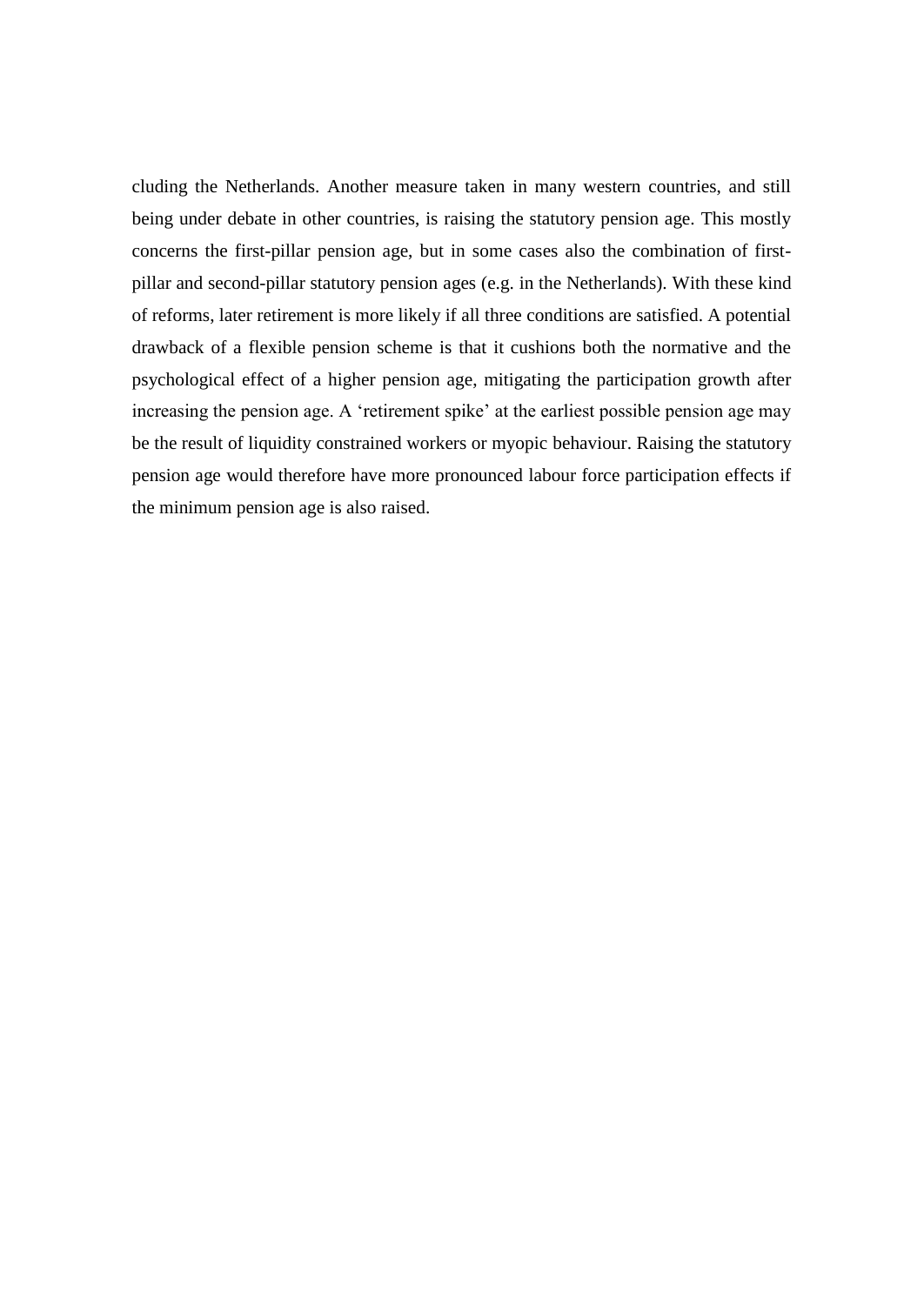#### **References**

- Akerlof, G., 1980, A theory of social customs, of which unemployment may be one consequence, *Quarterly Journal of Economics*, 94(4), 749-775.
- Alonso Ortiz, J. 2009, Social Security and Retirement across the OECD Countries, mimeo, Arizona State University.
- Asch, B., S. Haider and J. Zissimopoulos, 2005, Financial Incentives and Retirement: Evidence from Federal Civil Service Workers, *Journal of Public Economics*, 89, 427-440.
- Banks, J., C. Emmerson and G. Tetlow, 2007, Healthy Retirement or Unhealthy Inactivity: How Important are Financial Incentives in Explaining Retirement?, IFS, mimeo.
- Barr, N. and P. Diamond, 2009, Reforming pensions: Principles, analytical errors and policy directions, *International Social Security Review*, 62, 5-29.
- Becker, G. and G. Stigler, 1974, Law enforcement, malfeasance, and compensation of enforcers, *Journal of Legal Studies*, 3, 1-18.
- Behagel, L., B. Crepon, and B. Sedillot, 2008, The perverse effects of partial employ ment protection reform: The case of French older workers, *Journal of Public Economics*, 92, 969-721.
- Bloemen, H., 2010, The Effect of Private Wealth on the Retirement Rate: An Empirical Analysis, *Economica*, forthcoming.
- Bodie, Z., R. Merton, and W. Samuelson, 1992, Labor supply flexibility and portfolio choice in a life cycle model, *Journal of Economic Dynamics and Control*, 16(3), 427-449.
- Bonenkamp, J., 2009, Measuring Lifetime Redistribution in Dutch Occupational Pensions, *De Economist*, 157(1), 49-77.
- Bovenberg, L. and C. van Ewijk, 2011, Designing the pension system: conceptual framework, mimeo.
- Brown, J., 2003, Redistribution and Insurance: Mandatory Annuitization with Mortality Heterogeneity, *Journal of Risk and Insurance*, 70(1), 17-41.
- Brown, C., 2006, The role of conventional retirement age in retirement decisions, Michigan Retirement Research Center, Working Paper WP 2006-120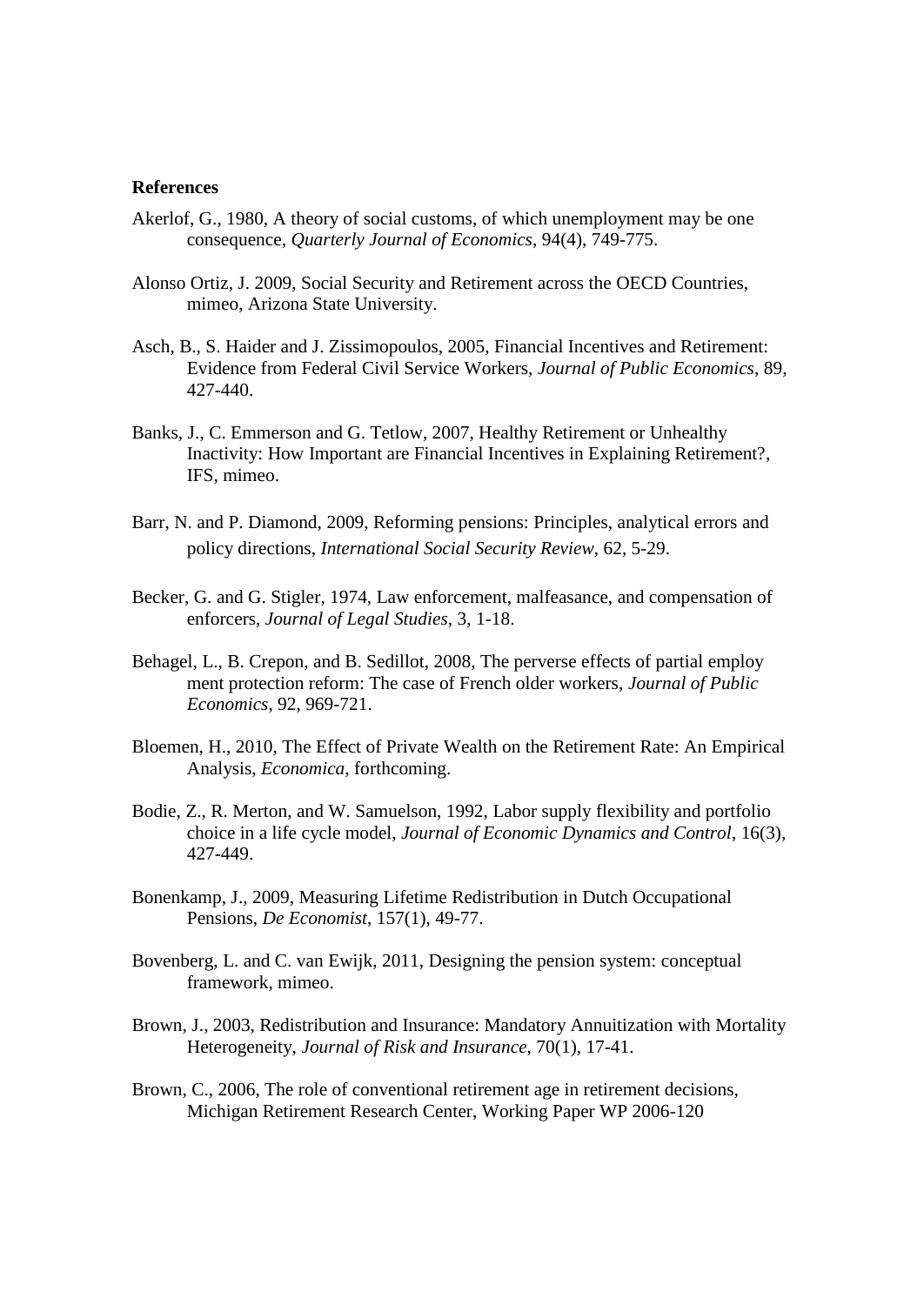- Chéron, A., J. Hairault, and F. Langot, 2008, Age-Dependent Employment Protection, IZA Discussion Paper 3851.
- Choi, K. and G. Shim, 2006, Disutility, Optimal Retirement, and Portfolio Selection, *Mathematical Finance*, 16, 443-467.
- Choi, K., G. Shim, and Y. Shin, 2008, Optimal portfolio, consumption-leisure and retirement choice problem with CES utility, *Mathematical Finance*, 18, 445-472.
- Coile, C. (2004) Retirement incentives and couples" retirement decisions. *Topics in Economic Analysis and Policy*, 4(1), 1–28.
- Coile, C. and J. Gruber, 2001, Social Security Incentives for Retirement, in: D. Wise (ed.), *Themes in the Economics of Aging*, Chicago: University of Chicago Press, pp. 311-341..
- Cournède, B. and F. Gonand, 2006, Restoring fiscal sustainability in the Euro Area: raise taxes or curb spending?, Economics Department Working Paper No. 520, **OECD**
- CPB, 2009, Houdbaarheidseffect voorstel verhoging AOW-leeftijd, CPB Notitie, December 4, 2009, CPB Netherlands Bureau for Economic Policy Analysis.
- Cremer, H., J. Lozachmeur, and P. Pestieau, 2004a, Social Security, Retirement Age and Optimal Income Taxation, *Journal of Public Economics*, 88, 2259–2281.
- Cremer, H., J. Lozachmeur, and P. Pestieau, 2004b, Optimal retirement and disability benefits with audit, *FinanzArchiv*, 60, 278–295.
- Cremer, H., J. Lozachmeur, and P. Pestieau, 2008, Social desirability of earnings tests, *German Economic Review*, 9(2), 114-134.
- Crepon, B., N. Deniau, S. Perez-Duarte, 2003, Wages, productivity, and worker characteristics: A French perspective, INSEE Working Paper 2003-04.
- Cutler, D., A. Deaton, and A. Lleras-Muney, 2006, The determinants of mortality, *Journal of Economic Perspectives*, 20, 97–120.
- Daniel, K. and J. Heywood, 2007, The determinants of hiring older workers: UK evidence, *Labour Economics*, 14, 35-51.
- Daveri, F. and M. Maliranta, 2007, Age, seniority and labour costs, *Economic Policy*, 22, 117-175.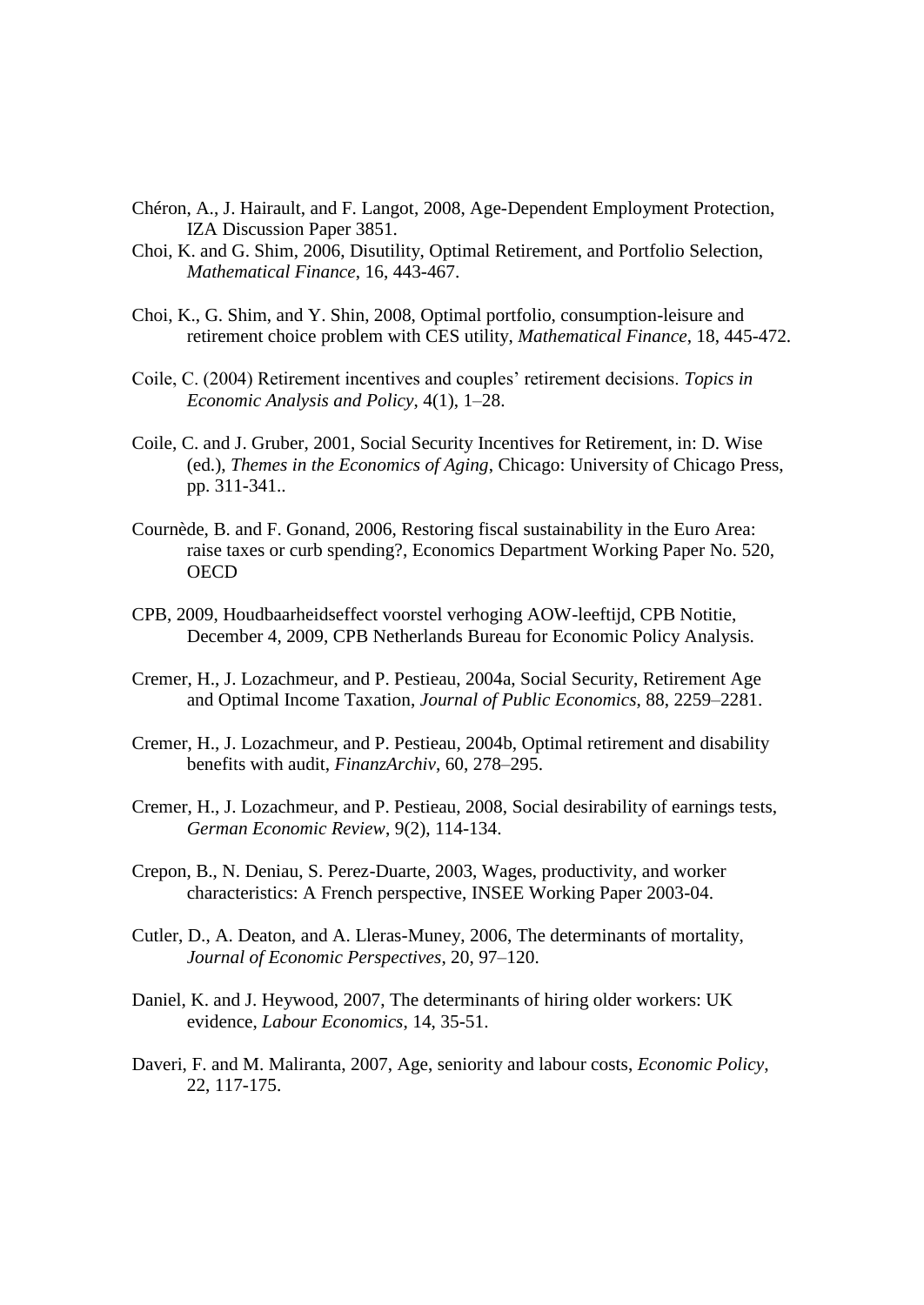- de Hek, P. and D. van Vuuren, 2011, Are older workers overpaid? A literature review, *International Tax and Public Finance*, forthcoming.
- Diamond, P., 1977, A Framework for the Analysis of Social Security, *Journal of Public Economics*, 8, 275–98.
- Diamond, P. and J. Hausman, 1984, Individual retirement and savings behavior, *Journal of Public Economics*, 23, 81-114.
- Diamond. P. and J. Mirrlees, 1978, A Model of Social Insurance with Variable Retirement, *Journal of Public Economics*, 10(3), 295-336.
- Diamond. P. and J. Mirrlees, 1986, Payroll-Tax Financed Social Insurance with Variable Retirement, *Scandinavian Journal of Economics*, 88(1), 25-50.
- Diamond, P. and E. Sheshinski, 1995, Economic aspects of optimal disability benefits, *Journal of Public Economics*, 57, 1–23.
- Disney, R. and E. Whitehouse, 1996, What are Occupational Pension Plan Entitlements Worth in Britain? *Economica*, 63(250), 213-238.
- Dohmen, T., 2004, Performance, Seniority, and Wages: Formal Salary Systems and Individual Earnings Profiles, *Labour Economics*, 11, 741-763.
- Duflo, E. and E. Saez, 2003, The role of information and social interactions in retirement plan decisions: evidence from a randomized experiment, *Quarterly Journal of Economics*, 118(3), 815-842.
- Dustmann, C. and C. Meghir, 2005, Wages, experience and seniority, *Review of Economic Studies*, 72, 77-108.
- Duval, R., 2003, The retirement effects of Old-Age Pension and Early Retirement Schemes in OECD Countries, OECD Economics Department Working Papers 370.
- Euwals, R., R. de Mooij, and D. van Vuuren, 2009, *Rethinking Retirement*, CPB Special Publication 80.
- Euwals, R., D. van Vuuren and R. Wolthoff, 2010, Early retirement in the Netherlands: Evidence from a Policy Reform, *De Economist*, 158(3), 209-236.
- Euwals, R., A. van Vuren, and D. van Vuuren, 2011, The decline of early retirement pathways in the Netherlands, CPB Discussion Paper, forthcoming.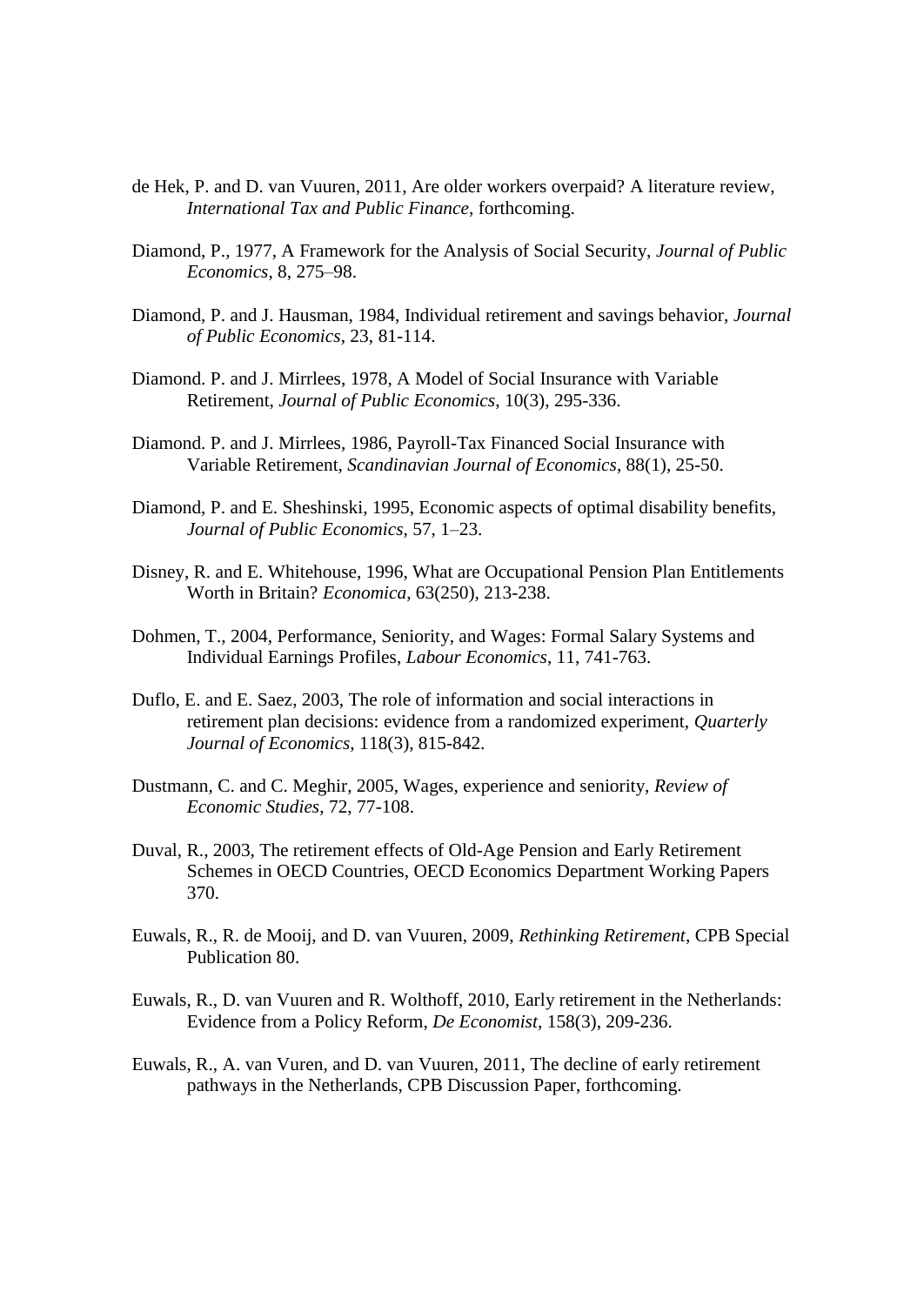- Farhi, E. and S. Panageas, 2007, Saving and investing for early retirement: A theoretical analysis, *Journal of Financial Economics*, 83(1), 87-121.
- Fenge, R., S. Uebelmesser, and M. Werding, 2006, On the Optimal Timing of Implicit Social Security Taxes Over the Life Cycle, *FinanzArchiv*, 62(1), 68-107.
- Flabbi, L. and A. Ichino, 2001, Productivity, seniority and wages: new evidence from personnel data, *Labour Economics*, 8, 359-387.
- French, E., 2005, The effects of health, wealth, and wages on labour supply and retirement behaviour, *Review of Economic Studies*, 72, 395-427.

French, E. and J. Jones, 2011, Public Pensions and Labor Supply over the Life Cycle, *International Tax and Public Finance*, forthcoming.

- Friedman, B. and M. Warshawsky, 1988, Annuity Prices and Savings Behavior in the United States, in: Z. Bodie, J. Shoven, and D. A. Wise (eds.), *Pensions in the U.S. Economy*, Chicago: University of Chicago Press
- Gruber, J. and D. Wise, 2004, *Social Security Programs and Retirement Around the World: Micro Estimation*, Chicago, University of Chicago Press.
- Gustman, A. and T. Steinmeier, 2005, The Social Security Early Entitlement Age in a Structural Model of Retirement and Wealth, *Journal of Public Economics*, 89 (2-3), 441-63.
- Hairault, J., F. Langot, and T. Sopraseuth, 2010, Distance to Retirement and Older Workers" Employment: The Case for Dealying the Retirement Age, *Journal of the European Economic Association*, 8(5), 1034-1076.
- Hanel, B., 2009, Financial incentives to postpone retirement and further effects on employment – Evidence from a natural experime, *Labour Economics*, 17(3), 474-486.
- Hanel, B. and R. Riphahn, 2009, New Evidence on Financial Incentives and the Timing of Retirement, *mimeo*, University of Erlangen.
- Hellerstein, J., D. Neumark, and K. Troske, 1999, Wages, productivity, and worker characteristics: Evidence from plant-level production functions and wage equations, *Journal of Labor Economics*, 17, 409-446.
- Hellerstein, J. and D. Neumark, 2004, Production function and wage equation estimation with heterogeneous labor: Evidence from plant-level production functions and wage equations, NBER Working Paper 10325.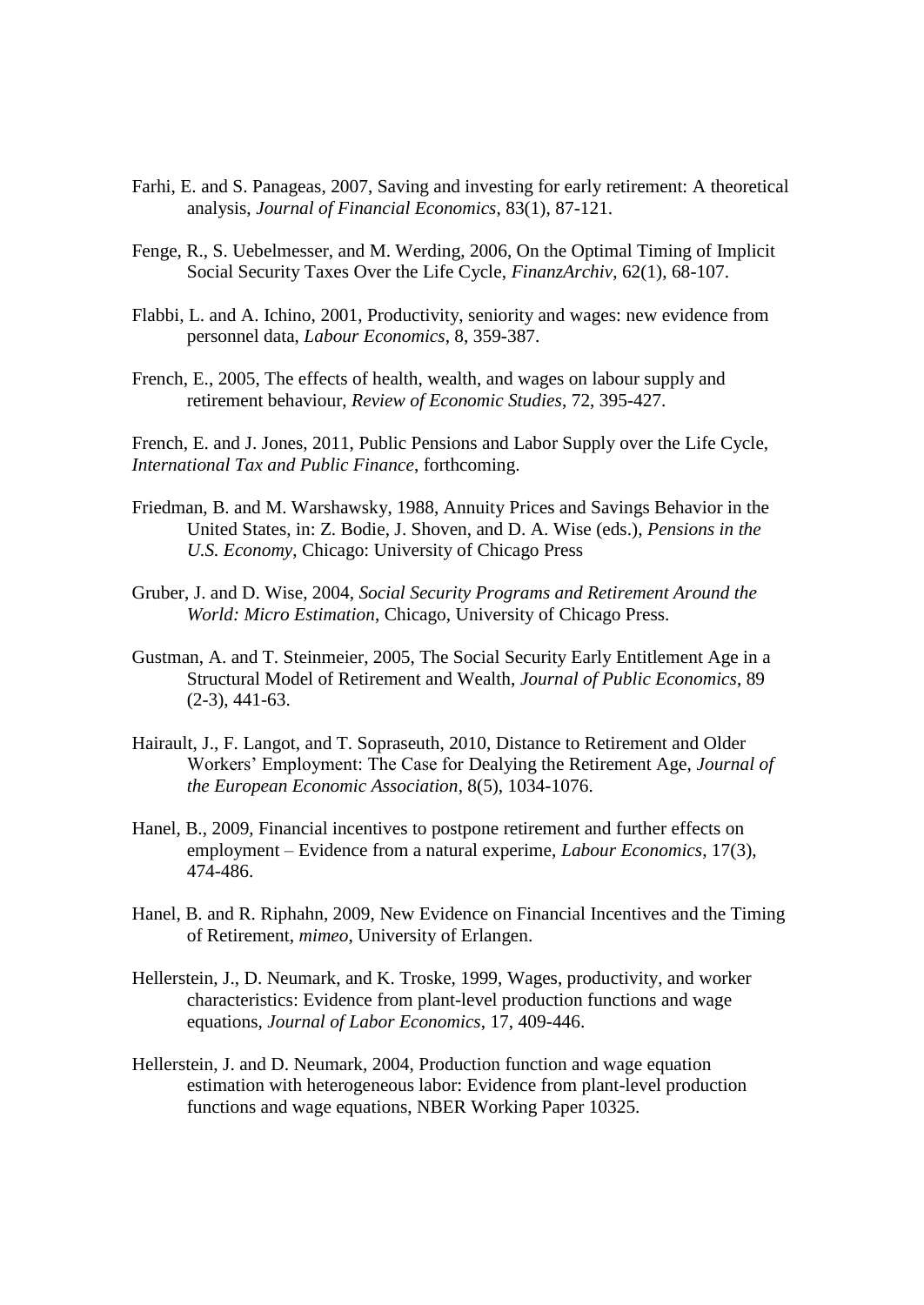- Henkens, K., H. van Dalen, and H. van Solinge, 2009, Over doorwerkers, herintreders en doorstarters, NIDI rapport 78, NIDI (Netherlands Interdisciplinary Demographic Institute).
- Heywood, J. and S. Siebert, 2009, Understanding the Labour Market for Older Workers: A Survey, IZA Discussion Paper 4033.
- Heywood, J., U. Jirjahn, and G. Tsertsvardze, 2010, Hiring older workers and employing older workers: German evidence, *Journal of Population Economics*, 23(2), 595-615.
- Hupfeld, S., 2009, Rich and healthy better than poor and sick? An empirical analysis of income, health, and the duration of the pension benefit spell, *Journal of Health Economics*, 28, 427-443.
- Hurd, M., 1996, The Effect of Labor Market Rigidities on the Labor Force Behavior of Older Workers, In: D. Wise (ed.), *Advances in the Economics of Aging*, Chicago and London, University of Chicago Press, pp. 11–60.
- Hutchens, R., 1986, Delayed payment contracts and a firm"s propensity to hire older workers, *Journal of Labor Economics*, 4, 439-457.
- Hutchens, R., 2010, Worker characteristics, job characteristics, and opportunities for phased retirement, *Labour Economics*, 17(6), 1010-1021.
- Imbens, G., D. Rubin and B. Sacerdote, 2001, Estimating the Effect of Unearned Income on Labor Supply, Earnings, Savings and Consumption: Evidence from a Sample of Lottery Players, *American Economic Review*, 91(4), 778-794.
- Ippolito, R., 1985, The Labor Contract and True Economic Pension Liabilities, *American Economic Review*, 75(5), 1031-1043.
- Kahneman, D., J. Knetsch and R. Thaler, 1991, Anomalies: The Endowment Effect, Loss Aversion, and Status Quo Bias, *Journal of Economic Perspectives*, 5(1), 193-206.
- Kalwij, A., A. Kapteyn, and K. de Vos, 2009a, Early Retirement and Employment of the Young, Netspar Discussion Paper 03/2009-012.
- Kalwij, A., R. Alessie, and M. Knoef, 2009b, Individual income and Remaining Life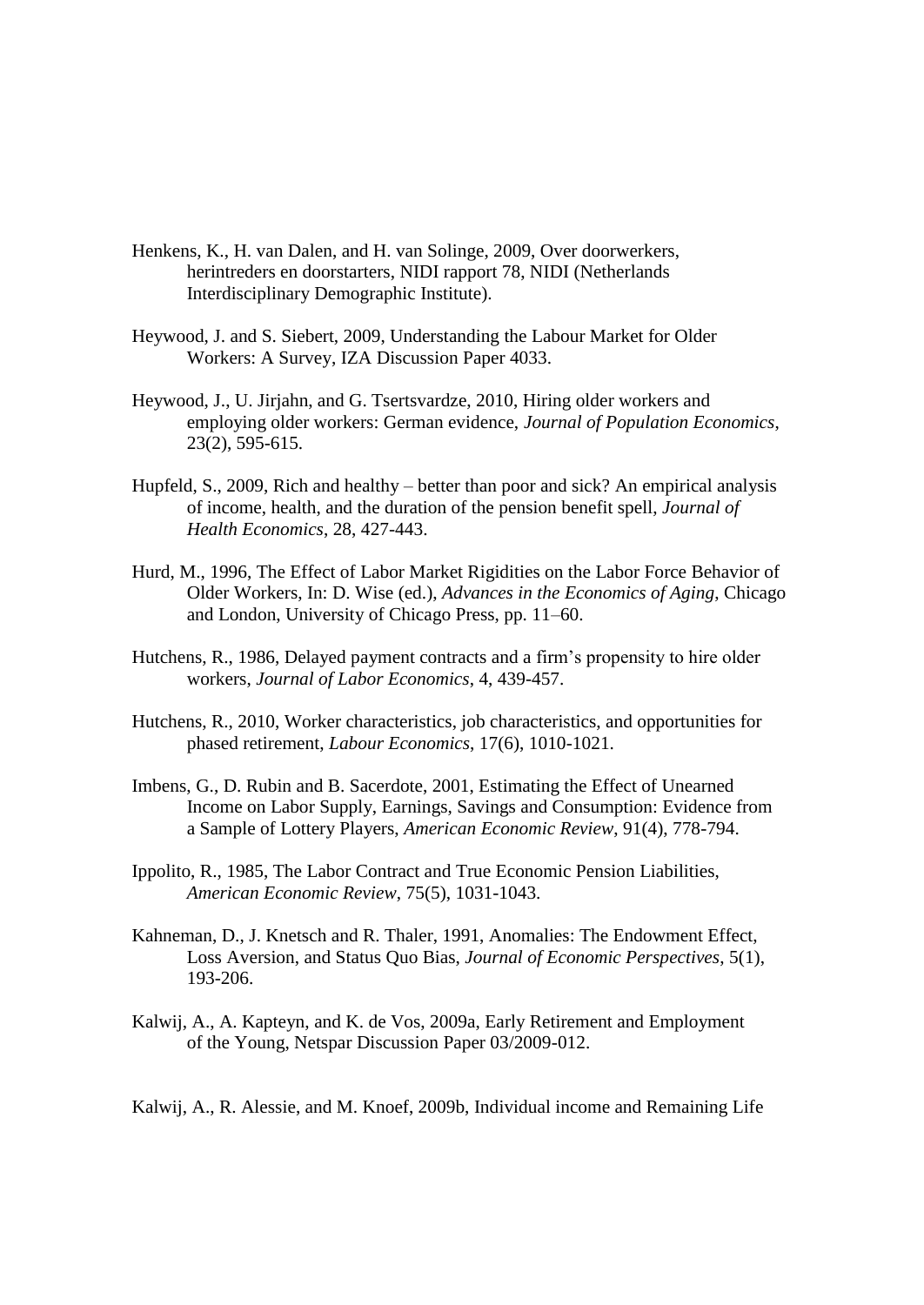Expectancy at the Statutory Retirement Age of 65 in the Netherlands, Netspar Discussion Paper 09/2009-033.

- Kantarci, T. and A. van Soest, 2008, Gradual retirement: preferences and limitations, *De Economist*, 156(2), 113-144.
- Kooreman, P., 2000, The Labeling Effect of a Child Benefit System, *American Economic Review*, 90, 571-583.
- Krueger, A. and S. Pischke, 1992, The Effect of Social Security on Labor Supply: A Cohort Analysis of the Notch Generation, *Journal of Labor Economics*, 10, 412- 437.
- Kugler, A., J. Jimeno, and V. Hernanz, 2003, Employment Consequences of Restrictive Permanent Contracts: Evidence from Spanish Labor Market Reforms, CEPR Discussion Paper 3724.
- Lazear, E., 1979, Why is there mandatory retirement, *Journal of Political Economy*, 87, 1261-1284.
- Lazear, E., 1981, Agency, earnings profiles, productivity, and hours restrictions, *American Economic Review*, 71, 606-620.
- Lazear, E., 1983, Pensions as severance pay, in Z. Bodie and J. Shoven, eds., *Financial Aspects of the United States Pension System*, University of Chicago Press.
- Lazear, E., 2011, Wages, productivity, and retirement, *International Tax and Public Finance*, forthcoming.
- Lazear, E. and R. Moore, 1984, Incentives, productivity, and labor contracts, *Quarterly Journal of Economics*, 99, 275-296.
- Lindbeck, A., S. Nyberg and J. Weibull, 1999, Social Norms and Economic Incentives in the Welfare State, *Quarterly Journal of Economics*, 114(1), 1-35.
- Lumsdaine, R., J. Stock, and D. Wise, 1996, Why Are Retirement Rates So High at Age 65? In: D. Wise (ed.), *Advances in the Economics of Aging*, Chicago and London, University of Chicago Press, pp. 61-82.
- Mastrobuoni, G., 2009, Labor supply effects of the recent social security benefit cuts: Empirical estimates using cohort discontinuities, *Journal of Public Economics*, 93(11-12), 1224-1233.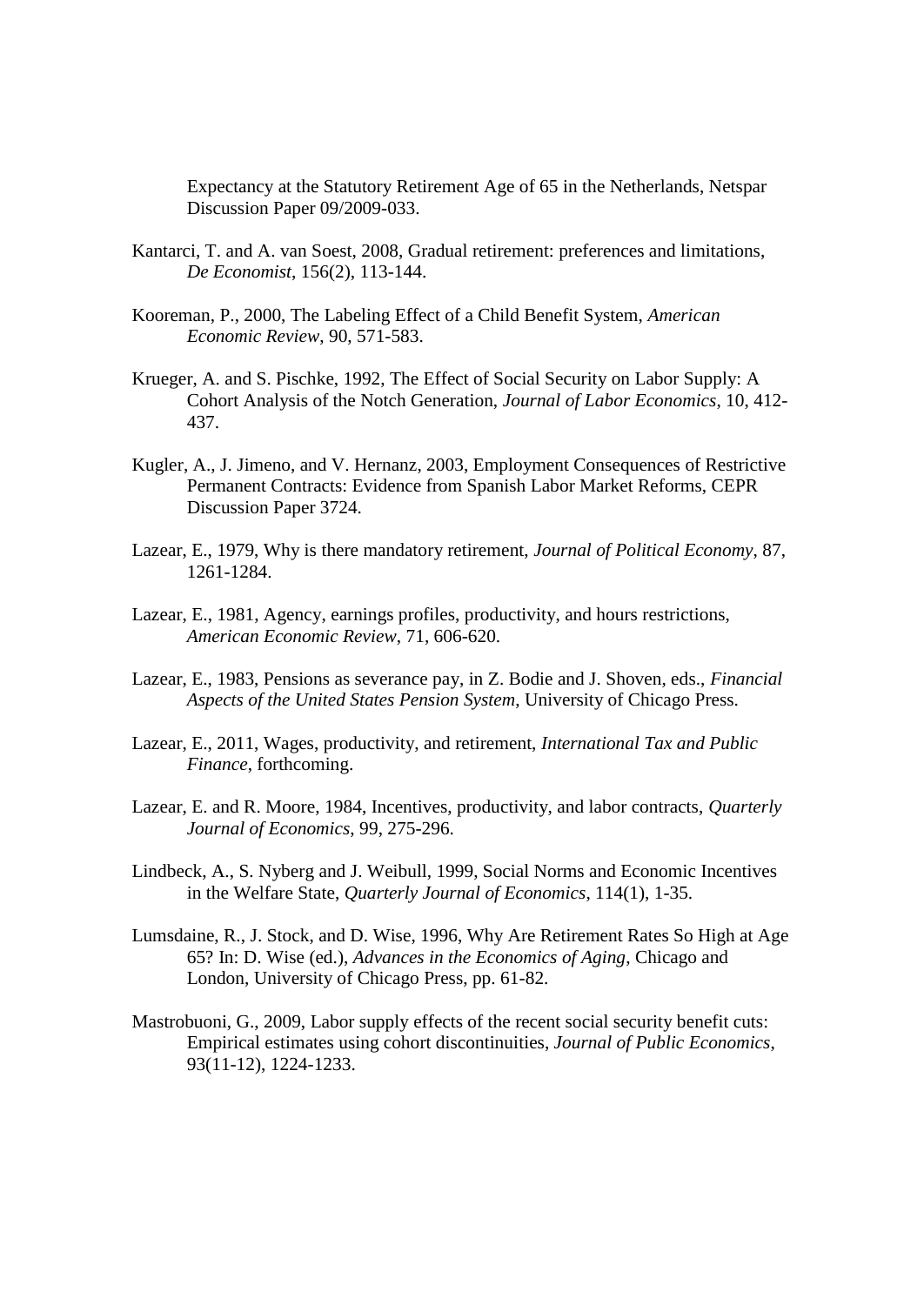- Medoff, J. and K. Abraham, 1980, Experience, performance, and earnings, *Quarterly Journal of Economics*, 95, 703-736.
- Medoff, J. and K. Abraham, 1981, Are those paid more really more productive?, The case of experience, *Journal of Human Resources*, 16, 186-216.
- Mitchell, O., J. Poterba, M. Warshawsky, and J. Brown, 1999, New Evidence on the Money's Worth of Individual Annuities, *American Economic Review*, 89(5), 1299-1318.
- OECD, 2009, Pensions at a glance 2009: Retirement income systems in OECDcountries.
- Pestieau, P. and U. Possen, 2009, Retirement as a hedge, CORE Discussion Paper 2009/43, Université Catholique de Louvain.
- Rust, J. and C. Phelan, 1997, How Social Security and Medicare Affect Retirement Behavior In a World of Incomplete Markets, *Econometrica*, 65(4), 781-831.
- Salop, J. and S. Salop, 1976, Self-selection and turnover in the labor market, *Quarterly Journal of Economics*, 90(4), 620-627.
- Samuelson, W. and R. Zeckhauser, 1988, Status Quo Bias in Decision Making, *Journal of Risk and Uncertainty*, 1, 7–59.
- Samwick, A., 1998, Evidence on Pensions, Social Security, and the Timing of Retirement, *Journal of Public Economics*, 70, 207-236.
- Schirle, T., 2008, Why have the labor force participation rates of older men increased since the mid-1990s? *Journal of Labor Economics*, 26(4), 549–594.
- Seltzer, A. and D. Merrett, 2000, Personnel practices at the union bank of Australia: Panel evidence from the 1887-1900 entry cohorts, *Journal of Labor Economics*, 18, 573-613.
- Shaw, K. and E. Lazear, 2008, Tenure and output, *Labour Economics*, 15(4), 704-723.
- Skinner, J., 1996, Is Housing Wealth a Sideshow? In: D. Wise (ed.), *Advances in the Economics of Aging*, Chicago and London, University of Chicago Press, pp. 241–268.
- Smolkin, S., 1996, Phased Retirement, an HR Strategy for an Aging Workforce Creating and Utilizing Flexible Staffing Strategies, Institute for International Research.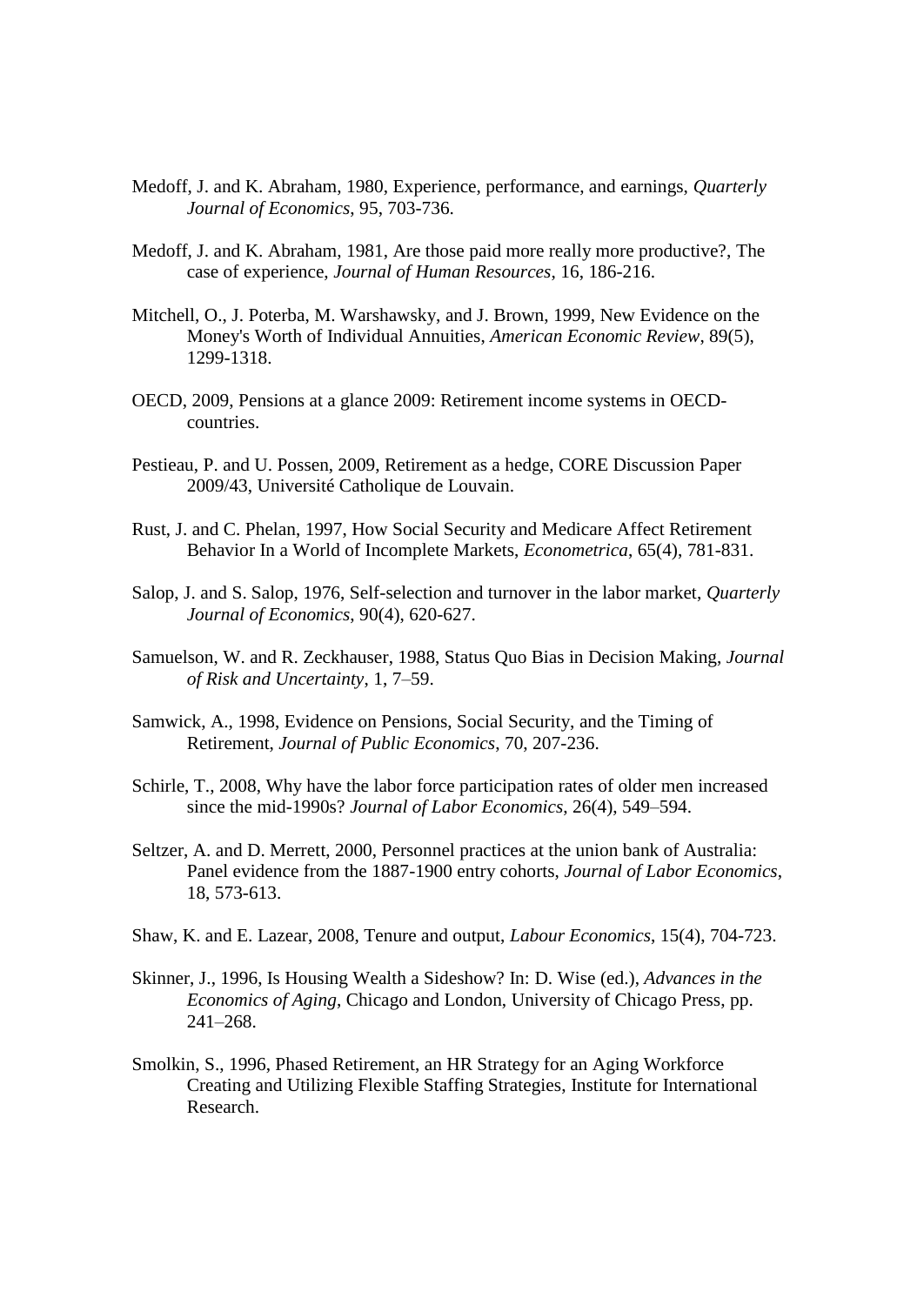- Thaler, R., 1990, Saving, fungibility and mental accounts, *Journal of Economic Perspectives*, 4, 193-205.
- Thaler, R. and S. Benartzi, 2004, Save More Tomorrow : Using Behavioral Economics to Increase Employee Saving, *Journal of Political Economy*, 112(1), 164-187.
- van Ewijk, C., N. Draper, H. ter Rele, and E. Westerhout, 2006, Ageing and the Sustainability of Dutch Public Finances, CPB Special Publication 61, CPB Netherlands Bureau for Economic Policy Analysis.
- van Ooijen, R., M. Mastrogiacomo, and R. Euwals, 2010, Private wealth and planned early retirement: An panel data analysis for the Netherlands 1994-2009, CPB Discussion Paper 160.
- Wadensjö, E., 2006, Part-time pensions and part-time work in Sweden, IZA Discussion Paper 2273.
- Weinzierl, M., 2008, The surprising power of age-dependent taxes, mimeo, Harvard University.